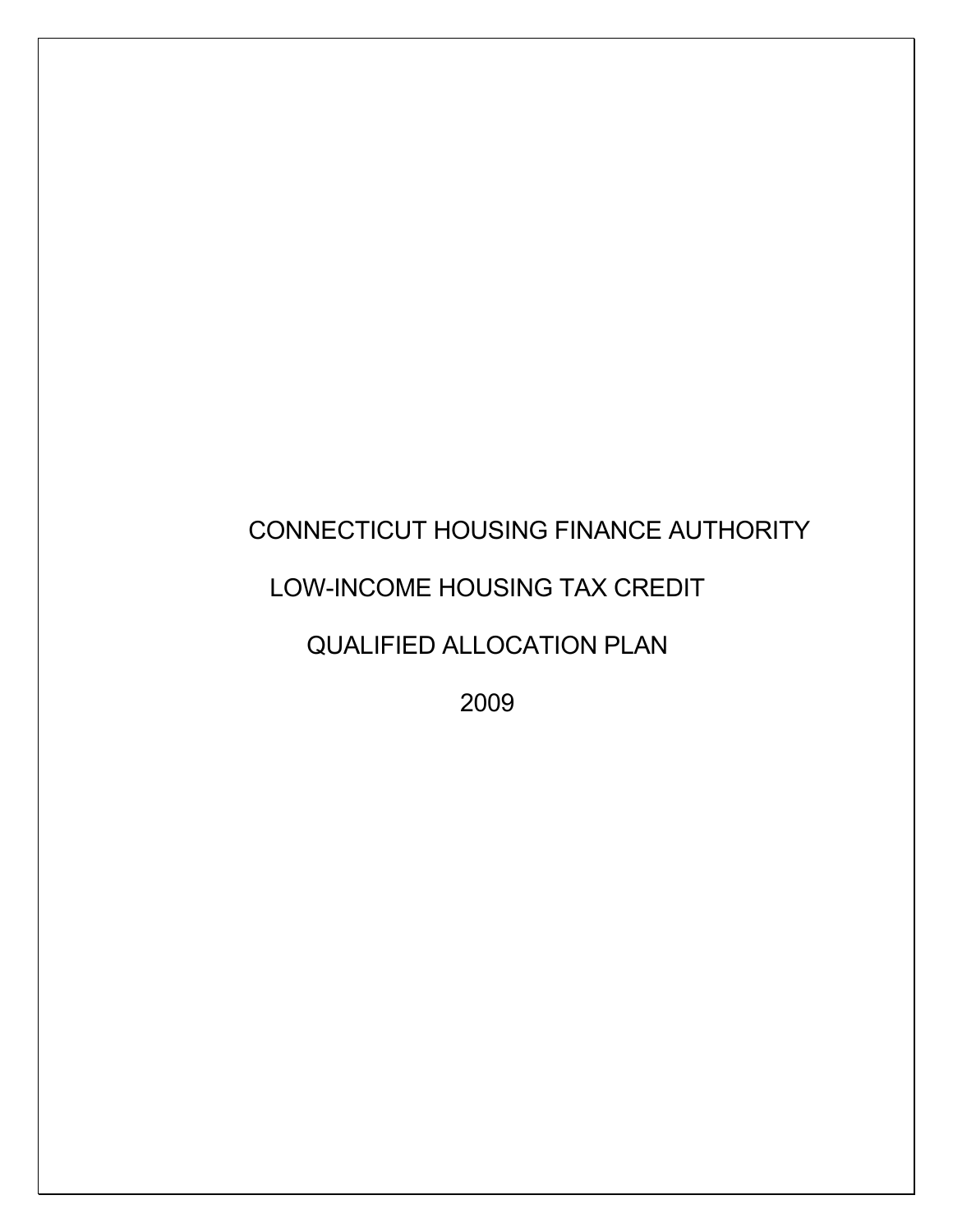| 1. |                 |             | BASIC REQUIREMENTS, STATE HOUSING NEEDS AND PROGRAM PRIORITIES |  |
|----|-----------------|-------------|----------------------------------------------------------------|--|
|    | $\mathbf 1$     |             |                                                                |  |
|    | $\mathbf{L}$    |             |                                                                |  |
|    | Ш.              |             |                                                                |  |
|    |                 | А.          |                                                                |  |
|    |                 | B.          | HOUSING PRODUCTION, POLICIES, GOALS AND OBJECTIVES 2           |  |
|    | III.            |             |                                                                |  |
| 2. |                 |             |                                                                |  |
|    | $\mathbf{L}$    |             |                                                                |  |
|    | $\mathbf{II}$ . |             |                                                                |  |
|    | III.            |             |                                                                |  |
|    |                 | A           |                                                                |  |
|    | B <sub>1</sub>  |             |                                                                |  |
|    | IV.             |             |                                                                |  |
|    |                 | Α.          |                                                                |  |
|    |                 |             | 1)                                                             |  |
|    |                 |             | 2)                                                             |  |
|    |                 |             | 3)                                                             |  |
|    |                 | <b>B.</b>   |                                                                |  |
|    |                 | $C_{\cdot}$ |                                                                |  |
|    | V.              |             |                                                                |  |
|    |                 | Α.          |                                                                |  |
|    |                 | <b>B.</b>   |                                                                |  |
|    |                 | C.          |                                                                |  |
|    |                 | D.          |                                                                |  |
|    |                 | Е.          |                                                                |  |
|    |                 | F.          | SOFT COSTS, CONSTRUCTION COST, DESIGN, NEW UNITS               |  |
|    |                 |             |                                                                |  |
|    |                 | G.          | ENRICHED HOUSING AND COMMUNITY ENVIRONMENT 26                  |  |
|    |                 | Η.          |                                                                |  |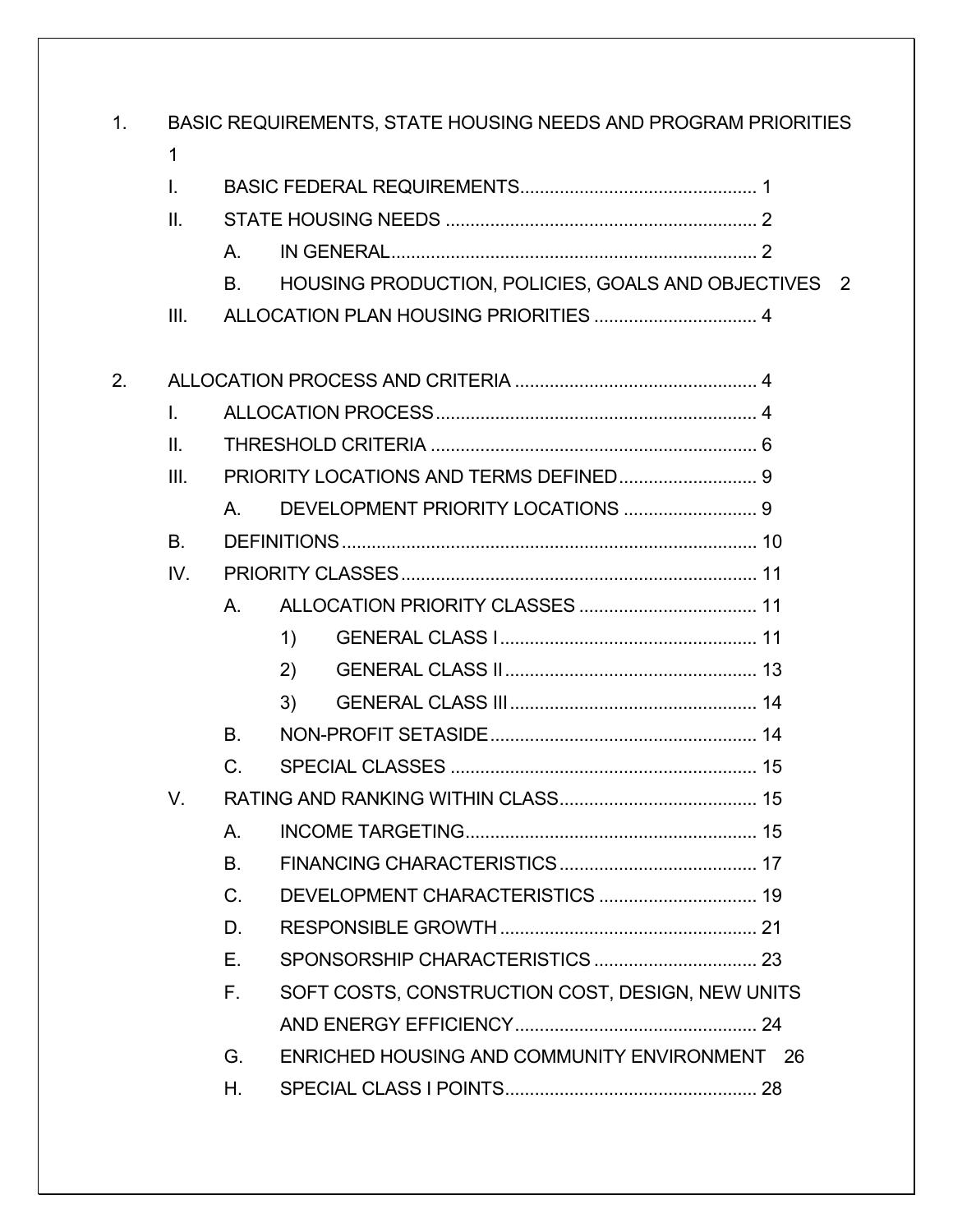|    | VI.             |           |                                                     |    |
|----|-----------------|-----------|-----------------------------------------------------|----|
|    |                 | A         |                                                     |    |
|    |                 | <b>B.</b> | LENGTH OF LOW-INCOME SERVICE PERIOD  29             |    |
|    |                 |           |                                                     |    |
| 3. |                 |           |                                                     |    |
|    | $\mathbf{L}$    |           |                                                     |    |
|    | $\mathbf{II}$ . |           |                                                     |    |
|    |                 |           |                                                     |    |
|    | IV.             |           |                                                     |    |
|    |                 |           |                                                     |    |
| 4. |                 |           |                                                     |    |
|    | L.              |           |                                                     |    |
|    | $\mathbf{II}$ . |           |                                                     |    |
|    | III.            |           |                                                     |    |
|    | IV.             |           |                                                     |    |
|    | $V_{\cdot}$     |           |                                                     |    |
|    | VI.             |           |                                                     |    |
|    | VI.             |           |                                                     |    |
|    | VII.            |           | EXTENDED USE AGREEMENT COMPLIANCE MONITORING POLICY | 42 |
|    | VIII.           |           |                                                     |    |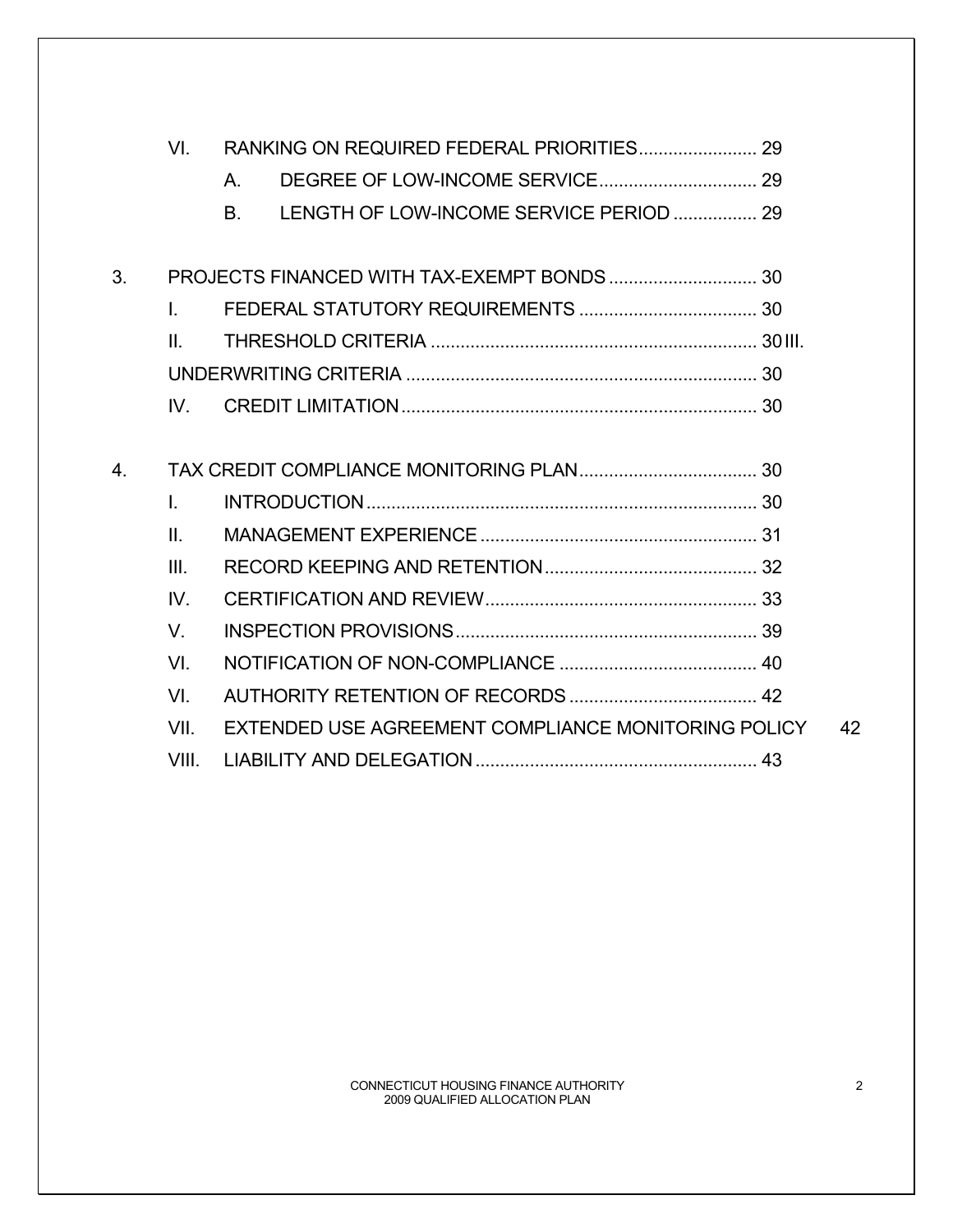## **Exhibit A Connecticut Housing Finance Authority Qualified Allocation Plan**

## 1. BASIC REQUIREMENTS, STATE HOUSING NEEDS AND PROGRAM PRIORITIES

I. Basic Federal Requirements The Federal Low-Income Housing Tax Credit ("LIHTC") Program requires the agency in each state responsible for allocating the Federal Low-Income Housing Tax Credits (the "Credits") to adopt a plan for the allocation of such Credits within its jurisdiction. This is the Qualified Allocation Plan (the "Plan") for the State of Connecticut (the "State").

 According to Section 42(m) of the Internal Revenue Code of 1986, as amended (the "Code"), the Plan must:

- $\triangleright$  set forth selection criteria to be used to determine housing priorities of the Connecticut Housing Finance Authority (the "Authority"), as the housing credit agency for the State, which are appropriate to local conditions;
- $\triangleright$  give preference to projects:
	- serving the lowest income tenants; and
	- obligated to serve qualified tenants for the longest period of time;
	- which are located in qualified census tracts and contribute to a concerted community revitalization plan, and
- $\triangleright$  provide a procedure that the Authority (or its agent) will follow in monitoring for noncompliance with the provisions of Section 42 of the Code and in notifying the Internal Revenue Service (the "IRS") of project non-compliance that comes to the attention of the Authority.

 Additionally, the Plan selection process must apply criteria addressing the following:

- $\triangleright$  project location,
- $\triangleright$  housing needs characteristics,
- $\triangleright$  project characteristics,
- $\triangleright$  sponsor characteristics,
- $\triangleright$  tenant populations with special housing needs, public housing waiting lists,
- tenant populations of individuals with children, and
- $\triangleright$  projects intended for eventual tenant ownership.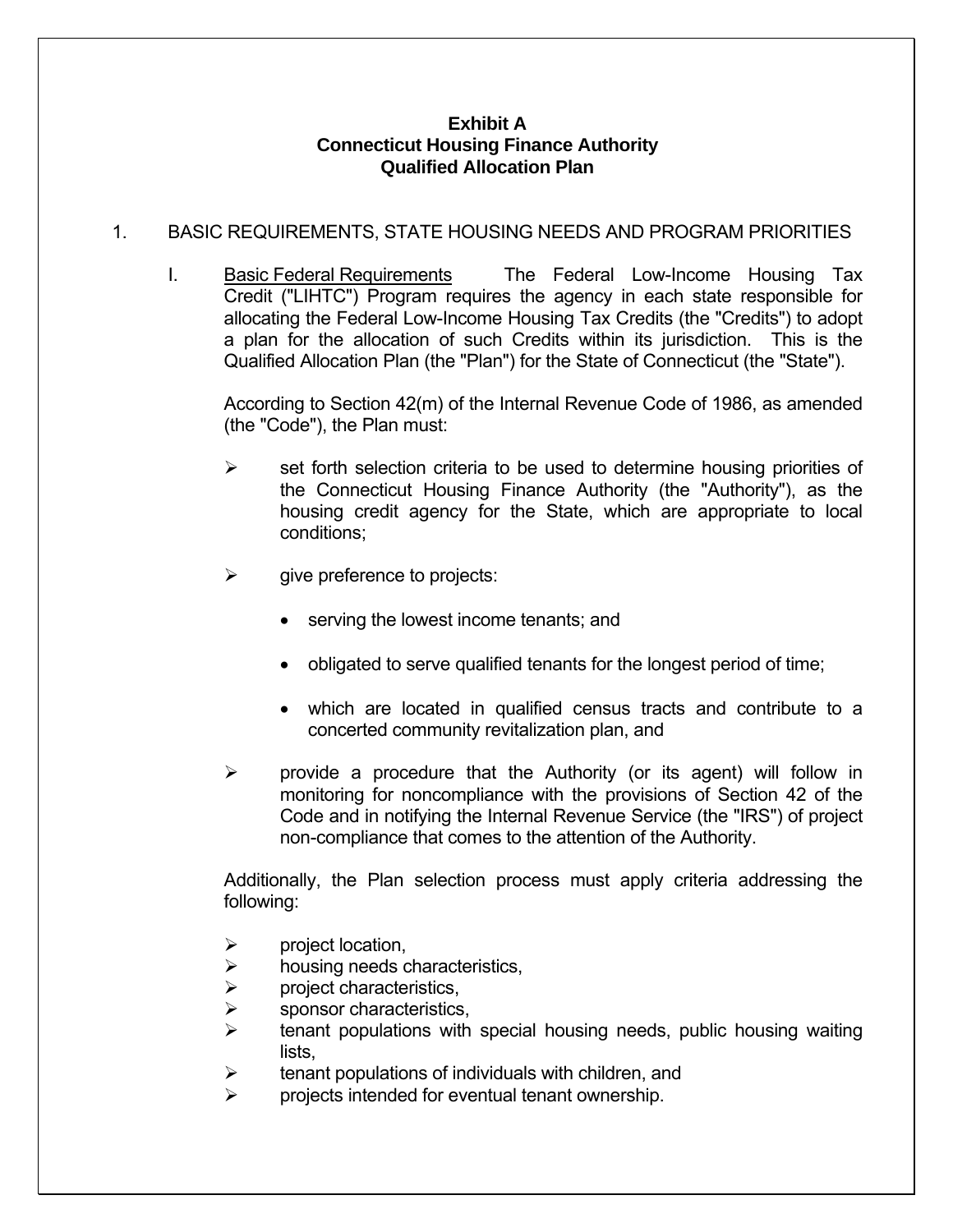- II. State Housing Needs The Plan for allocating LIHTCs in the State is developed to be relevant to State housing needs and consistent with State housing priorities.
	- A. In General

 The needs and priorities which are the focus of this Plan are defined in the 2005-2009 State of Connecticut Consolidated Plan for Housing and Community Development ("CONPLAN") and the 2008 Annual Action Plan (currently pending HUD approval), as required by the National Affordable Housing Act of 1990 (the "Act"). The Act requires that the CONPLAN govern the allocation of Federal funds by the State. The CONPLAN also is required to be consistent with the State of Connecticut 2005-2010 Conservation and Development Policies Plan ("the C&D Policies Plan"). The C&D Policies Plan includes policies for the development of affordable rental housing.

 The Plan will not undertake a separate needs assessment or establishment of goals and objectives but incorporates by reference the needs assessment of the CONPLAN and adapts its specific priorities for rental housing for use in this Plan. Additionally, this plan similarly adapts relevant housing policies of the C&D Policies Plan.

 For a detailed discussion of housing needs in the State as established by the CONPLAN, refer to the CONPLAN, Section V "Needs Assessment."

#### B. Housing Production Policies, Goals and Objectives

 Rental Housing development policies of the C&D Policies Plan adapted for use in this Plan include funding priority for activities which:

- Promote housing mobility choice across income levels utilizing current infrastructure in the preservation of existing residential neighborhoods and housing stock.
- Promote housing located in an area with existing or currently planned public utilities or other infrastructure.
- Encourage remediation and/or re-use of existing "Brownfields" for appropriate development.
- Encourage pedestrian and bicycle-friendly features, including safe and attractive lighting, sidewalks and crosswalks, bikeways, urban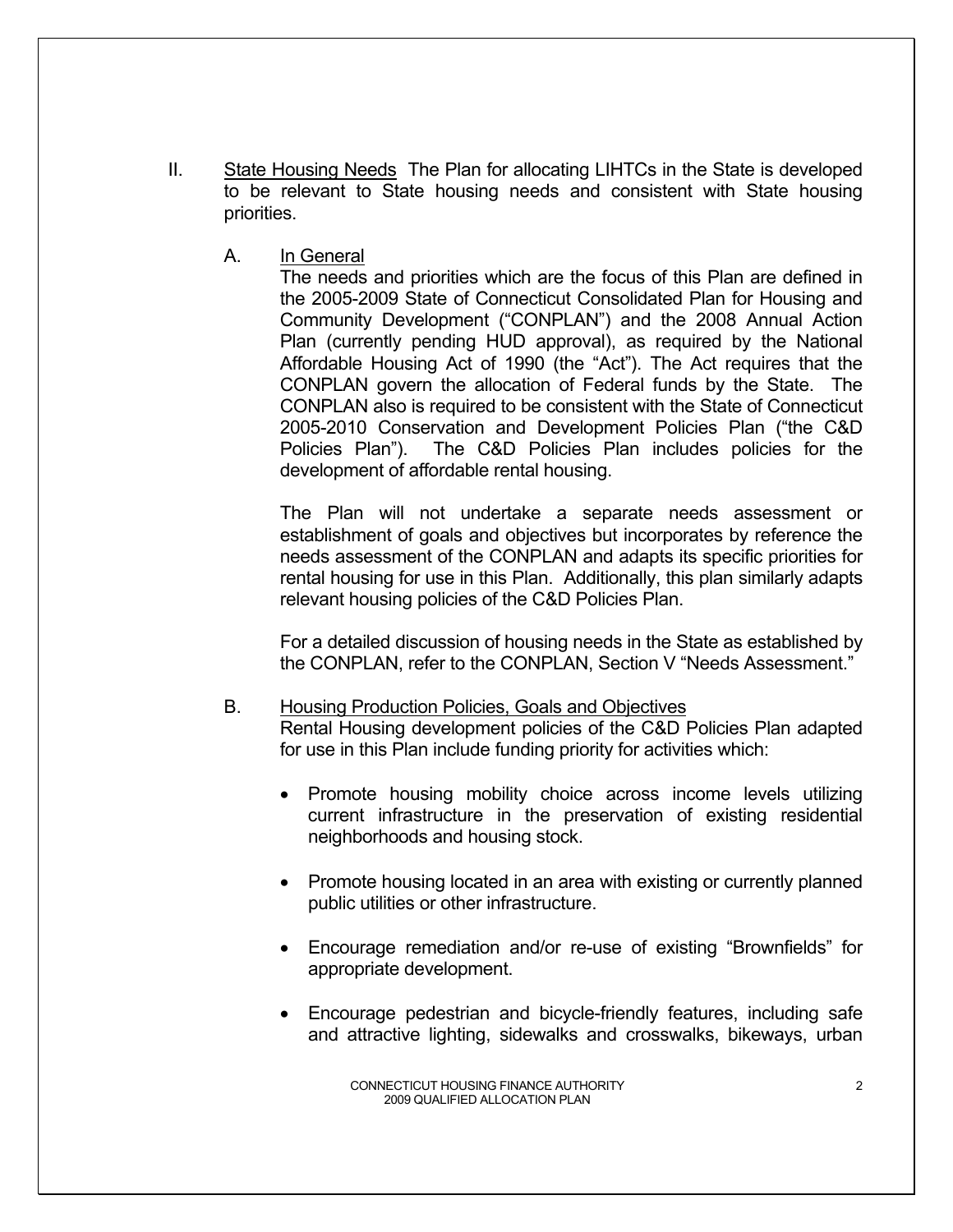tree plantings, outdoor dining and entertainment, and traffic calming measures, where appropriate.

- Support integration of location, density and design with existing or planned public transportation systems.
- Supports adaptive reuse of historic structures for use as residential housing.
- Restore historic structure important to community character and/or incorporate design in keeping with historic community characteristics.
- Support developments that do not require the introduction of public sewer infrastructure, except in areas where increased density is appropriate and should be encouraged.
- Encourage the re-use of former mills and other underutilized facilities for housing, commercial, office, or mixed uses, while protecting and addressing any existing environmental concerns.
- Protect lands that are targeted for protection, preservation and/or acquisition of specific, regionally important, at-risk open space, farmland and forest lands, and will provide public recreational and opportunities on the protected lands, where appropriate.
- Support the balance of housing, retail, commercial, civic, cultural or other uses to complement its surroundings.
- Promote support for mixed income developments in areas that currently under serve low and moderate income households.
- Encourage fuller use of already developed places with existing infrastructure, particularly deteriorated areas where site abandonment or neglect are responsible for lack of investment, job loss and neighborhood flight.
- Promote community green space and/or opportunities for recreation.
- Promote and encourage the revitalization and the use of town center main streets in rural community centers; regional centers in older suburban towns.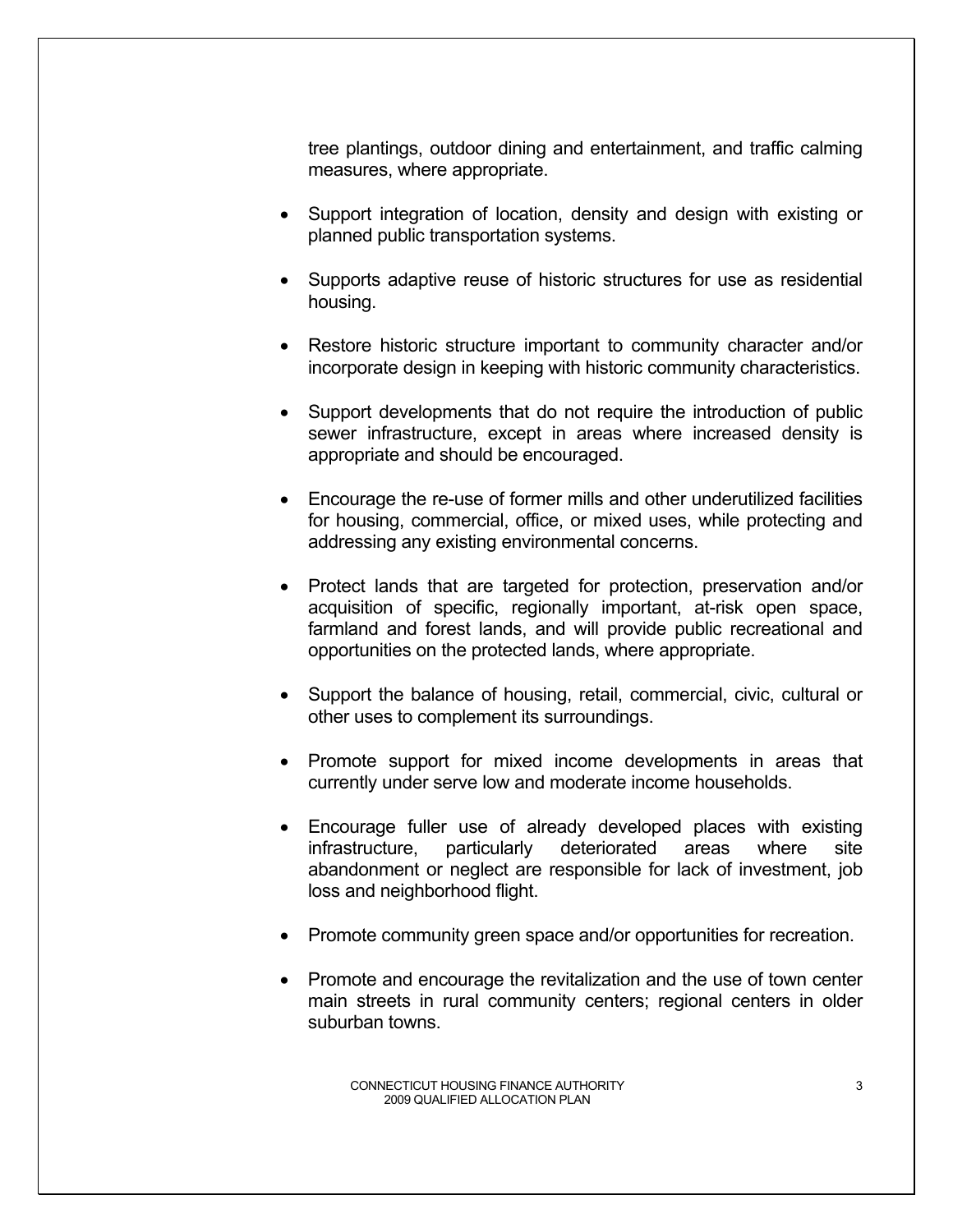Rental housing development goals and objectives of the CONPLAN adapted for use in this plan include the following:

Goal: Supportive Housing – Develop and implement strategies and solutions to address the problem of homelessness through the utilization of supportive housing.

Objective: Increase the number of permanent supportive housing opportunities available for homeless households or those at risk of becoming homeless, particularly those with special needs by providing financing for renovation of existing buildings.

Objective: Evaluate the appropriate method or vehicle to introduce supportive housing services into existing units.

Goal: Rental Housing Supply – Preserve and increase the supply of quality, safe affordable housing available to low and moderate income households.

Objective: Promote and support mixed income developments in areas that currently underserve low and moderate income households.

 Objective: Support adaptive reuse of historic structures as residential housing.

 Objective: Invest in the maintenance and preservation of existing publicly assisted rental housing stock to preserve it as a long-term resource.

 Objective: Preserve federally assisted housing, so very low income households do not become homeless.

- III. Allocation Plan Housing Priorities In light of the housing needs identified by the CONPLAN, the Plan provides priority for the development of housing which:
	- $\triangleright$  Rehabilitates rental housing in those municipalities where poor housing conditions limit quality affordable rental options for low income renters, i.e., those communities with relatively high rent compared to income, a greater number of boarded/vacant units, more households below the poverty level and more overcrowded housing.
	- $\triangleright$  Constructs new rental housing and/or rehabilitates existing structures in those municipalities where affordable options for low income renters are limited, i.e., those communities with relatively high rent compared to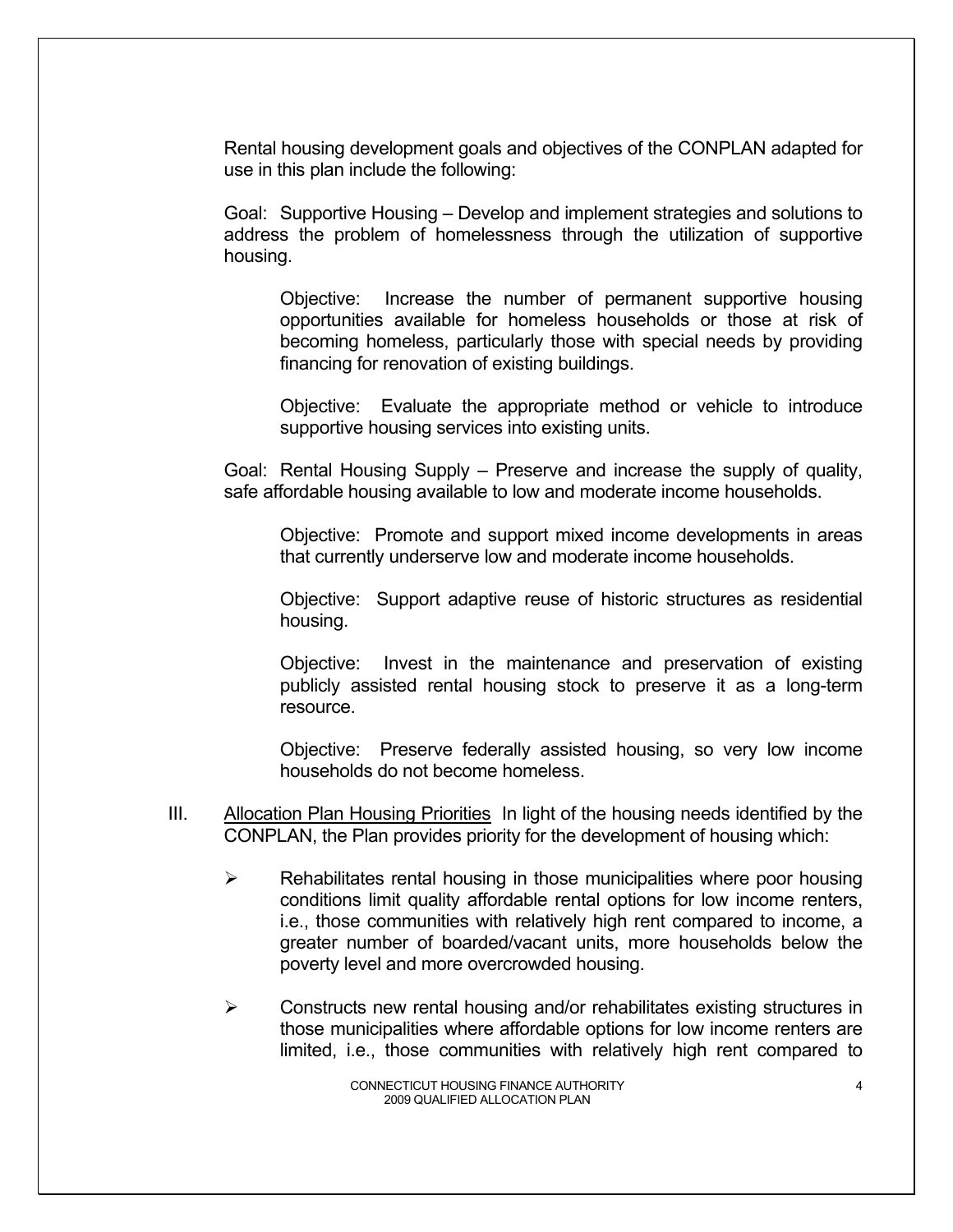income, few households below the poverty level, little housing in rental tenancy and few members of minority groups.

- ¾ Provides rental housing or service enhanced structures for homeless or imminently homeless persons or households, or housing developed through a state funded or sponsored initiative to provide housing for persons with disabilities.
- $\triangleright$  Attracts private investment capital to develop housing to meet state affordable housing objectives, particularly alternative or transitional housing facilities for those with identified special needs.
- $\triangleright$  Supports neighborhood revitalization and community development in Neighborhood Revitalization Zones, as described in Connecticut General Statutes Chapter 118 Section 7-600.
- ¾ Addresses Federal and State housing policy to revitalize severely distressed or obsolete public housing developments.
- ¾ Preserves the existing stock of Federally assisted low-income housing, where loss of low-income service is possible upon prepayment of a mortgage or expiration of housing assistance contracts; and
- $\triangleright$  Adds a larger proportion of units with more than two bedrooms.
- $\triangleright$  Is the most productive and efficient use of other public funding provided to realize the same objectives.
- ¾ Involves non-profit community based development organizations.
- 2. Allocation Process and Criteria
	- I. Allocation Process The Authority will allocate LIHTCs based upon the selection criteria and application ranking procedures set forth below. For each Funding Round applications will undergo a four-step process.

Step One is a threshold determination of eligibility. An application that does not satisfy the threshold eligibility criteria will not receive an LIHTC allocation.

 Step Two is the classification of all applications that satisfy the threshold eligibility criteria into one of three possible Allocation Priority Classes according to the characteristics of the proposed developments.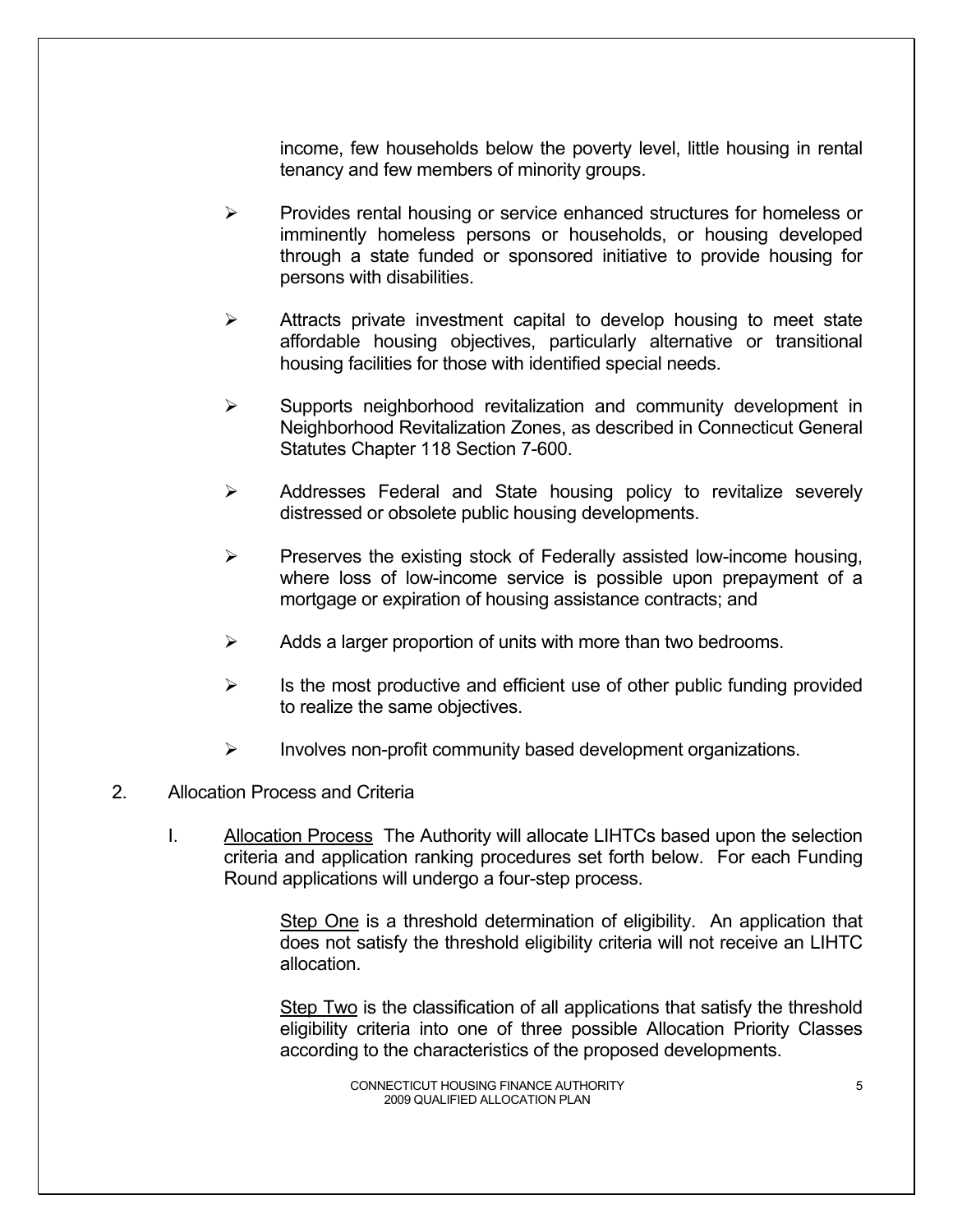Step Three is the rating and ranking of the applications within each of the three Allocation Priority Classes according to specific evaluation criteria.

 Step Four is the adjustment of the ranking within each of the Allocation Priority Classes according to certain Federally mandated priorities.

LIHTCs will be allocated first to nonprofit set-aside applicants, then to applications from General Class I, then to the extent available to applications from General Class II, and finally to the extent available to applications from General Class III.

 If a particular Allocation Priority Class includes a Special Class, then the Special Class receives credits before the General Class in that allocation priority.

 In the event that two projects with identical cumulative scores are competing for the last amount of LIHTCs available, LIHTCs will be awarded to the project having the higher score total based upon the Federally mandated criteria. Should these scores also be equal, the project with the higher base score will be favored.

 The results of the evaluation and ranking will be determined at the sole discretion of the Authority.

II. Threshold Criteria

 The Authority is required to evaluate applications received to determine which applicants should receive LIHTCs. To receive a reservation of LIHTCs a project must first demonstrate it meets the basic policy and administrative requirements for consideration of an application. During this award period the application must meet the following threshold requirements.

- A. The proposed project must meet the basic occupancy requirements and rent restrictions of Section 42(g) of the Code.
- B. The proposed project must meet the other basic statutory requirements of Section 42 of the Code and the regulations promulgated thereunder. The proposed project must meet design, marketing and continued occupancy standards appropriate to the size and type of household for which the housing is developed.
- C. The sponsor of the project has provided a housing market study, in form and content consistent with the Authority guidelines, indicating sufficient demand for the housing to be developed.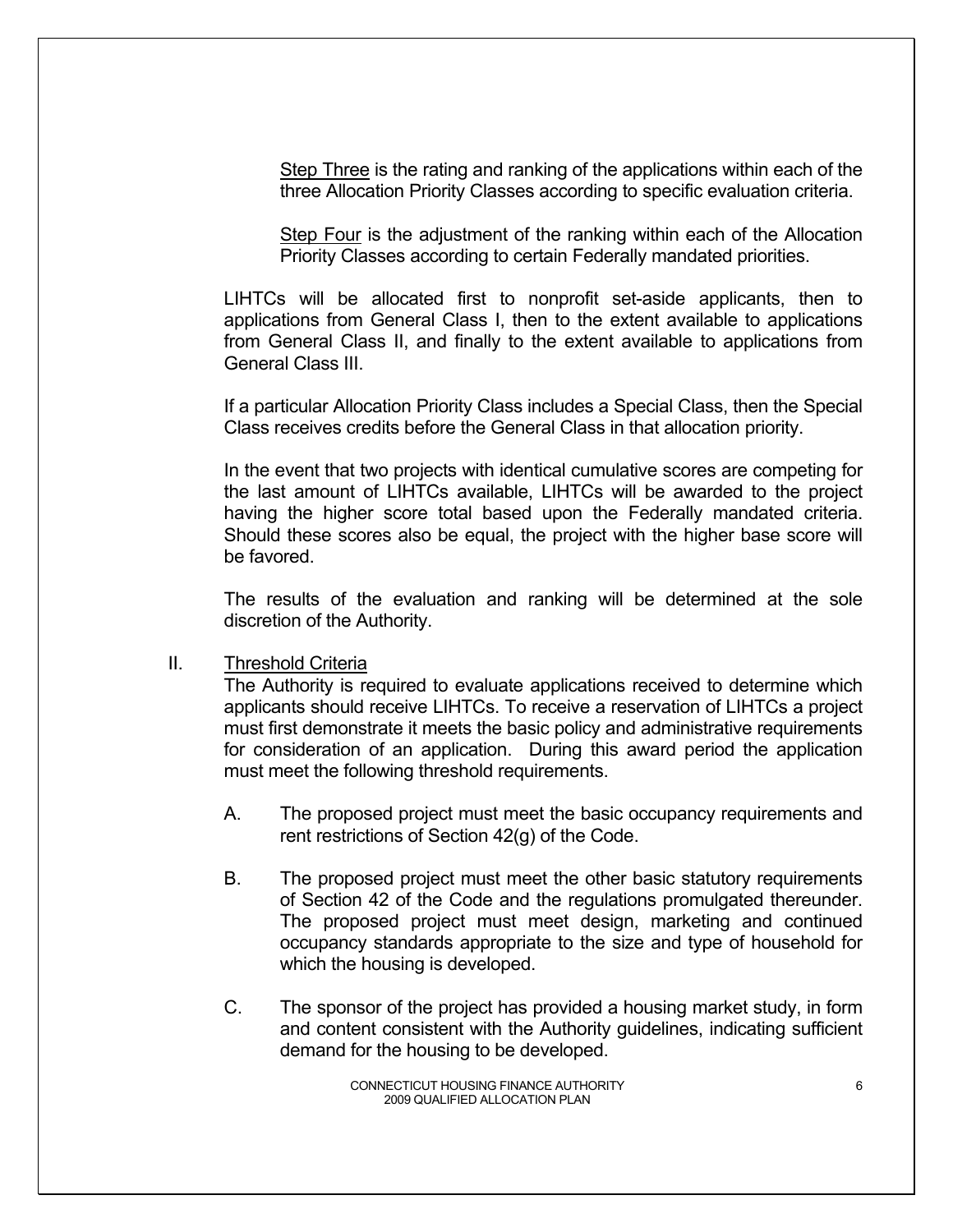- D. The sponsor of the project has, in the case of the rehabilitated housing, provided a preliminary capital needs assessment of the structure to be rehabilitated, in form and content consistent with Authority guidelines.
- E. Housing substantially rehabilitated or newly constructed must meet established criteria to ensure energy efficient operation and maintenance.
- F. The sponsors of the project must be committed to undertake strong affirmative measures to ensure the activity funded promotes regional economic, social and racial integration and the integration of persons with disabilities.
- G. The sponsors must agree to comply with all affirmative fair marketing and all applicable minority business contracting requirements.
- H. Applications may not be filed by a person or entity, or an affiliate of a person or entity, that is or had at any previous time been delinquent on any Authority or other State obligations for twelve (12) or more months. Applications will not be considered from an applicant, or from an applicant affiliated with an entity that (i) has been in default for three (3) months within the most recent twelve-month period; and (ii) has been in default during any month within the most recent six-month period.
- I. Applications may not be filed by persons or entities, or by persons or entities affiliated with them, that have been in noncompliance with the Authority's LIHTC Compliance Monitoring, where such noncompliance is significant and has remained uncorrected for a period exceeding six (6) months, or by persons or entities that have a history of repeated noncompliance, unless specifically approved by the Authority's Board of Directors. Applications may not be filed by applicants who have failed to comply with the terms of any Extended Low Income Housing Commitment for a project they previously sponsored or developed.
- J. The general partners and the management agent proposed as a member of the development team must disclose on a form provided by the Authority, any finding of a violation of any Federal or State laws or regulations pertaining to fair housing, housing accessibility, or nondiscrimination in the areas of rental housing. Such finding shall be by a Federal or State court, or a Federal or State agency, having authority and jurisdiction to make such finding. This disclosure is to be provided under penalty of false statement. Applicants disclosing such findings of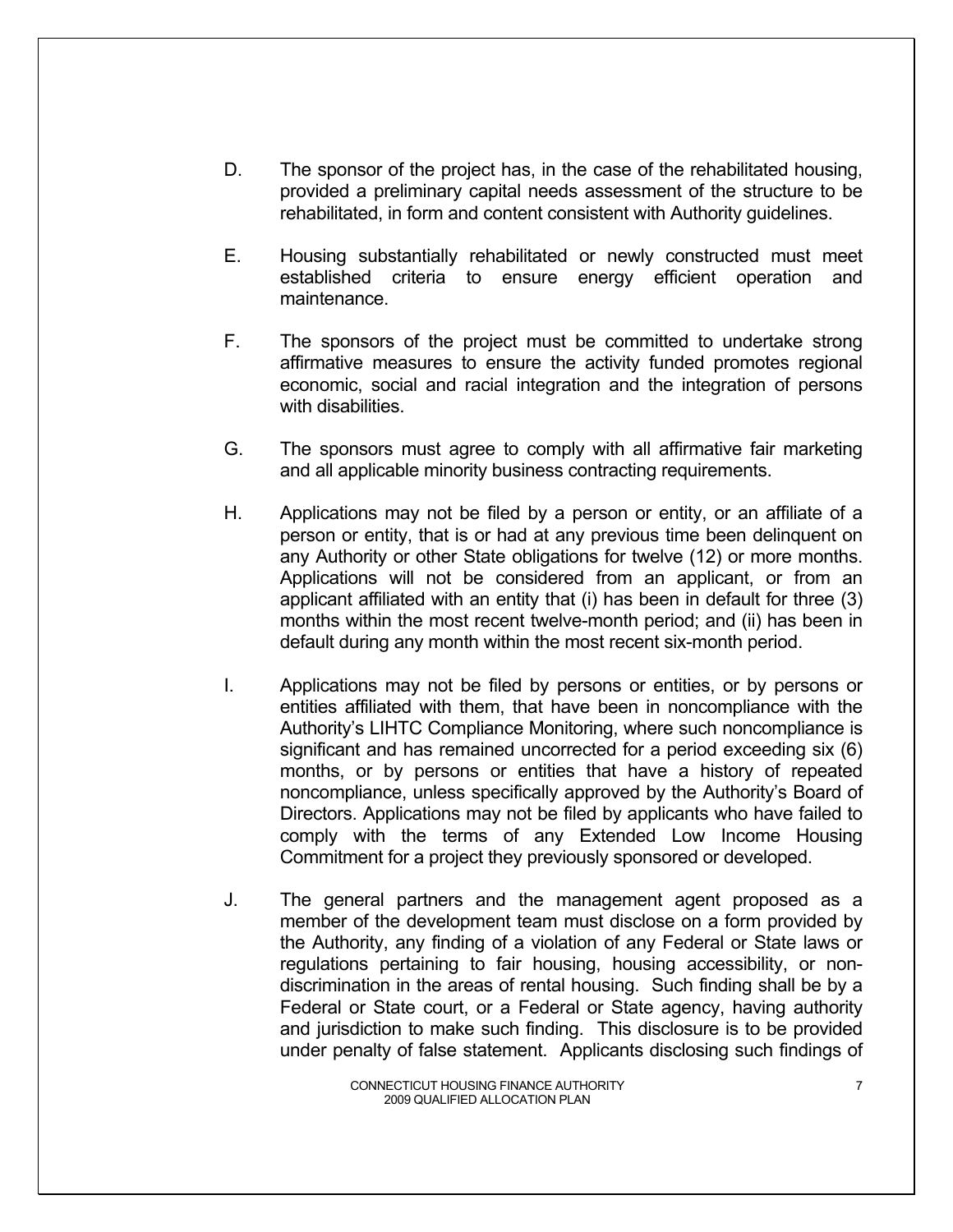violations or convictions must obtain a waiver from the Authority's Board of Directors in order to apply.

- K. The Authority's Board of Directors reserves the right to independently review proposals and not award LIHTC's because of noncompliance with requirements of any adopted housing policy, standard, or objectives of the State in the following areas only:
	- 1. Project characteristics enumerated in C, D and E of the Threshold Criteria; and
	- 2. Project location (the suitability of the project's site and location for the intended purpose), Housing Needs and Prioritization, as defined in the Plan; and Development cost.
- L. The proposed development must be ready to proceed as documented by:
	- 1. Complete application, including a credible financing plan as evidenced by letter(s) of commitment or other proof of serious intent on behalf of other sources of funds essential to the viability of the proposed project;
	- 2. Evidence of site control of a site suitable for the intended purpose;
	- 3. Written evidence of zoning approval;
	- 4. Development team in place, including architect, general contractor and management agent;
	- 5. Written description indicating level of rehabilitation based on a capital needs analysis performed by a licensed architect or engineer;
	- 6. Completion of the Authority's Outline Specification Form;
	- 7. Schematic drawings (1/8" = 1' 0" minimum) floor plans and elevations;
	- 8. Site plan  $(1" = 20' 0"$  minimum, drawn to scale);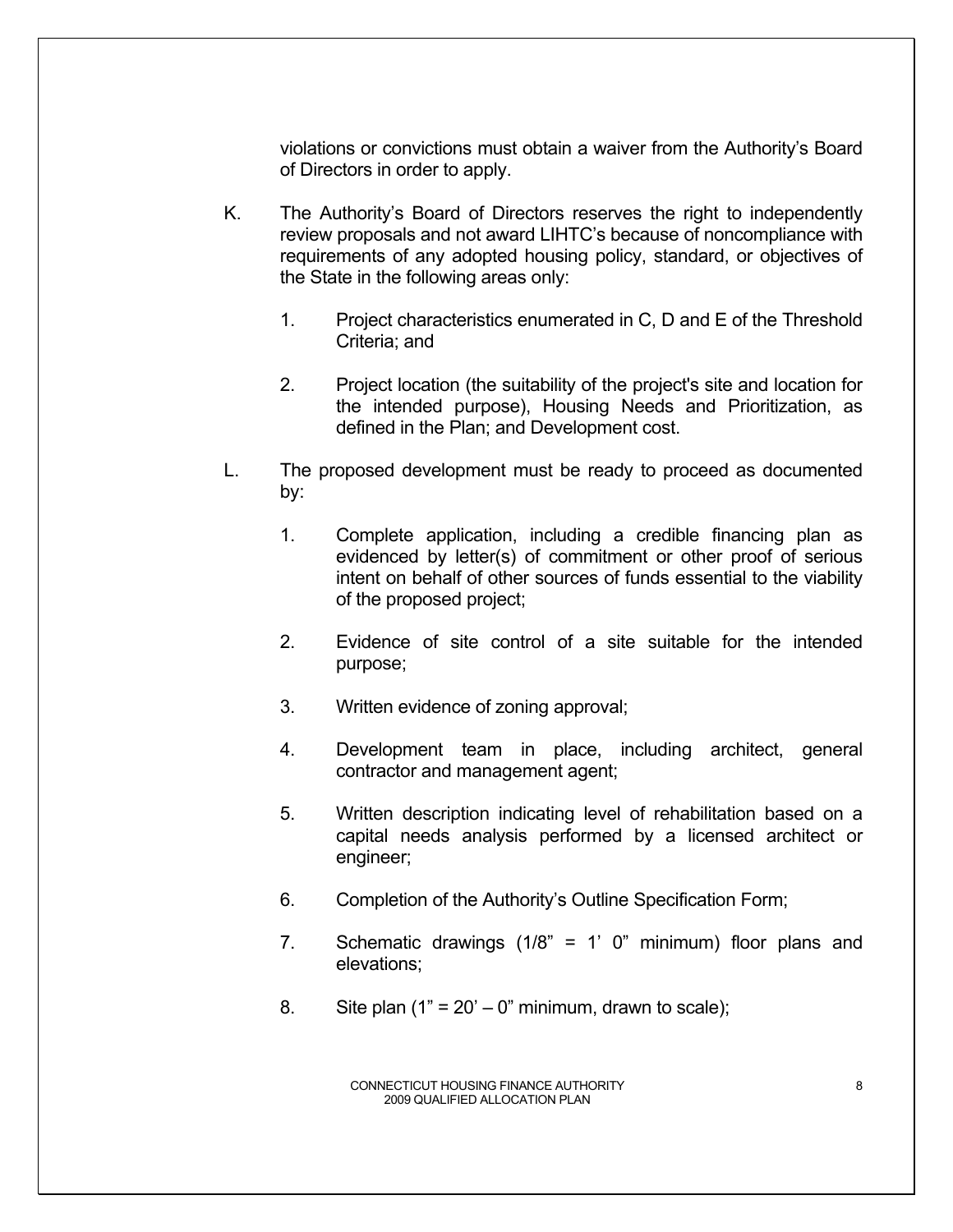- 9. Based on 5, 6, 7 and 8 above, a trade payment breakdown signed by the general contractor (Applicants with projects subject to bidding requirements must submit a letter from the agency describing the bid schedule and a copy of the agency's bid policy);
- 10. Evidence of availability of utilities and access to the site;
- 11. Minimum threshold rehabilitation expenditure of \$9,000 per qualified unit.; and
- 12. Submission of a professionally prepared market study consistent with the Authority guidelines. Prior to receipt of application and upon written request, the market study may be waived for projects under 15 units.
- M. Non-profit organizations must also satisfy the following requirements in order to qualify for the special non-profit set-aside described below:
	- 1. The non-profit sponsor must be a qualified non-profit organization as defined in Section 42(h)(5)(C) of the Code; and
	- 2. The non-profit organization must commit to participating materially in the development and operation of the project throughout the compliance period.
- N. The applicant must be in compliance with and agree to remain in compliance with the Schedule of Fees annually established by the Authority.

#### III. Priority Locations and Terms Defined

#### A. Development Priority Locations

The C & D Policies Plan define the following State Action Strategy and Definitional Criteria for Development Priority. These definitions are hereby adopted for purposes of the Low-Income Housing Tax Credit Procedures and this Plan. The C&D Policies Plan is composed of a text and locational guide map that are jointly used in determining the compatibility of the proposed action with the State's conservation and development goals and objectives. For purposes of the Plan, whether a project is located in a Development Priority Area will be solely determined by the Authority. Development Priority Areas are: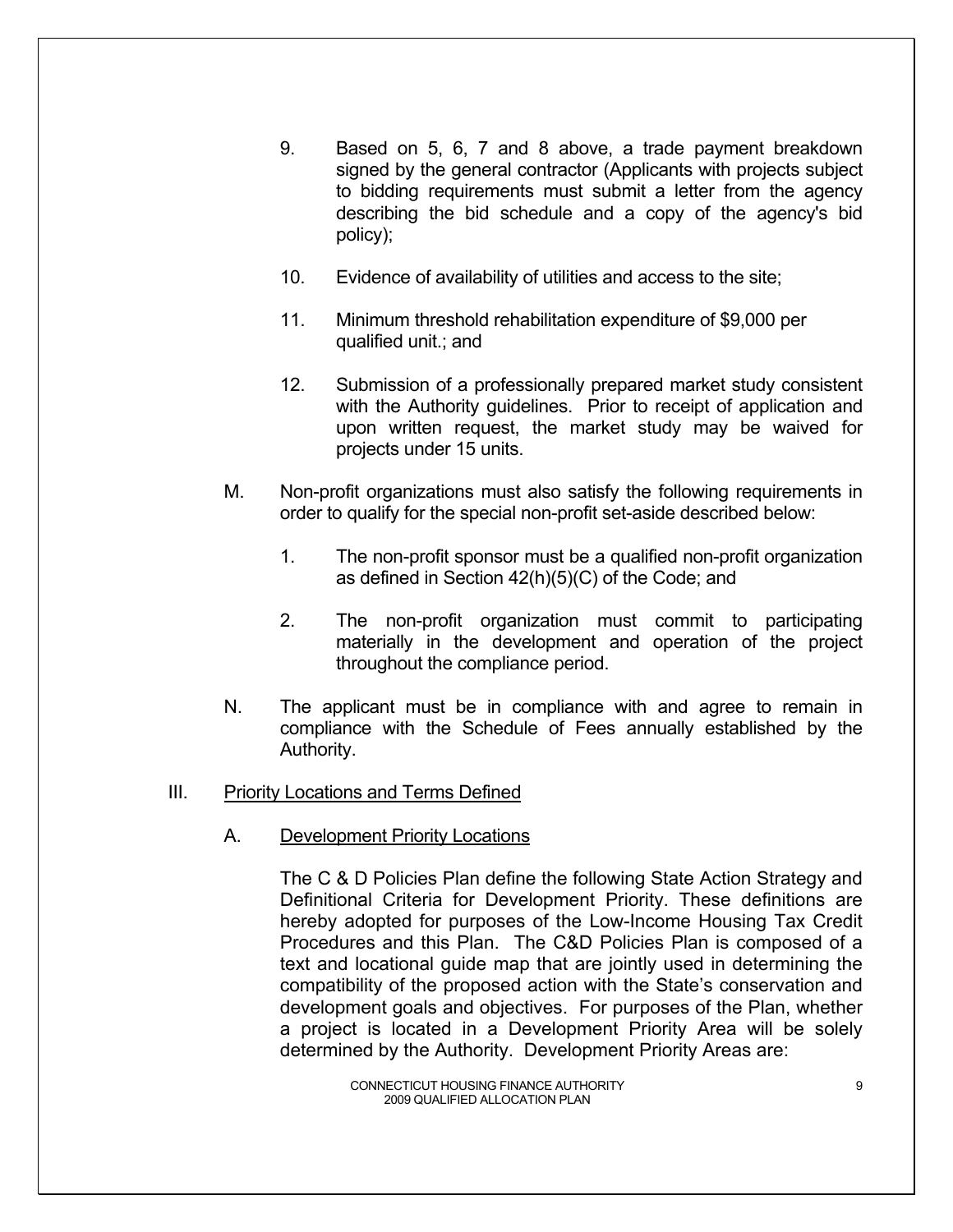Regional Centers: Areas with the highest priority for affirmatively supporting rehabilitation and further development toward revitalization of the economic, social and physical environment of urban centers.

Neighborhood Conservation Areas: Areas that support maintenance of stable, developed neighborhoods and communities, as well as intensification of development when supportive of community stability and consistent with the capacity of available urban services.

Growth Areas: Areas that provide high priority and affirmative support for new urban growth that occurs outside of Regional Centers, in specified areas capable of supporting large-scale, mixed-use development and densities in close relationship to the Urban Regional **Centers** 

Rural Community Centers: Clusters in locally designated centers in rural communities with relatively higher intensity land uses for residential, shopping, employment and public facilities and services.

B. Definitions

Federally Designated Targeted Areas are defined as Qualified Census Tracts ("QCT") or an Area of Chronic Economic Distress as defined in Sections  $143(j)(2)$  and  $143(j)(3)$  of the Code.

A thirty (30) percent basis boost may also be applicable to development proposals located on former industrial, commercial buildings if the proposal is for a residential adaptive reuse with environmental remediation and is not located in a QCT. The applicant must demonstrate that the basis boost is necessary to achieve financial feasibility.

Basis Boost: Is an increase in the building's eligible tax credit basis.

Rehabilitation: Rehabilitation may include renovating and converting an existing non-residential or commercial structure for residential use. When the newly constructed units are located on sites where multifamily housing units previously existed, and when the number of newly constructed units does not increase the overall housing density of the area of the proposed site, these units will be considered as rehabilitation.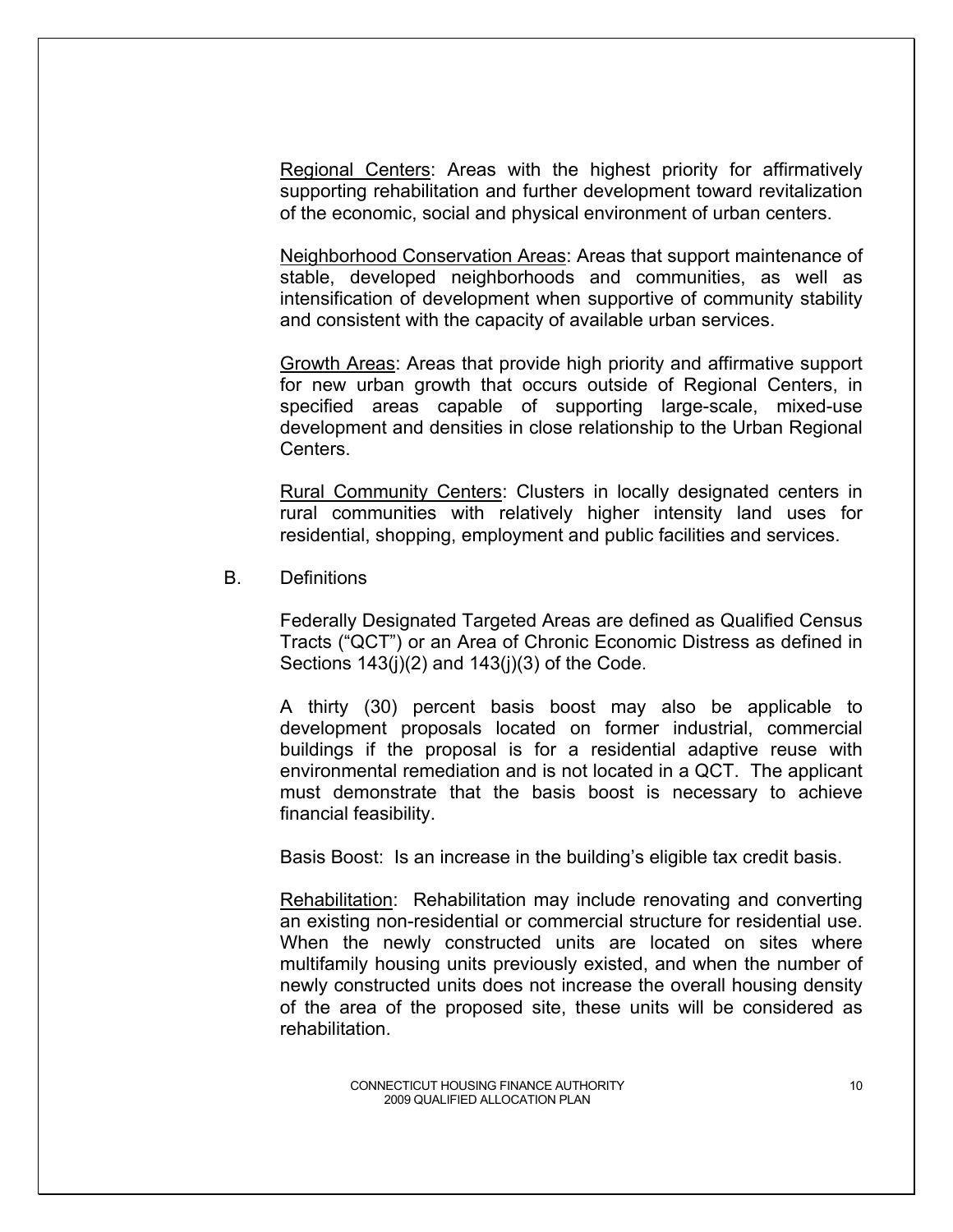Total Development Resources ("TDR"): All development funding sources exclusive of tax credit equity.

Non-Amortizing Assistance: Sources of funds, which are not subject to installment payment over a specific time period. (e.g., grants, deferred loans, etc.)

### IV. Priority Classes

All applications meeting the above threshold requirements will be placed in the appropriate Allocation Priority Class as described in subparagraph A below. Within each Allocation Priority Class, each application will be evaluated, rated and ranked against other applications in its Allocation Priority Class according to the criteria described in subparagraph B.

## A. Allocation Priority Classes

- 1. General Class I: Applications of any of the following types will be placed in General Class I, the highest general Allocation Priority Class.
	- a. Qualified new construction, rehabilitation or acquisition rehabilitation in municipalities with Regional Centers, of rental housing or service enhanced structures for homeless or imminently homeless persons/households or housing developed through a state funded or sponsored initiatives to provide housing for persons with disabilities. Such housing must at least meet the minimum program standard requirements of 40 percent of the units for rent to households at or below 60 percent of Area Median Income ("AMI"). New construction is eligible if it is consistent with and part of a municipally approved plan to revitalize the economic, social and/or physical environment of the municipality. Service enhanced structures are eligible if they in their totality are for the promotion of independent living of homeless or imminently homeless persons or families, or persons with disabilities.
	- b. New Construction, rehabilitation or acquisition rehabilitation proposals which are part of and are consistent with a formal municipally approved plan for a Neighborhood Revitalization Zone ("NRZ") which designates a specific targeted geographic area.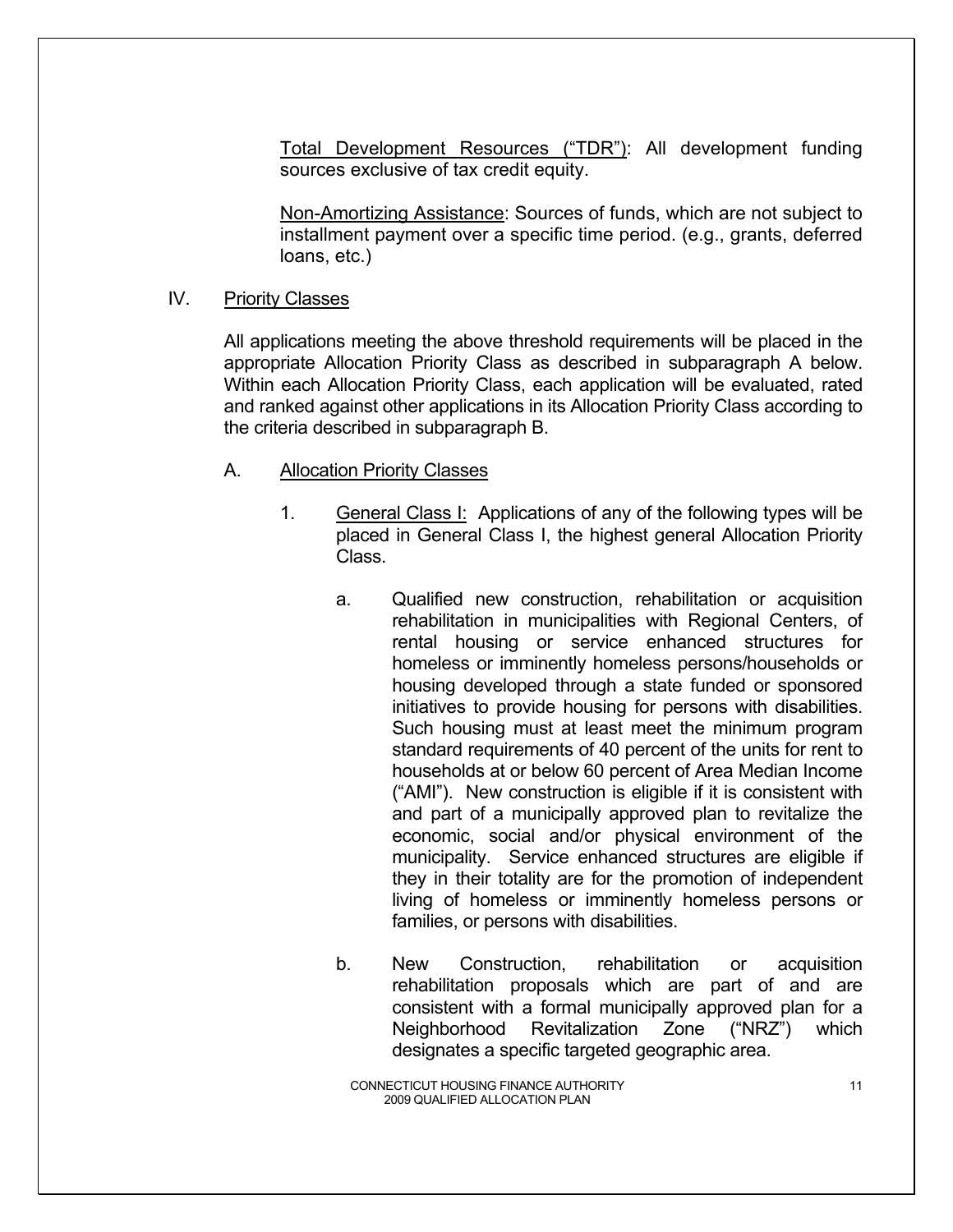c. Qualified new construction, rehabilitation or acquisition rehabilitation in Neighborhood Conservation Areas, Growth Areas and Rural Community Centers in the following towns:

| Andover             | Franklin             | <b>Old Saybrook</b> |
|---------------------|----------------------|---------------------|
| Avon                | Glastonbury          | Orange              |
| <b>Barkhamsted</b>  | Goshen               | Oxford              |
| <b>Beacon Falls</b> | Granby               | Preston             |
| <b>Berlin</b>       | Guilford             | Prospect            |
| Bethany             | Haddam               | Redding             |
| <b>Bethlehem</b>    | Hampton              | Ridgefield          |
| <b>Bolton</b>       | Hartland             | Roxbury             |
| <b>Bozrah</b>       | Harwinton            | Salem               |
| <b>Bridgewater</b>  | Hebron               | Scotland            |
| <b>Brookfield</b>   | Kent                 | Sharon              |
| <b>Burlington</b>   | Killingworth         | Sherman             |
| Canaan              | Lebanon              | Simsbury            |
| Canton              | Ledyard              | So. Windsor         |
| Chaplin             | Lisbon               | Southbury           |
| Cheshire            | Lyme                 | <b>Tolland</b>      |
| Chester             | Madison              | Trumbull            |
| Clinton             | Marlborough          | Union               |
| Colebrook           | Middlebury           | Warren              |
| Columbia            | Middlefield          | Waterford           |
| Cornwall            | Monroe               | Watertown           |
| Coventry            | <b>Morris</b>        | Weston              |
| Darien              | New Canaan           | Westport            |
| Durham              | <b>New Fairfield</b> | Wilton              |
| <b>East Granby</b>  | <b>New Hartford</b>  | Wolcott             |
| East Haddam         | <b>Newtown</b>       | Woodbridge          |
| East Lyme           | <b>Norfolk</b>       | Woodbury            |
| Eastford            | North Branford       | Woodstock           |
| Easton              | North Haven          |                     |
| <b>Essex</b>        | North Stonington     |                     |
| Fairfield           | Old Lyme             |                     |

d. Qualified new construction or rehabilitation in which 50 percent of the low-income units are designated for occupancy by households with incomes below 50 percent of AMI and 50 percent of these targeted units are committed to be occupied by households below 25 percent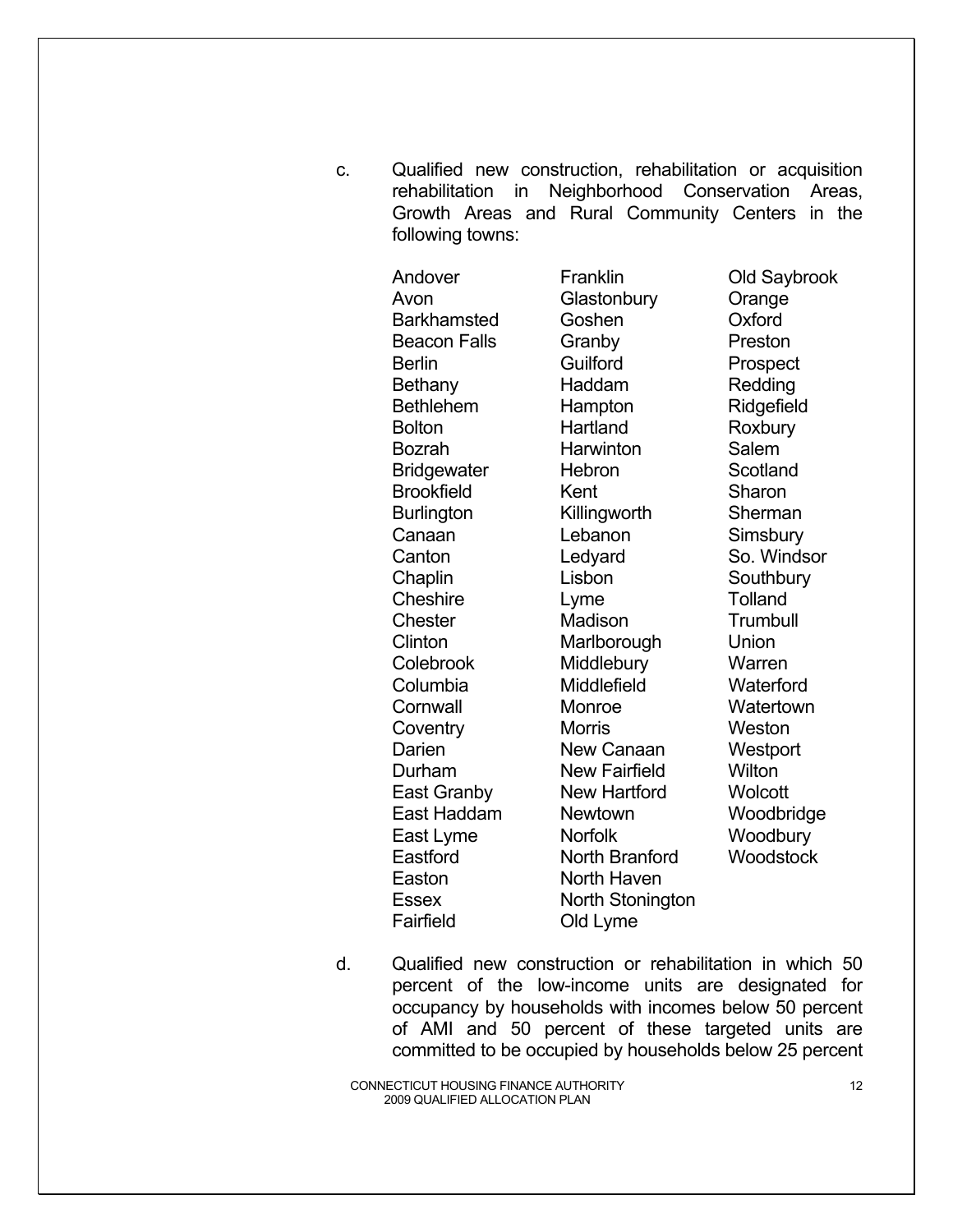of AMI. Annual rents are limited to 30 percent of the respective AMI limitations, adjusted for family size. In municipalities with Regional Centers new construction is only eligible if it is consistent with and part of a municipally approved plan to revitalize the economic, social and/or environment of the municipality.

e. Qualified new construction or rehabilitation that is part of a comprehensive plan to replace and/or rehabilitate public housing units developed through the State Moderate Rental Housing Program that are not severely distressed or obsolete. Such projects must comprehensively and substantially include objectives of integrating units into the community or region, encouraging economic integration, and providing social services in communities with Federally Designated Targeted Areas*.*

> Severely Distressed is defined as property requiring major redesign, reconstruction, redevelopment, or demolition and is occupied predominantly by very low income families.

> Obsolete is defined as property that is unable to be used to adequately perform the function for which it was intended due a substantial loss in value resulting from factors such as overcapacity, changes in technology, deficiencies, or inadequacies in design or marketability, other similar factors that affect the property itself or property's relationship with other surrounding property.

- 2. General Class II: Applications of any of the following types will be placed in General Class II, the second highest general Allocation Priority Class.
	- a. Qualified new construction, rehabilitation or acquisition rehabilitation in Neighborhood Conservation Areas, Growth Areas and Rural Community Centers as defined in the C&D Policies Plan in the following towns:

| Ashford         | Milford          | <b>Stafford</b> |
|-----------------|------------------|-----------------|
| <b>Bethel</b>   | <b>Montville</b> | Sterling        |
| <b>Branford</b> | Newington        | Stonington      |
| <b>Brooklyn</b> | New Milford      | Stratford       |
| Canterbury      | North Canaan     | Suffield        |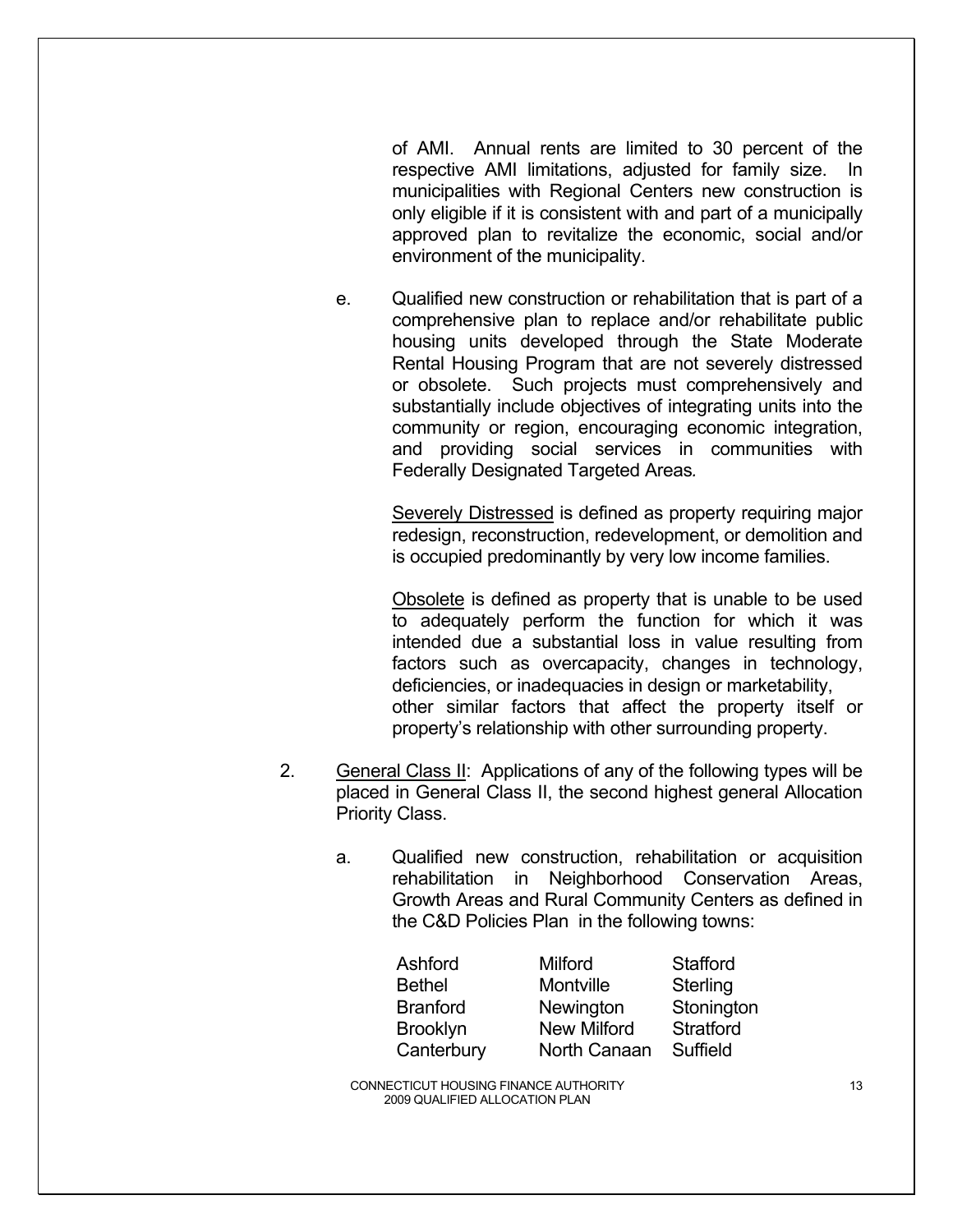| Colchester   | <b>Plainville</b> | Thomaston            |
|--------------|-------------------|----------------------|
| Cromwell     | Plymouth          | Thompson             |
| Deep River   | Pomfret           | Voluntown            |
| East Hampton | Portland          | Wallingford          |
| East Windsor | Putnam            | Washington           |
| Ellington    | Rocky Hill        | Westbrook            |
| Farmington   | Salisbury         | Wethersfield         |
| Greenwich    | Seymour           | Willington           |
| Hamden       | <b>Somers</b>     | Winchester           |
| Litchfield   | Southington       | Windsor              |
| Mansfield    | Sprague           | <b>Windsor Locks</b> |
|              |                   |                      |

- b. Applications for assistance necessary to preserve in low income service Federally assisted units that will be lost due to mortgage prepayment, subsidy contract opt-out or subsidy contract termination that do not satisfy General Class I requirements but meet the following conditions; and where the applicant is pursuing the appropriate remedy under relevant provisions of the Federal law governing such conditions including, but not limited to, the filing of required disclosures of intent, plans, and applications for other available assistance.
- 3. General Class III: All remaining applications, including requests for supplemental allocations, will be given the general Allocation Priority Class "General Class III".

#### B. Non-Profit Set-Aside

Ten (10) percent of all LIHTCs available in the State will be reserved exclusively for developments involving non-profit housing development organizations meeting certain participation criteria. Applicants applying under the non-profit set-aside will be evaluated, rated and ranked only against other non-profit applicants applying under the set-aside. If the number of applications for the non-profit set-aside exceeds the 10 percent, then such additional applicants will be evaluated, rated and ranked under the appropriate Allocation Priority Class. In addition, the Authority may set aside an allocation of LIHTCs for any project under consideration for funding that is subject to a prior start, foreclosure or workout, and taken over by a non-profit sponsor that will serve as the controlling member or partner of the ownership entity.

C. Special Classes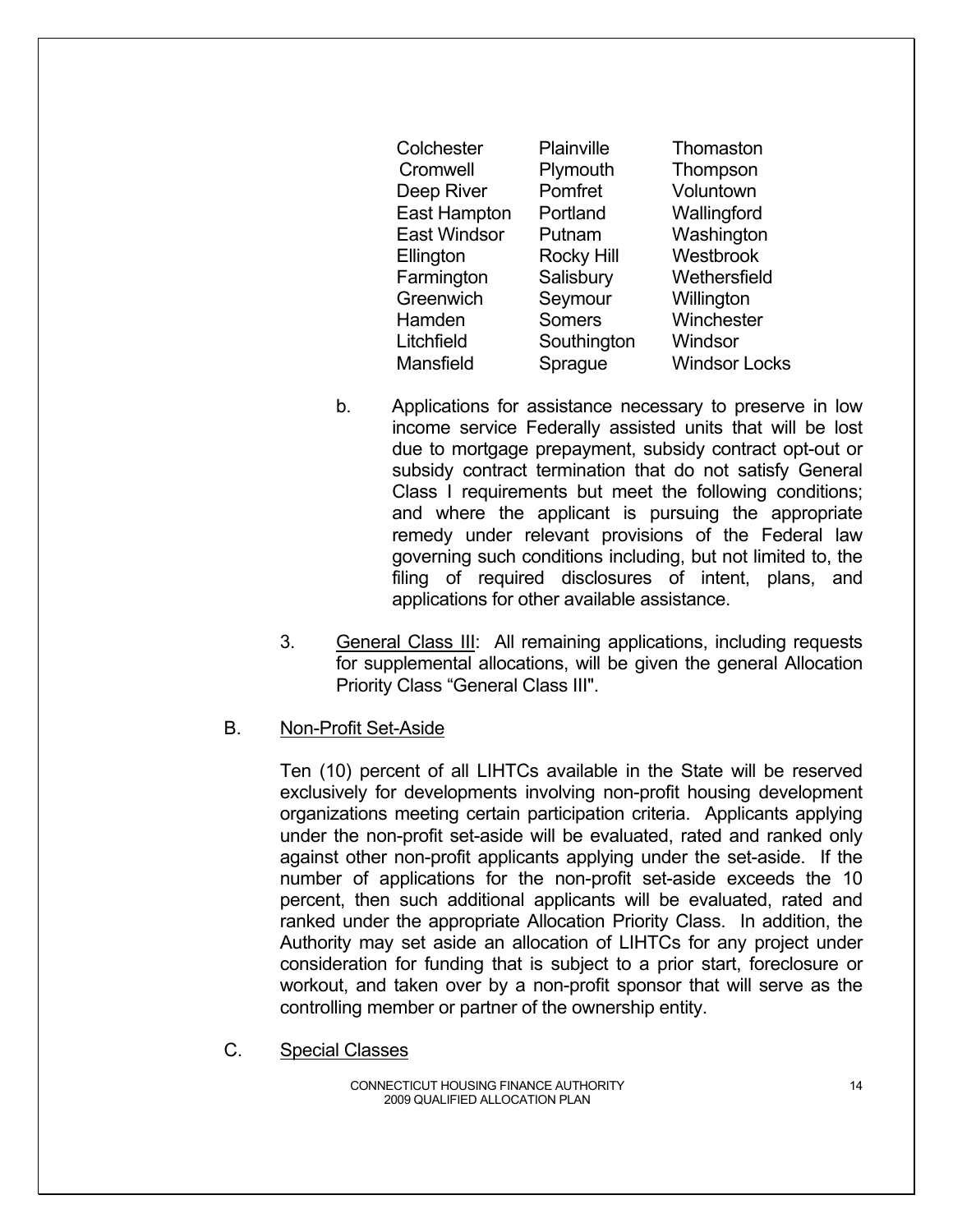The Authority may designate one or more Special Classes within an Allocation Priority Class.

#### Special Class I.

- 1. Qualified new construction or rehabilitation that is part of a comprehensive plan to replace and/or rehabilitate public housing units. The Special Class I housing is limited to proposals that address housing policy to revitalize severely distressed or obsolete Federal and State public housing developments. Among its purposes, the revitalization proposal must include but not be limited to integrating units into the community or region, encouraging economic integration, and providing social services to the residents of the development.
- 2. Other special initiatives or programs as approved by the Authority's Board of Directors. These initiatives or programs will not be rated and ranked against any other classes.
- 3. Awards/Reservations for Special Class I are approximately 50% of the available total credits. Those Special Class I applicants that do not receive an award under the Special Class I category will compete in the General Class category.

The Authority's Board of Directors may, in its sole discretion, limit the amount of Low-Income Housing Tax Credits for Special Class I.

## V. Rating and Ranking within Classes (277 Points)

A. Income Targeting (37 Points)

Each application will be rated on the degree and commitment to which the proposed development serves low-income persons as measured by the following:

1. Service to Low-Income Households Below 25 Percent of Area Median Income (AMI)

Points will be awarded based on the percentage of units that serve households below 25 percent of AMI and provide rents pursuant to HUD guidelines adjusted for family size throughout the extended use period.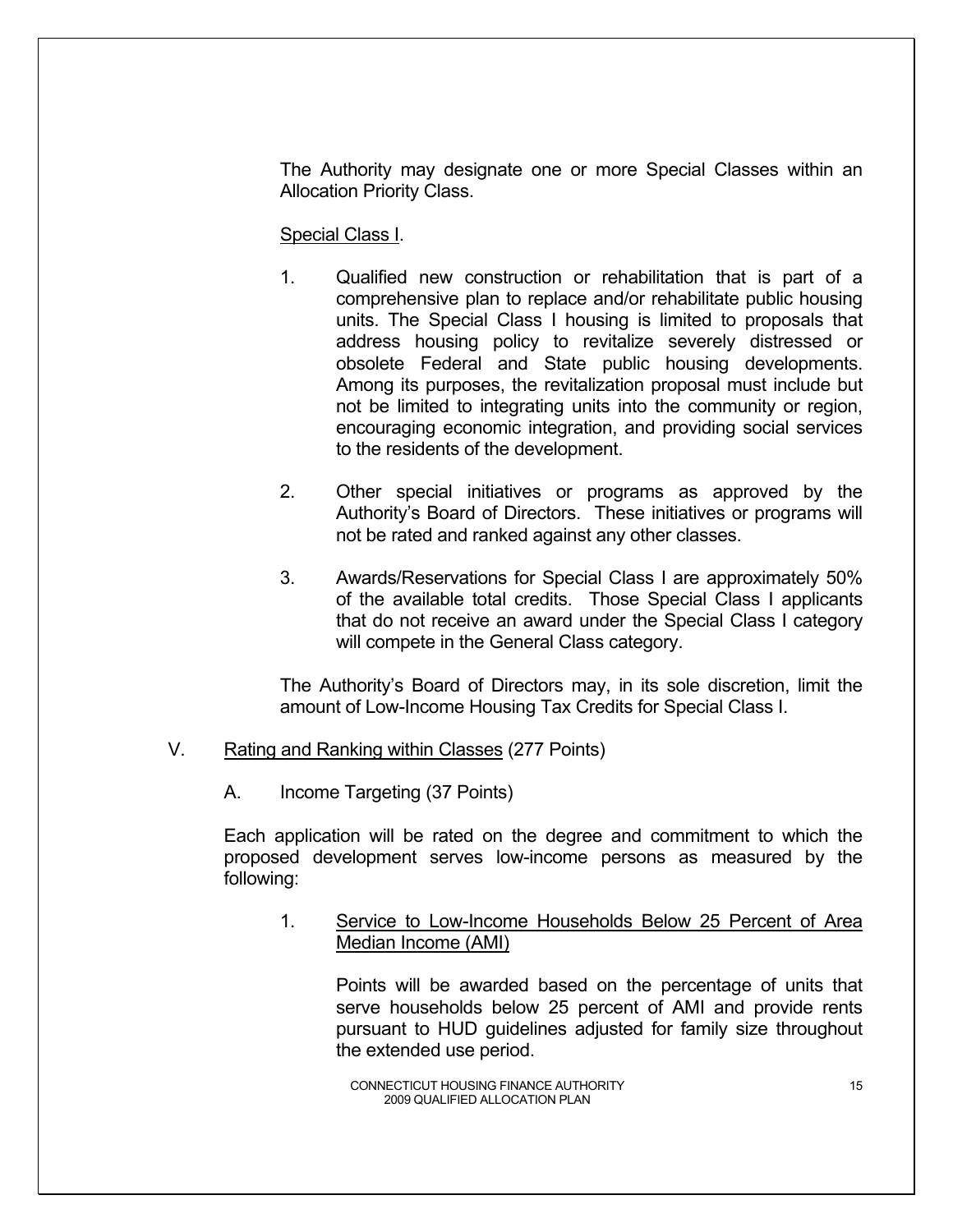| >25%                  | 10 points |
|-----------------------|-----------|
| $>12.5\%$ and $<25\%$ | 7 points  |
| >5% and <12.5%        | 5 points  |
| $< 5\%$               | 0 points  |

2. Service to Low-Income Households Between 25 and 50 Percent of Area Median Income (AMI)

Points will be awarded based on the percentage of units that serve households between 25 and 50 percent of AMI and provides rents pursuant to HUD guidelines adjusted for family size throughout the extended use period.

| >15%                | 10 points |
|---------------------|-----------|
| $>10\%$ and $<15\%$ | 7 points  |
| $< 10\%$            | 0 points  |

3. Public Housing Authority Waiting Lists/Supportive Housing Program Clients

> The sponsor has committed in writing to the local housing authority to give priority to households that are on waiting lists for public or assisted housing, the recipients of HUD vouchers or State RAP Certificates, or are the recipients of housing assistance and support services funded through the State of Connecticut Supportive Housing PILOTS Initiative or a successor/associated State funded supportive housing program identified by the Authority.

| <b>YES</b> | 10 points |
|------------|-----------|
| NO.        | 0 points  |

4. Economic Integration Proposal promotes economic integration by developing a minimum of 10 percent non-qualified units.

| $>20\%$             | 7 points |
|---------------------|----------|
| $>10\%$ and $<20\%$ | 5 points |
| $~10\%$             | 0 points |

B. Financing Characteristics (39 Points)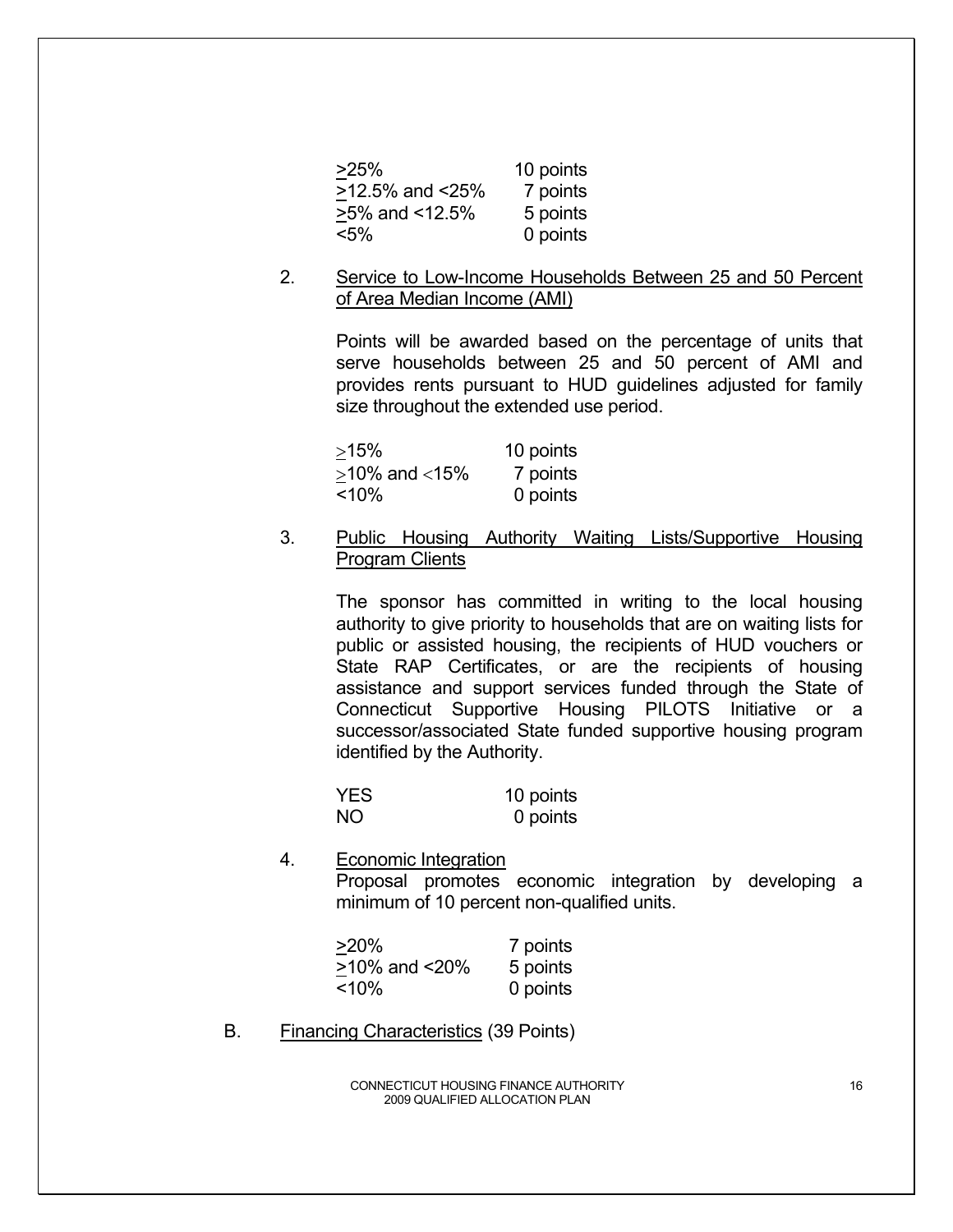Each application will be rated and ranked on the degree to which the development constitutes a productive use of housing tax credits to leverage additional public and private resources as measured by the following:

## 1. Flexible Resources from Public or Private Sources

 Points will be awarded based on the percentage of Total Development Resources that includes non-amortizing (grants, deferred loans, donations, appraised value of land donation, etc.) assistance from sources other than the Authority. See Definitions, Section 2.III.B above, for the definition of TDR.

 *% of TDR of Non-Amortizing Assistance* >20% 5 points >10% and <20% 2 points <10% 0 points

#### 2. Public Resources

Points will be awarded based on the percentage of the project's Total Development Resources that includes public resources (grants, public loans at or below AFR, deferred public loans, etc.).

| ≥25%          | 10 points |
|---------------|-----------|
| ≥20% and <25% | 8 points  |
| ≥15% and <20% | 6 points  |
| ≥10% and <15% | 4 points  |
| ≥5% and <10%  | 3 points  |
| $< 5\%$       | 0 points  |

#### 3. Private Resources

Points will be awarded based on the percentage of the project's Total Development Resources that include private resources or the Authority's funds.

| $>10\%$ | 5 points                       |
|---------|--------------------------------|
|         | $>5\%$ and $<10\%$<br>2 points |
| $< 5\%$ | 0 points                       |

## 4. Cost of First Mortgage Funds

Add 1 point (to a maximum of 2 points) for every 25 basis points the interest rate on the mortgage funds from private sources is less than the Annual Long-Term Applicable Federal Rate in effect as of 30 days prior to the application submission deadline plus 150 basis points. Mortgage funding from the Connecticut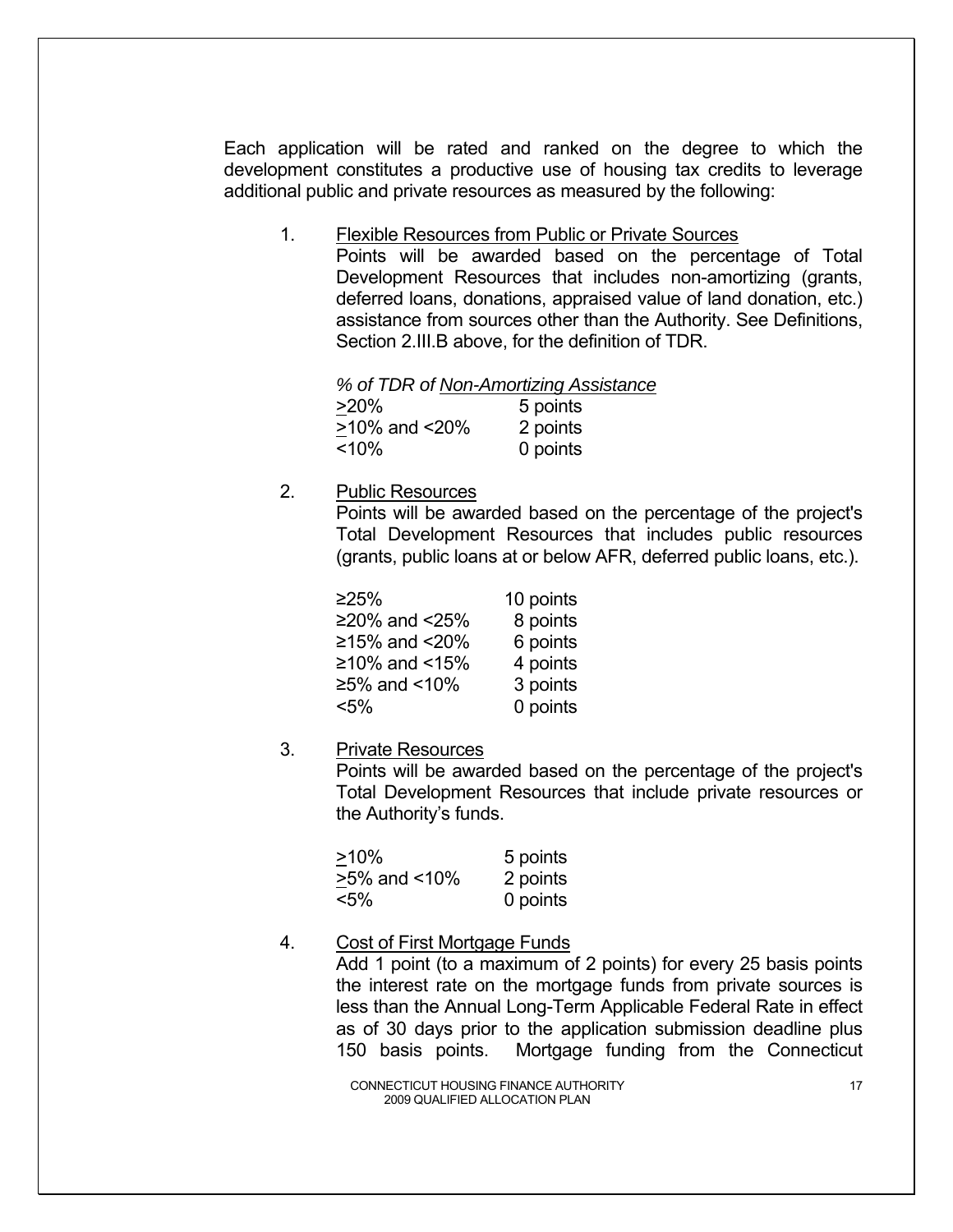Housing Finance Authority may be a private source because the Authority by law is not a state agency.

5. Developer/Sponsor Financing

Points will be awarded based on the percentage of the project's Total Development Resources that includes developer/sponsor financing exclusive of deferred developer fee and syndication proceeds.

| $>10\%$          | 5 points |
|------------------|----------|
| $≥5\%$ and < 10% | 3 points |
| $< 5\%$          | 0 points |

- 6. Cost Effectiveness of Low Income Housing Tax Credits 7 points will be awarded to the top three projects per funding round with the lowest percentage of LIHTC intermediary costs. See the Definition section of the LIHTC application for the definition of intermediary costs.
- 7. Adaptive Reuse

Developer/Sponsor has been awarded or intends to apply for consideration from the Federal or State Historic Tax Credit Programs(s) for the Adaptive Reuse of historic structures as residential housing.

| YES. | 5 points |
|------|----------|
| ΝO   | 0 points |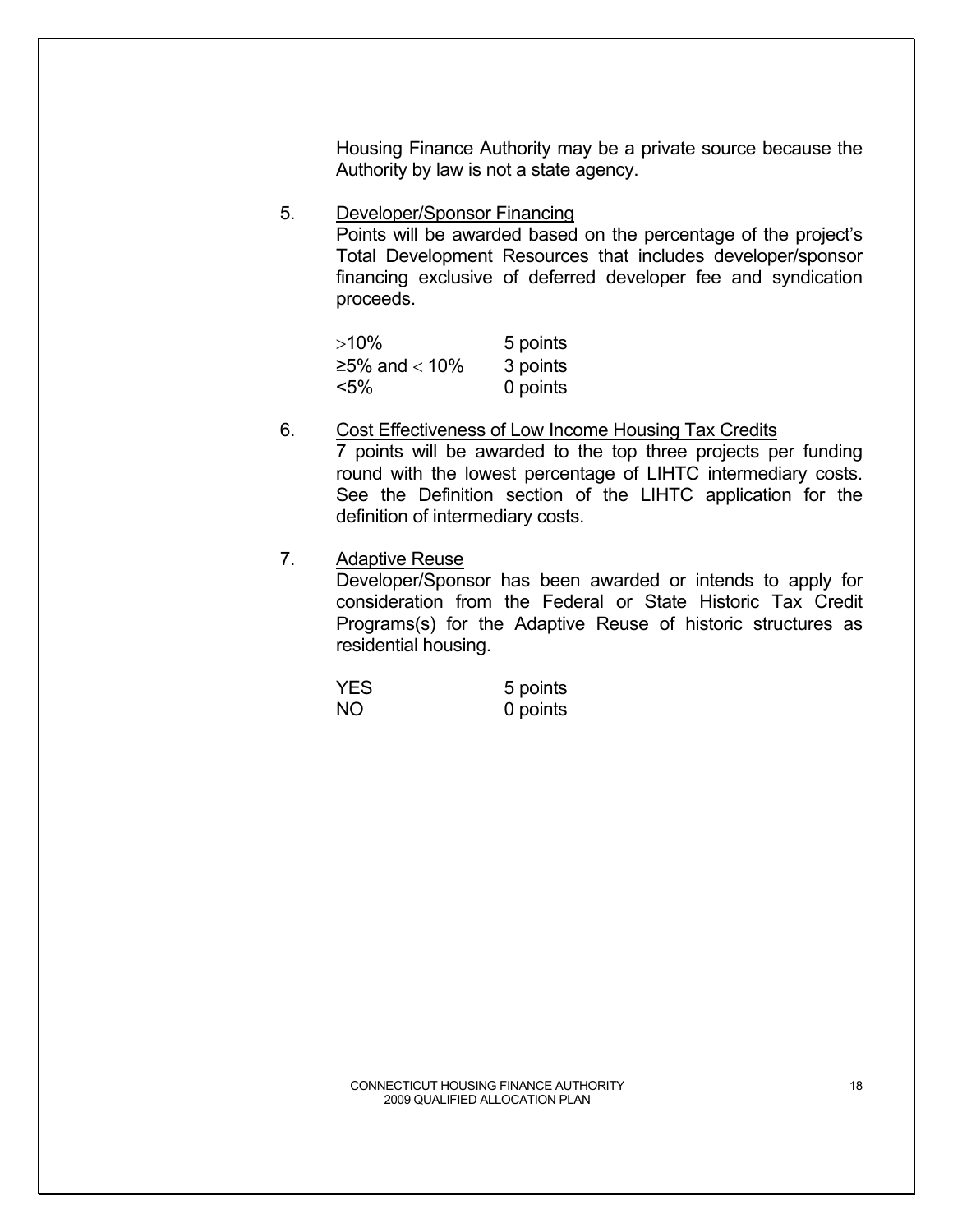## C. Development Characteristics (48 Points)

Each application will be rated on the degree to which the development is consistent with the location and housing priorities of the Plan, housing targeted and suitable for families, the needs of the disabled, cooperation with local government entities and adding to the housing stock available to low-income persons as measured by the following:

Numbers 1 and 2 apply to General Class developments only.

 1. High Rent and Low-Income Communities The proposed development is located in areas of higher rent/income disparity comparing average municipal rent with AMI as defined in the 2000 Census.

| ≤85%           | 5 points |
|----------------|----------|
| >85% and ≤100% | 2 points |
| $>100\%$       | 0 points |

2. Communities with Comparatively Less Rental Housing The proposed development is located in a community with a high percentage of owner occupied single family detached homes as defined in the 2000 Census.

| $>85\%$       | 5 points |
|---------------|----------|
| >70% and <85% | 2 points |
| $<70\%$       | 0 points |

 3. Part of a Formal Plan for Redevelopment The proposed development is part of and consistent with a municipally approved plan or NRZ.

> NRZ or Other Municipally Approved Plan 4 points In a QCT location 2 points additional

 4. Housing Targeted for Large Families Points will be awarded based on the percentage of total units with three or more bedrooms.

| $>40\%$             | 10 points |
|---------------------|-----------|
| $>30\%$ and $<40\%$ | 7 points  |
| $>20\%$ and $<30\%$ | 5 points  |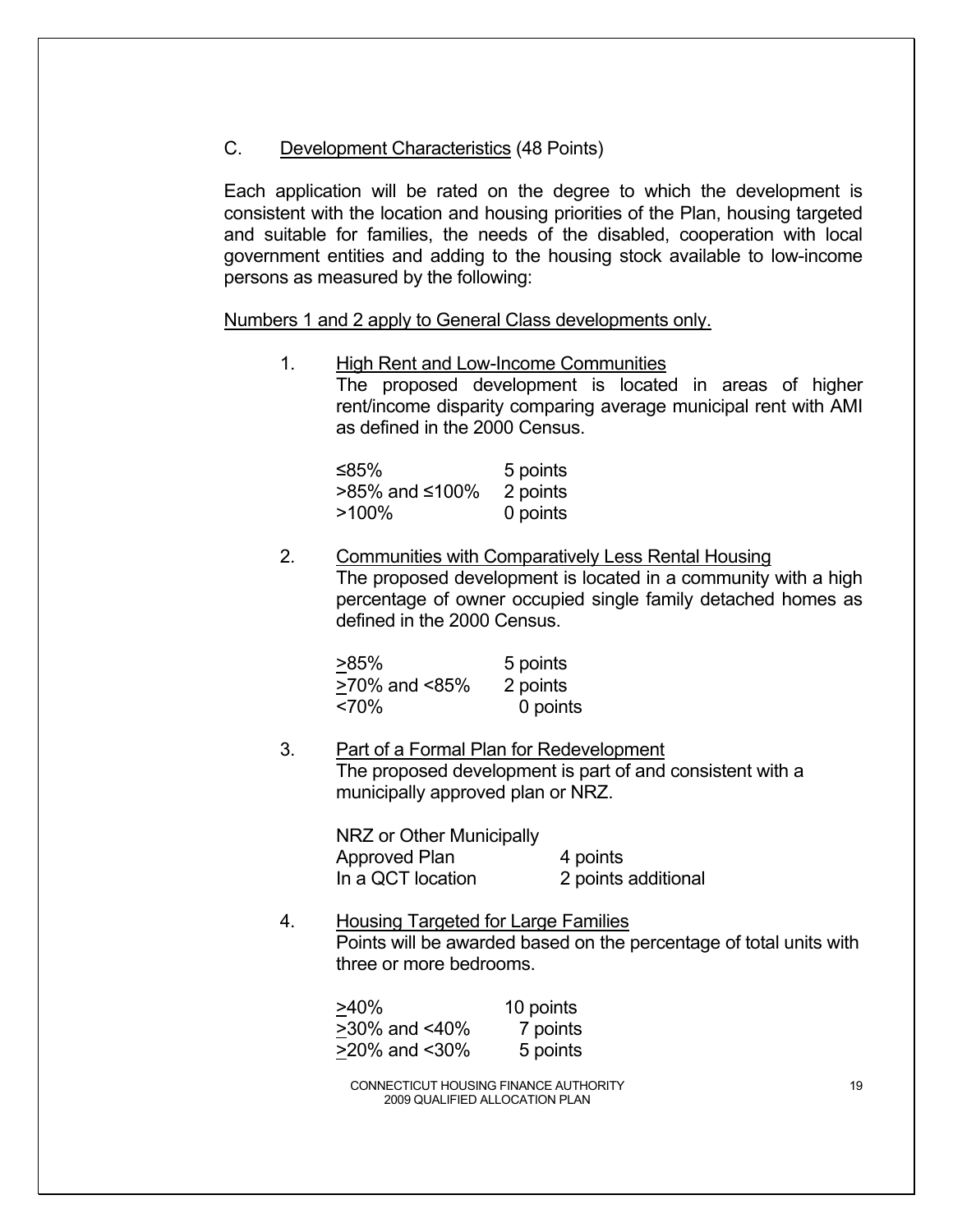| $>10\%$ and $<20\%$ | 2 points |
|---------------------|----------|
| $~10\%$             | 0 points |

5. Housing Targeted to and Suitable for Families with Children Points will be awarded based on the percentage of total units with two bedrooms.

| ≥60%             | 10 points |
|------------------|-----------|
| ≥30% and $<60\%$ | 5 points  |
| $<$ 30%          | 0 points  |

 6. Effort to Address Needs of the Disabled Points will be awarded based on the percentage of total units certified by the architect to be designed as handicapped accessible. Developers must certify to specifically target and setaside these units for persons with disabilities and actively market units to disabled individuals on waiting list at local facilities.

| >15%  | 5 points |
|-------|----------|
| < 15% | 0 points |

## 7. Cooperation with Local Government Authority Site is being obtained through cooperation (i.e. land donation, \$1.00 ground lease) with a State or local governmental authority.

| YES. | 3 points |
|------|----------|
| ΝO   | 0 points |

#### 8. Priority Locations

The proposal is rehabilitation in municipalities with Regional Centers as defined in the C & D Policies Plan or is new construction in the following municipalities:

| Andover             | Franklin    | Old Saybrook |
|---------------------|-------------|--------------|
| Avon                | Glastonbury | Orange       |
| <b>Barkhamsted</b>  | Goshen      | Oxford       |
| <b>Beacon Falls</b> | Granby      | Preston      |
| <b>Berlin</b>       | Guilford    | Prospect     |
| Bethany             | Haddam      | Redding      |
| <b>Bethlehem</b>    | Hampton     | Ridgefield   |
| <b>Bolton</b>       | Hartland    | Roxbury      |
| <b>Bozrah</b>       | Harwinton   | Salem        |
| <b>Bridgewater</b>  | Hebron      | Scotland     |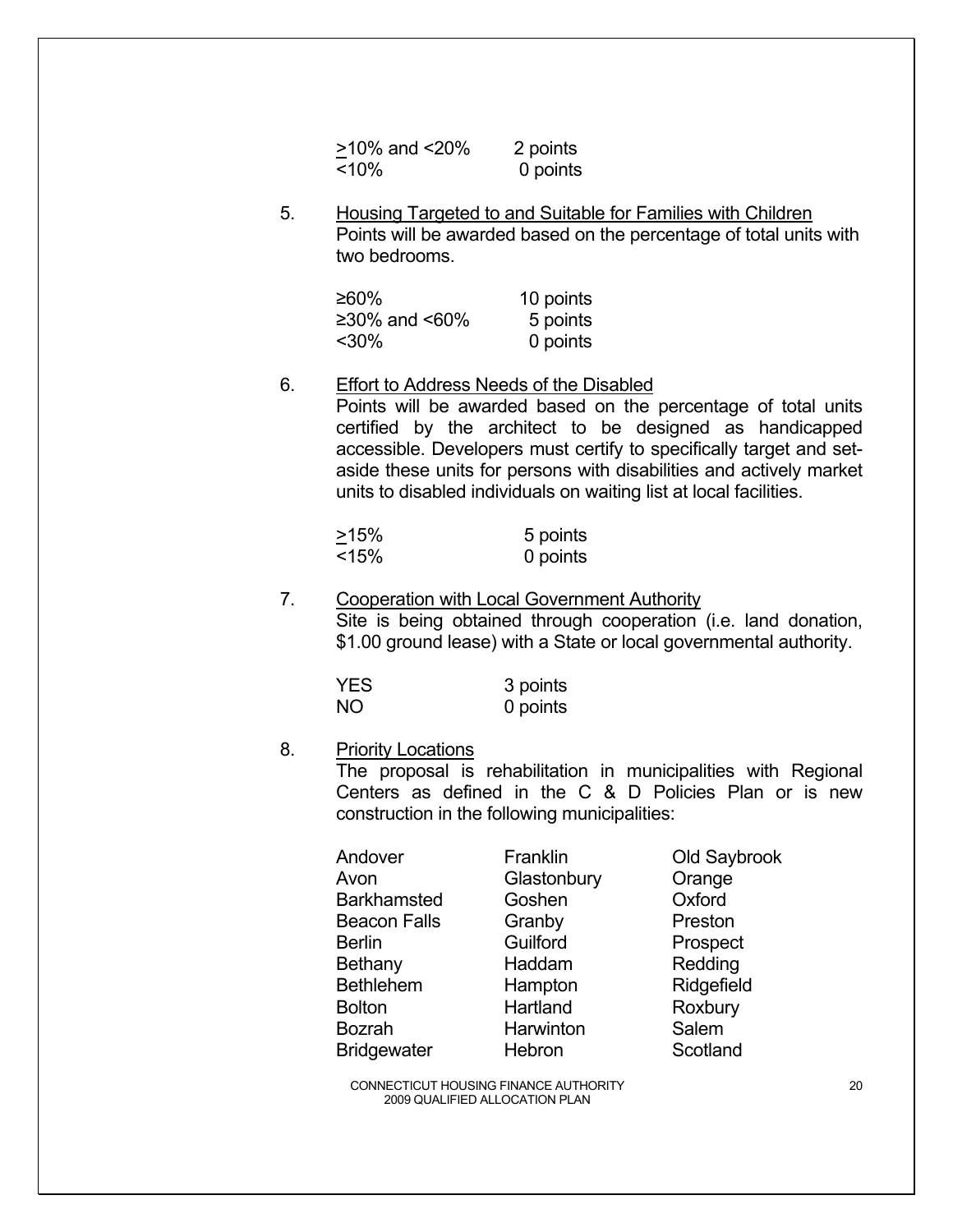| <b>Brookfield</b> | Kent             | Sharon         |
|-------------------|------------------|----------------|
| <b>Burlington</b> | Killingworth     | Sherman        |
| Canaan            | Lebanon          | Simsbury       |
| Canton            | Ledyard          | South Windsor  |
| Chaplin           | Lisbon           | Southbury      |
| Cheshire          | Lyme             | <b>Tolland</b> |
| Chester           | Madison          | Trumbull       |
| Clinton           | Marlborough      | Union          |
| Colebrook         | Middlebury       | Warren         |
| Columbia          | Middlefield      | Waterford      |
| Cornwall          | Monroe           | Watertown      |
| Coventry          | <b>Morris</b>    | Weston         |
| Darien            | New Canaan       | Westport       |
| Durham            | New Fairfield    | Wilton         |
| East Granby       | New Hartford     | Wolcott        |
| East Haddam       | Newtown          | Woodbridge     |
| East Lyme         | <b>Norfolk</b>   | Woodbury       |
| Eastford          | North Branford   | Woodstock      |
| Easton            | North Haven      |                |
| <b>Essex</b>      | North Stonington |                |
| Fairfield         | Old Lyme         |                |
| <b>YES</b>        | 2 points         |                |
| <b>NO</b>         | 0 points         |                |

 9. Affordable housing and economic growth as defined by the Home Connecticut Statute – Public Act 07-4.

| <b>YES</b> | 2 points |
|------------|----------|
| <b>NO</b>  | 0 points |

D. Responsible Growth (36 Points)

Each application will be rated and ranked on the degree to which the development is consistent with the C&D Plan definition of Smart Growth as measured by the following:

1. Transit oriented developments as defined in 10 points the June Special Session, Public Act No. 07- 7of the Connecticut General Assembly "Transit Oriented Development" means the development of residential, commercial and employment centers within one-half mile or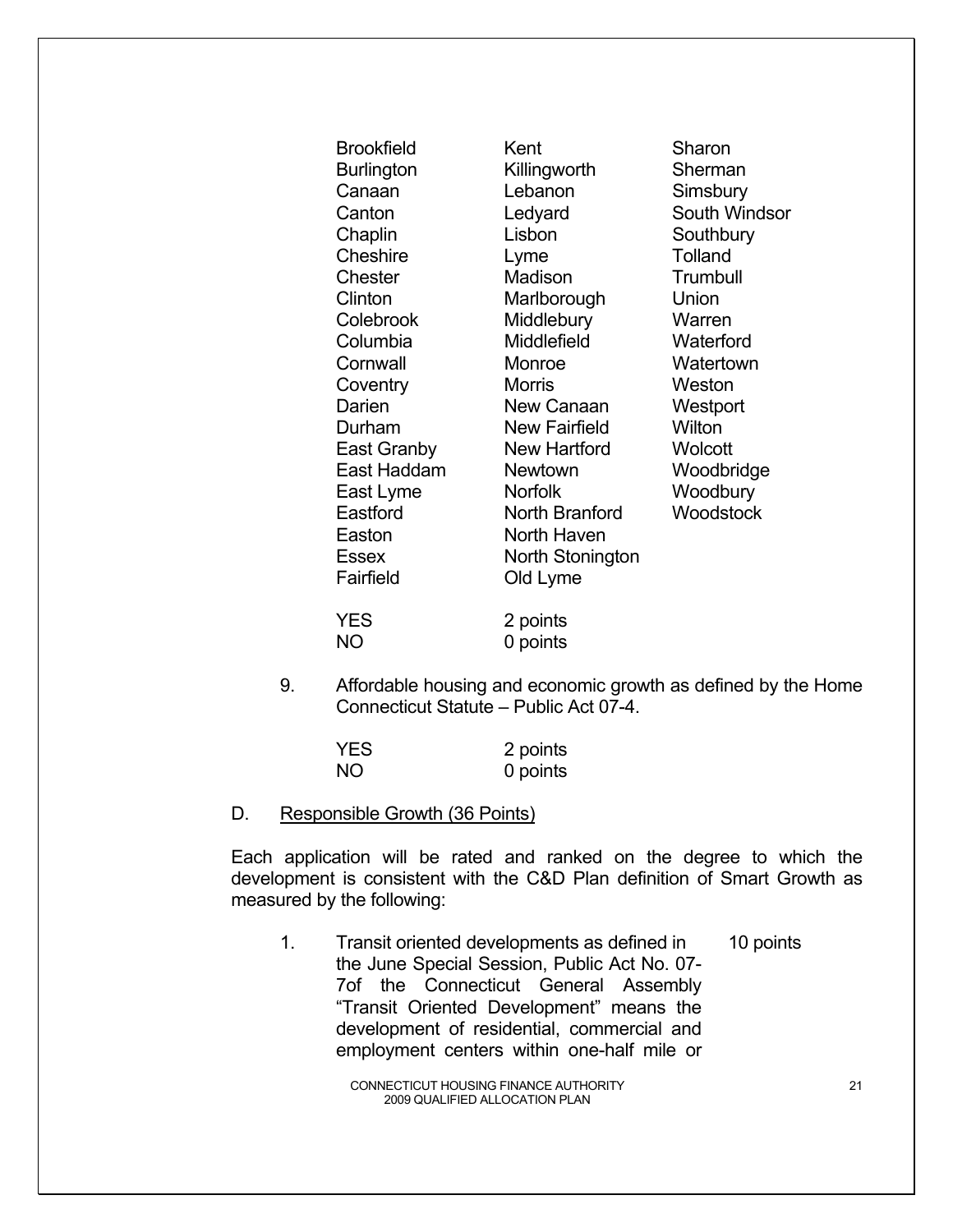walking distance of public transportation facilities, including rail and bus rapid transit services, that meet transit supportive standards for land uses, built environment densities and walkable environments, in order to facilitate and encourage the use of those services. (For purposes of awarding points, this category may include any form of public transportation).

- 2. Site is located within one-half (0.5) mile from 2 points a full-service grocery store for those developments not located in a transit oriented development.
- 3. Sidewalks adjacent to multi-family buildings 2 points or throughout scattered site projects that connect to sidewalks in surrounding area and should have a pedestrian crossing within 500 feet of any residential structure that is part of the project.
- 4. Project can be served by existing public utility 2 points service.
- 5. Public park or community recreation center 2 points within one-quarter (0.25) mile.
- 6. Project renovates or includes the 2 points rehabilitation of a building appearing on the National Register of Historic Places, State Register or a designated local historic property.
- 7. Property located on a public street with 2 points maximum speed limit of 25 mph.
- 8. Site is located within one mile of a 2 points Rural Community Center.
- 9. Partnership with an employer creating new 10 points jobs. (Please note job training identified in the Enriched Housing and Community Environment category is not included in this Category).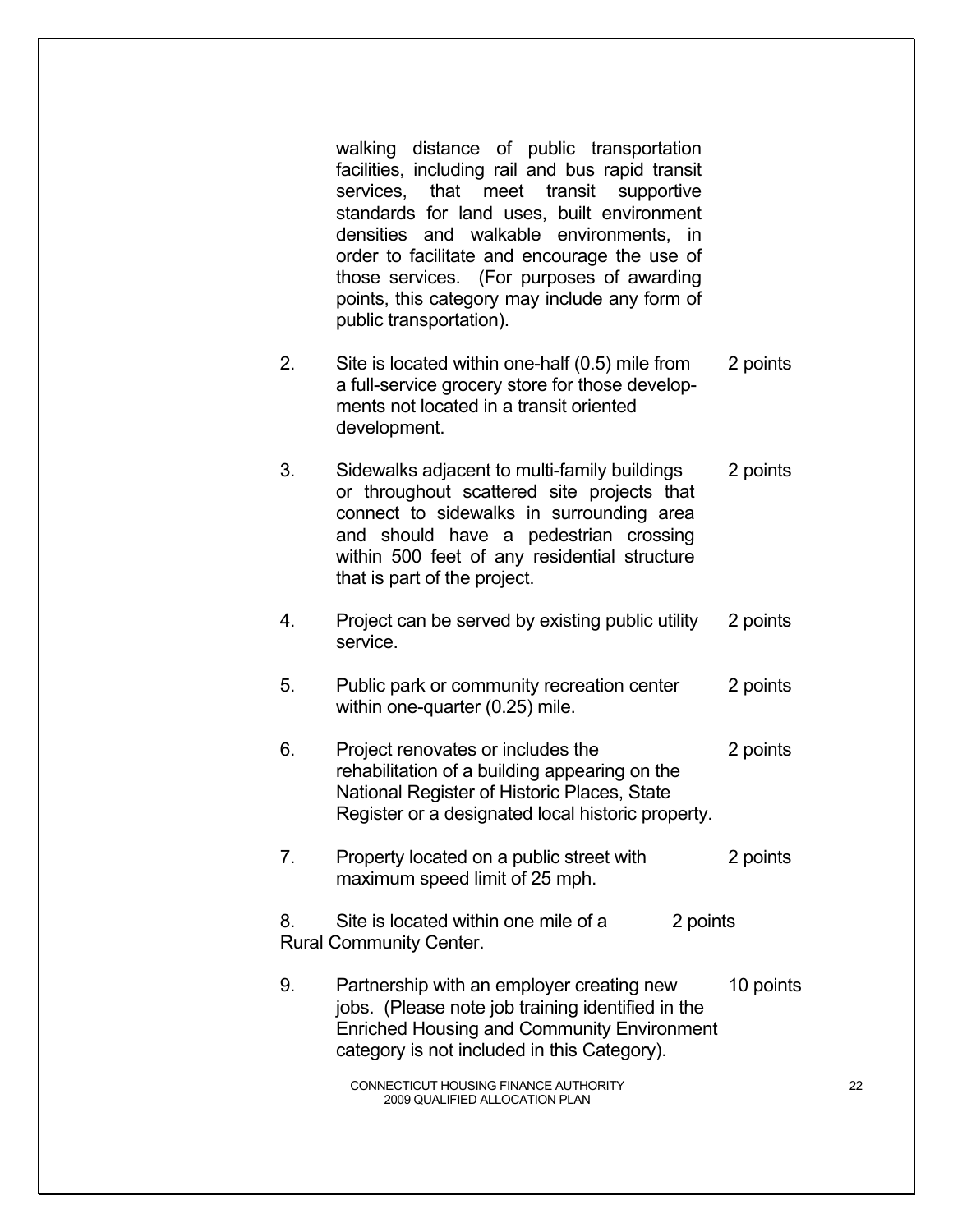10. Protection/creation of natural resources 2 points such as use of density credits to preserve open space, creation of community gardens, pocket parks, retention of existing foliage and use of native vegetation species.

> If local maps highlighting project location and features of the surrounding area are not included with an application claiming any of the above points, NO POINTS WILL BE AWARDED. Maps must be legible and to scale, and specific distances to local features must be indicated.

#### E. Sponsorship Characteristics (10 Points)

Each application will be rated and ranked on the degree to which the development is consistent with the sponsorship characteristics as measured by the following:

1. Women and Minority Participation

Women and/or minorities participate in the ownership, development, or management of the project by holding directly a 51 percent or more ownership and voting interest in project ownership, development entity or management firm. For qualified non-profits, women and/or minorities should hold directly a 51 percent voting interest on the board of directors.

| <b>YES</b> | 5 points |
|------------|----------|
| ΝO         | 0 points |

2. Connecticut-Based Businesses Developer/sponsor is a Connecticut based organization whose principal place of business has been located in the State of Connecticut for a minimum of 3 years.

| <b>YES</b> | 5 points |
|------------|----------|
| <b>NO</b>  | 0 points |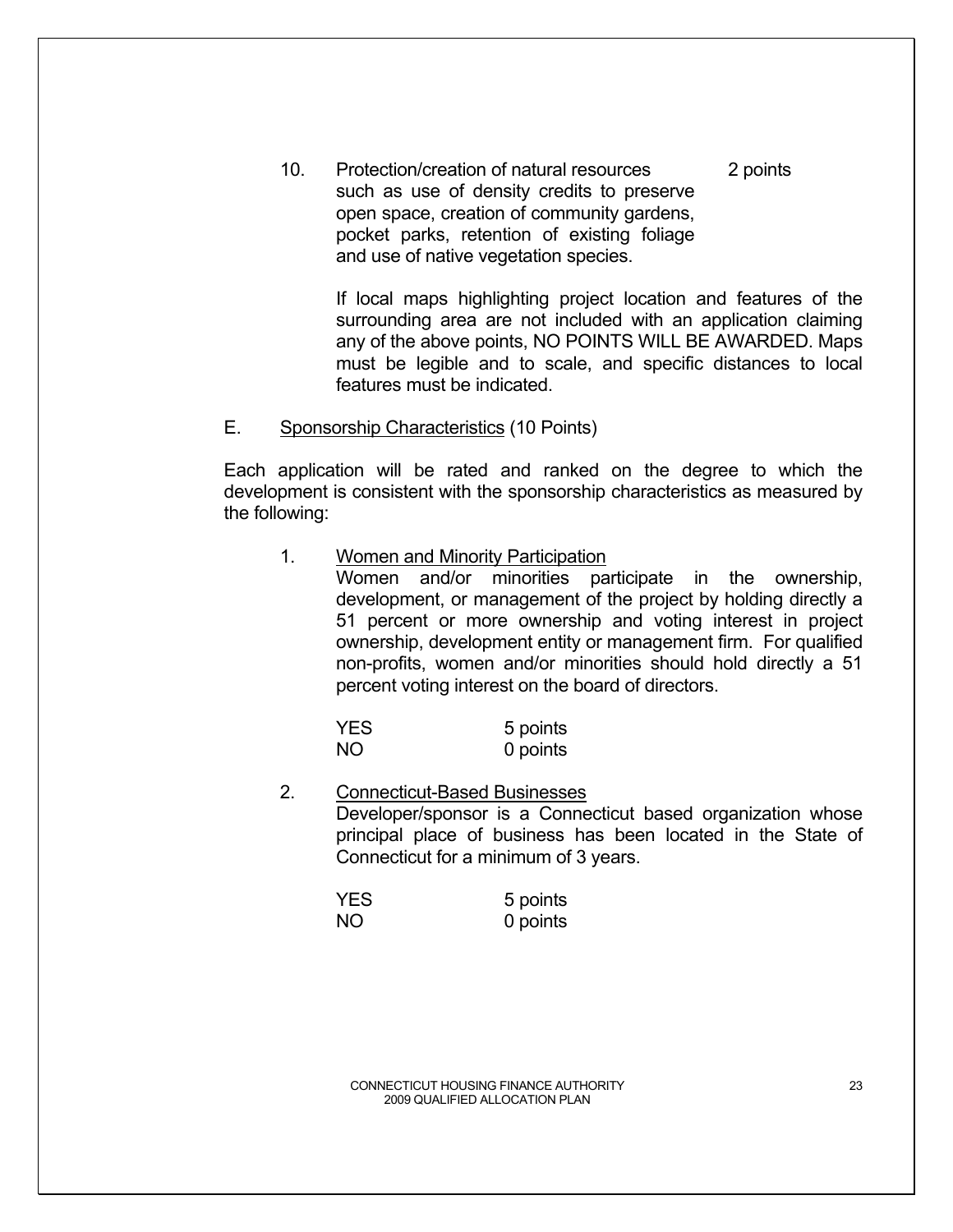## F. Soft Costs, Construction Cost, Design, New Units and Energy Efficiency (48 Points)

 Each application will be rated and ranked on the degree to which the development is consistent with the 2009 Connecticut Housing Finance Authority's Standards of Design and Construction (the "Standards") as measured by the following:

1. Per Unit Cost Effectiveness

Cost efficient designs and reasonable soft costs, such as developer's fee, acquisition costs and other professional fees, are strongly encouraged. Design solutions are anticipated to be creative and innovative, without compromising the quality of construction, energy efficiency and the durability requirements required by the Standards. Up to 20 points will be awarded to an applicant's score. (Please refer to the Standards for further clarification.)

2. Completion of Plans and Specifications (Readiness to Proceed) Points will be awarded for those applicants that have submitted plans and specifications that are in compliance with the Standards and exceed threshold requirements.

 >40% Completion of Plans and Specifications 3 points >10% Completion of Plans and Specifications 1 point <10% Completion of Plans and Specifications 0 points

- 3. Developed housing shall meet the energy conservation feature requirements stated in the Standards. Points will be awarded for each of the following additional energy efficiency features. In order to be awarded points, the Energy Conservation Feature Requirements Form attached to the LIHTC application must be completed.
	- a. CRI Green label, low-VOC carpeting, pad and adhesives.

| YES. | 1 point  |
|------|----------|
| ΝO   | 0 points |

b. High efficiency toilets in each living unit.

YES 1 point

CONNECTICUT HOUSING FINANCE AUTHORITY 2009 QUALIFIED ALLOCATION PLAN

24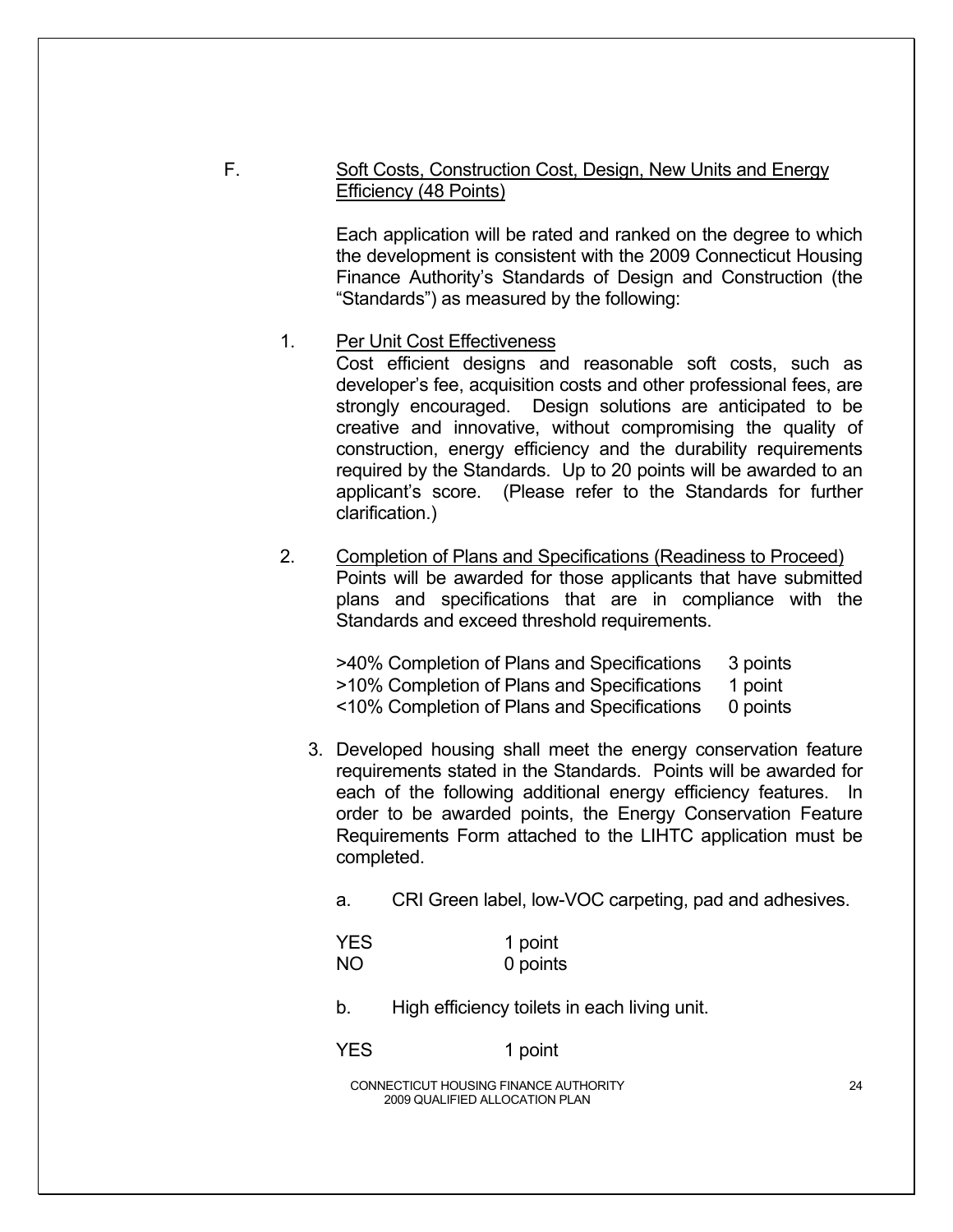|    | <b>NO</b>               | 0 points                                                                                                                                |
|----|-------------------------|-----------------------------------------------------------------------------------------------------------------------------------------|
|    |                         |                                                                                                                                         |
|    | C.                      | Non-smoking buildings or portions of buildings.                                                                                         |
|    | <b>YES</b><br><b>NO</b> | 1 point<br>0 points                                                                                                                     |
|    | d.                      | Energy star ceiling fans in all bedrooms and living rooms;<br>whole house fan or an economizer cycle on building HVAC<br>systems.       |
|    | <b>YES</b><br><b>NO</b> | 1 point<br>0 points                                                                                                                     |
|    | е.                      | High performance triple-glazed windows.                                                                                                 |
|    | <b>YES</b><br><b>NO</b> | 2 points<br>0 points                                                                                                                    |
|    | f.                      | Site designed to retain, infiltrate and/or treat the first $\frac{1}{2}$ of<br>rainfall in a 24-hour period.                            |
|    | <b>YES</b><br><b>NO</b> | 3 points<br>0 points                                                                                                                    |
|    | g.                      | Rooftop, building-integrated or landscape-integrated<br>photovoltaic electrical generation system(s).                                   |
|    | <b>YES</b><br><b>NO</b> | 2 points<br>0 points                                                                                                                    |
|    | h.                      | Energy Star qualified geothermal HVAC system.                                                                                           |
|    | <b>YES</b><br><b>NO</b> | 2 points<br>0 points                                                                                                                    |
| 4, |                         | traditional<br>Design elements should preserve and/or create the<br>characteristics of communities in accordance with<br>the Standards. |
|    | <b>YES</b><br><b>NO</b> | 2 points<br>0 points                                                                                                                    |
| 5. |                         | <b>Adds New Housing Units</b>                                                                                                           |
|    |                         | CONNECTICUT HOUSING FINANCE AUTHORITY<br>25<br>2009 QUALIFIED ALLOCATION PLAN                                                           |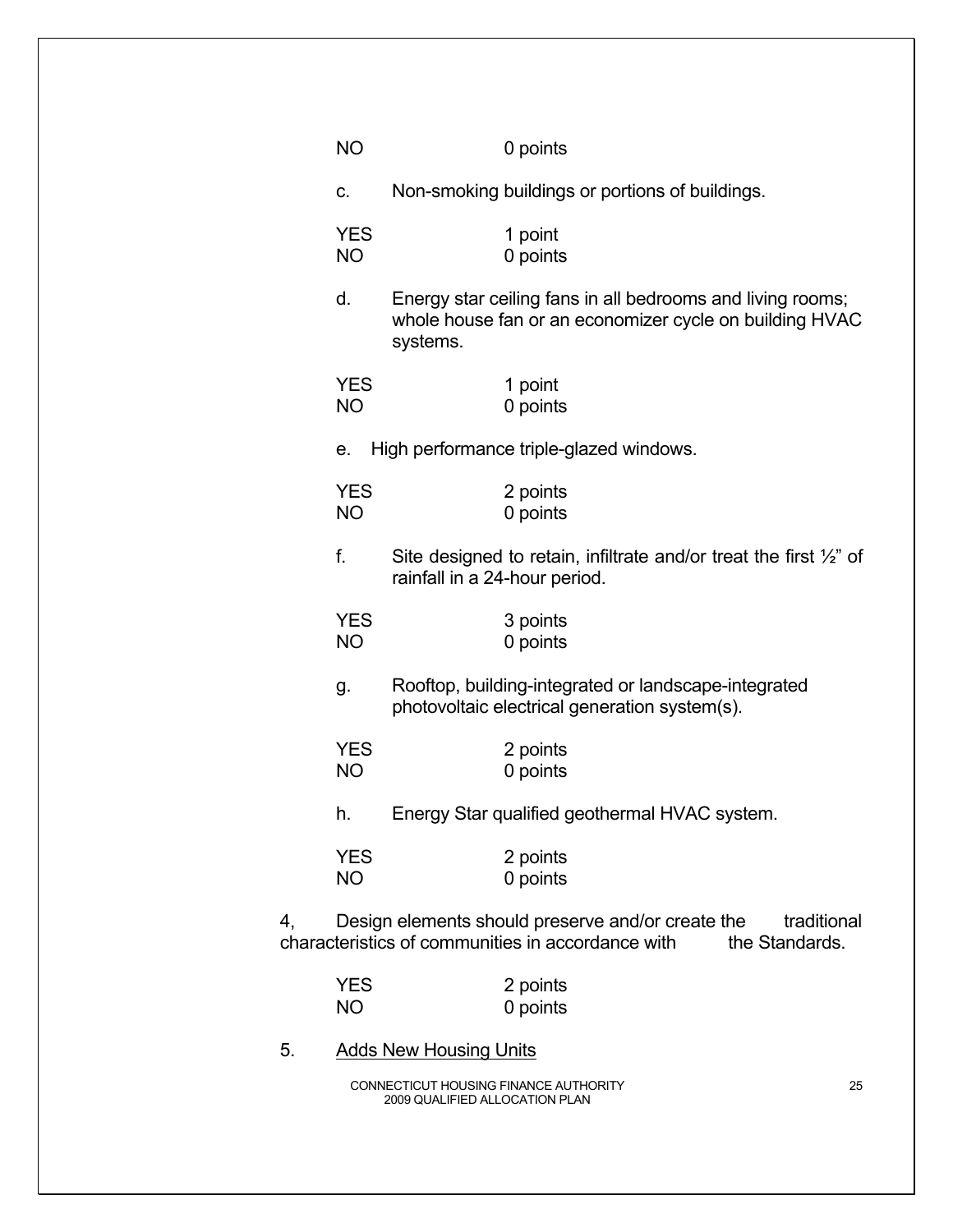Adds to the stock of housing available to low-income persons through qualified new construction or the rehabilitation of previously unoccupied units in existing structures. Points will be prorated based on the number of new units provided for occupancy if less than all units.

| <b>MAXIMUM</b> | 10 points |
|----------------|-----------|
| NO             | 0 points  |

#### G. Enriched Housing and Community Environment (29 Points)

 Each application will be rated and ranked on the degree to which the development is consistent with enriched housing and community environment as measured by the following:

- 1. The following must be evidenced by a specific line item in the operating budget and a document such as a letter of intent, memorandum of understanding or contract for services with a third party highlighting the funding source.
	- a. On-site education opportunities and employment opportunities for residents. (i.e. GED Program, parenting classes, etc.)

| <b>YES</b> | 2 points |
|------------|----------|
| <b>NO</b>  | 0 points |

b. Daycare facility on-site with State-certified, full-time staff.

| YES. | 2 points |
|------|----------|
| ΝO   | 0 points |

c. On-site resident services coordinator, working a minimum of 20 hours per week.

| YES. | 5 points |
|------|----------|
| ΝO   | 0 points |

2. The following must be evidenced by a certification by the architect stating any of the following:

On-site computer room with free internet access and a minimum of two brand new computers at time of construction.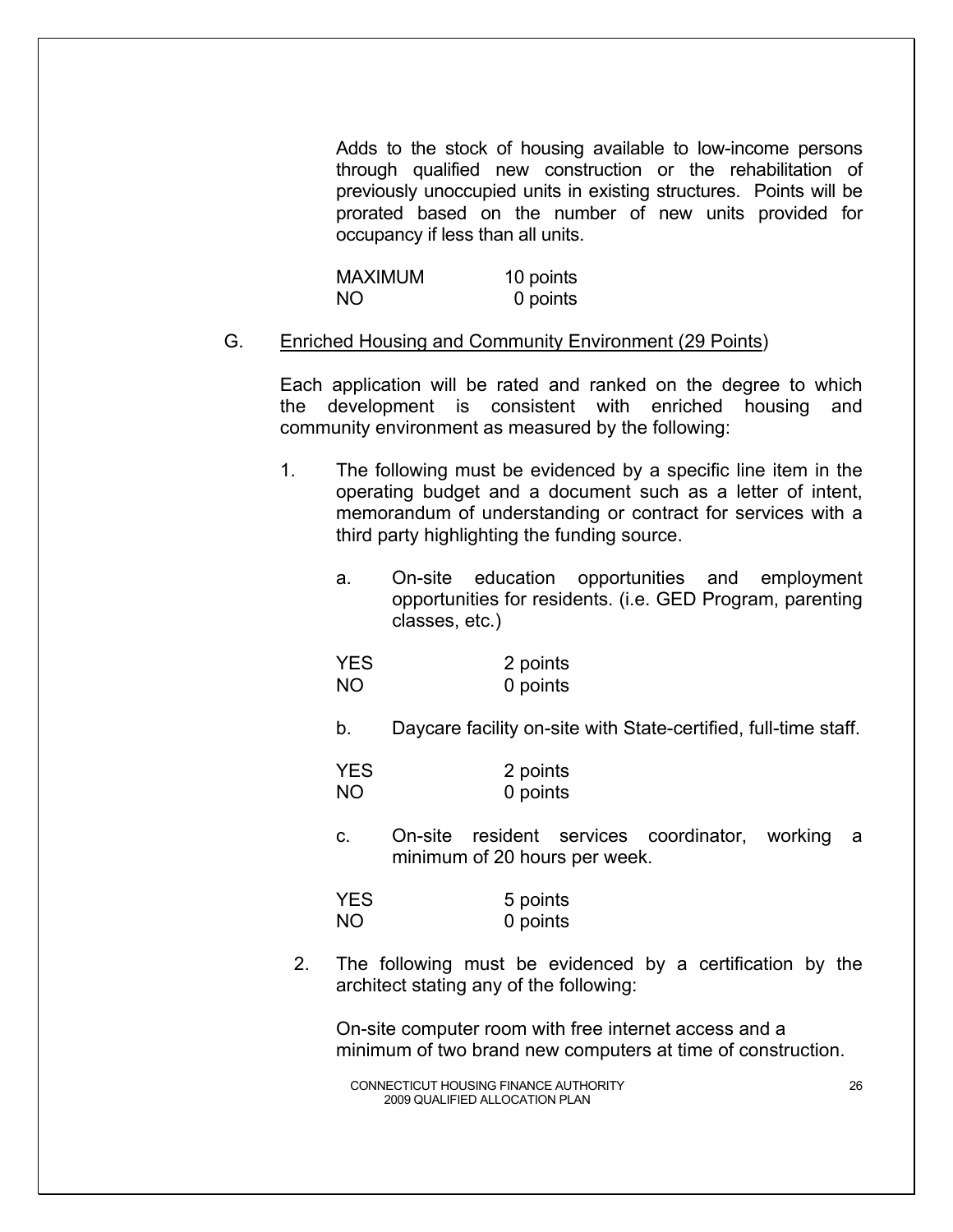| YES. | 1 point  |
|------|----------|
| NO.  | 0 points |

- 3. The following must be evidenced by a certification from the owner stating any of the following:
	- a. Community meeting space on-site and planned resident activities. (i.e. Resident social event, exercise classes, health and wellness services, etc.)

| YES. | 2 points |
|------|----------|
| NO.  | 0 points |

b. Complex provides door-to-door transportation to nearby shopping centers/areas of employment. May include community transportation services that stop at the complex. Please note that public transportation referenced in the Responsible Growth category is NOT included in this category.

| <b>YES</b> | 1 point  |
|------------|----------|
| ΝO         | 0 points |

4. Job Training Program

Developer provides job training opportunities in the building trades during development via an established State or local job training program or initiative.

| <b>YES</b> | 5 points |
|------------|----------|
| NO.        | 0 points |

(Please note that creating jobs in the Responsible Growth category is not part of this category.)

5. Supportive Housing

Points will be awarded based on documentation of supportive services being received from a specified funding source(s). Documentation for the type of supportive services will include but is not limited to the type of services outlined in the Supportive Housing Quality Assurance Monitoring Program Guidelines attached to the LIHTC application. Points will be awarded based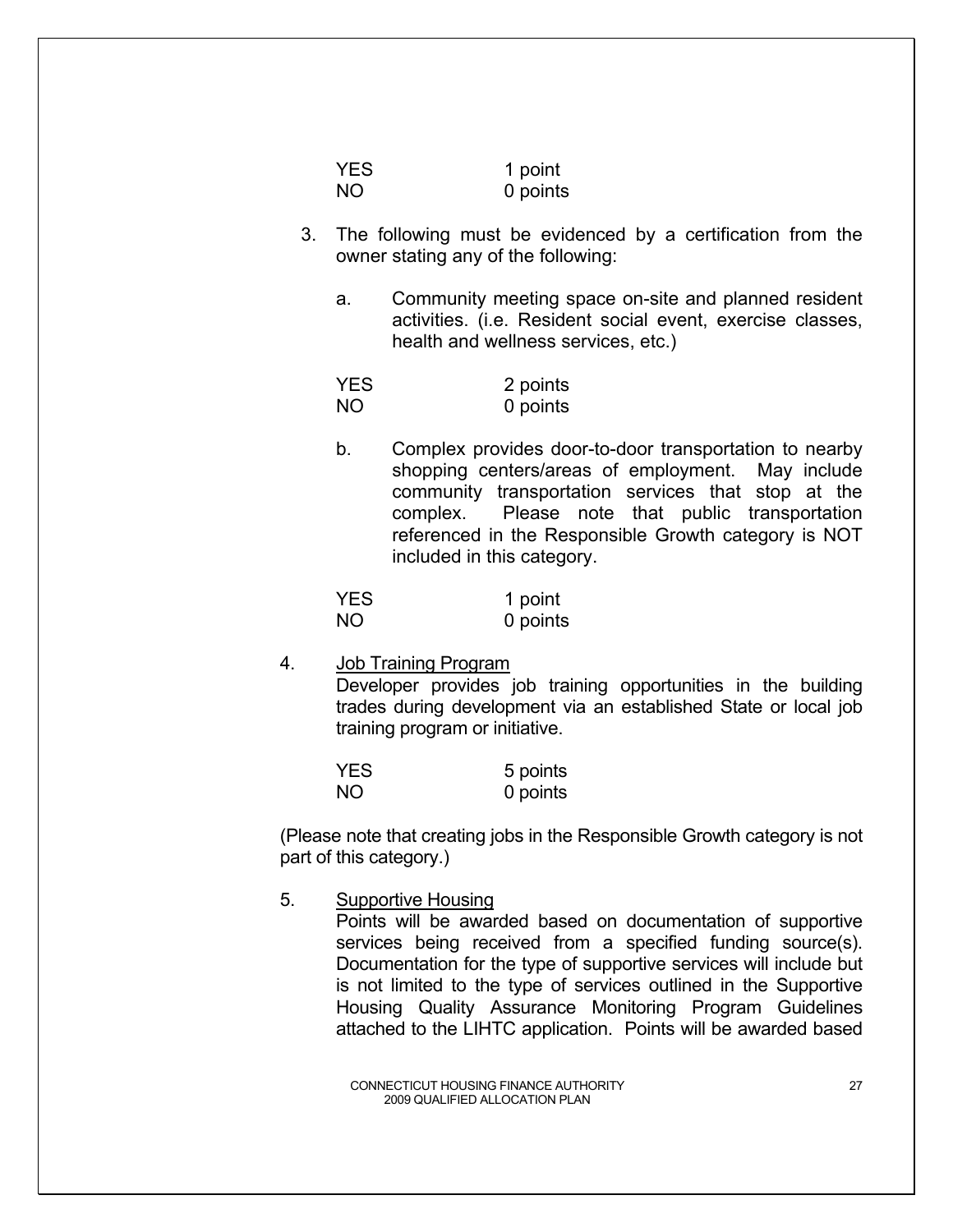on the percentage of total units designated as supportive housing units.

| $\geq 20\%$ | 10 points |
|-------------|-----------|
| ≥ 10%       | 5 points  |
| ≥ 5%        | 2 points  |

6. Universal design features in at least one-half of the proposed living units. Please refer to the Standards for further clarification.

| <b>YES</b> | 1 point |
|------------|---------|
| <b>NO</b>  | 0 point |

#### H. Special Class I Points (30 Points)

Each application within Special Class I will be rated and awarded points. These points will be added to the application's score only for the purpose of ranking within Special Class I. If an applicant does not receive an award under Special Class I and is considered under a General Class, the additional points awarded in this section shall not be included for the purpose of ranking within the General Class.

#### 1. Preservation of Units

 The proposed application does not result in a net loss of units after revitalization. Please refer to the application for further instructions.

| <b>YES</b> | 10 points |
|------------|-----------|
| ΝO         | 0 points  |

#### 2. Displacement of Current Residents

Points will be awarded if the units after revitalization are affordable to the same profile of household incomes as current residents, so that no permanent displacement of current residents is required for reasons of affordability. Please refer to the application for further instructions.

| No displacement     | 10 points |
|---------------------|-----------|
| <b>Displacement</b> | 0 points  |

3. Resident Participation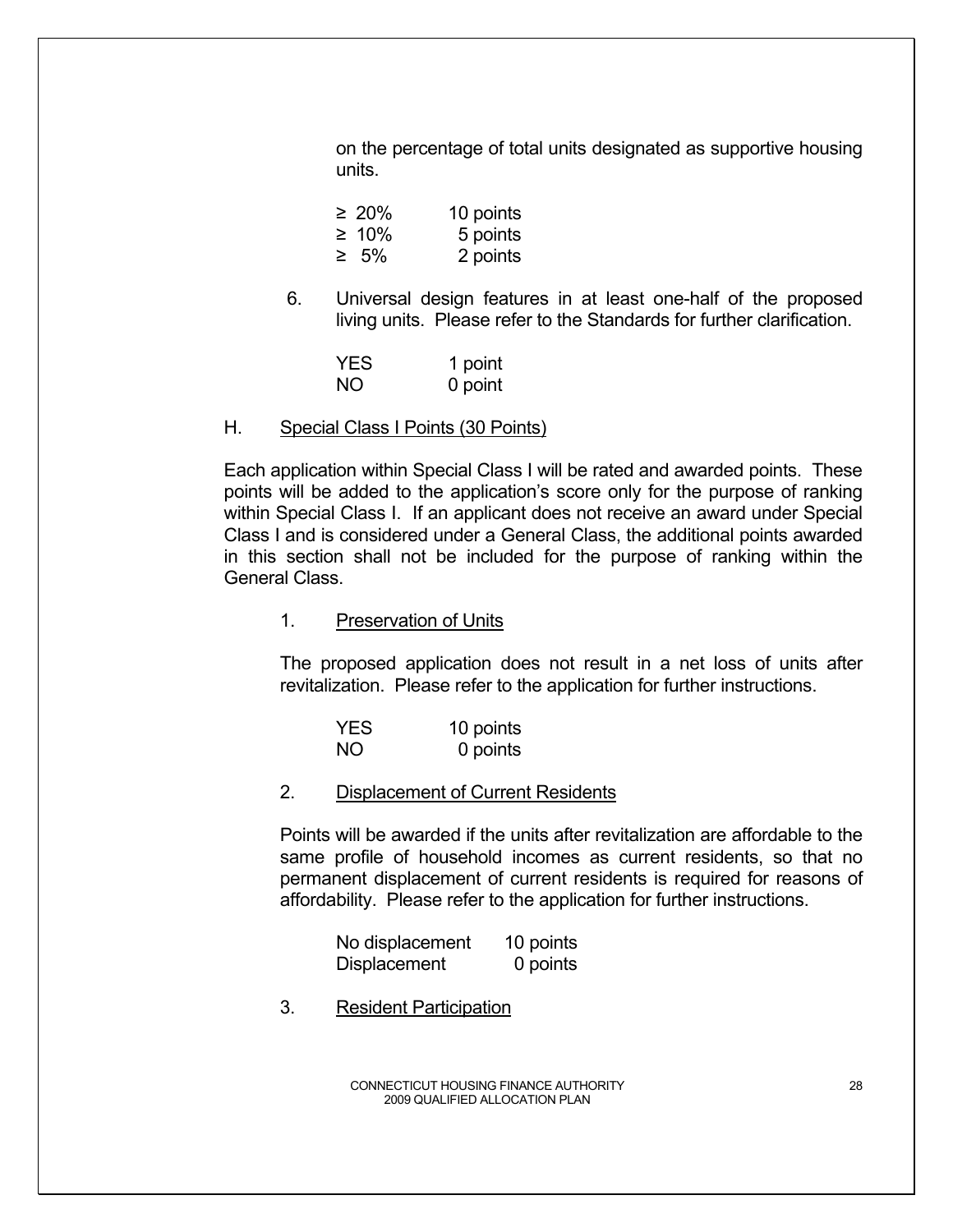The sponsor has and will continue to assure meaningful resident participation in the planning and implementation process. Please refer to the application for further instructions.

| <b>YES</b> | 10 points |
|------------|-----------|
| ΝO         | 0 points  |

#### VI. Ranking on Required Federal Priorities

The point total for each application within its Allocation Priority Class will constitute the application's "Base Score." Additional points will then be added to each application's Base Score according to the Federally mandated priorities described below.

#### A. Degree of Low-Income Service

All applications in each Allocation Priority Class will be ranked from lowest to highest according to the percent by which weighted average rents for qualified households falls below the maximum allowable for such households. Up to 10 points will be assigned to each application within each Allocation Priority Class according to the application's rank with respect to the other applications in its Allocation Priority Class, and these points will be added to the application's Base Score, as described above.

#### B. Length of Low Income Service Period

All applications in each Allocation Priority Class will be ranked from lowest to highest according to the number of years, if any, that the lowincome units in the proposed development will be committed by an Extended Low-Income Housing Commitment to low income occupancy for a period longer than the 30-year extended use period required by the Code. Up to 10 points will be assigned to each application within each Allocation Priority Class according to the application's rank with respect to the other applications in its Allocation Priority Class, and these points will be added to the application's Base Score, as described above.

An application's cumulative point total following addition of the points attributable to these Federally mandated criteria will determine its final ranking within its Allocation Priority Class.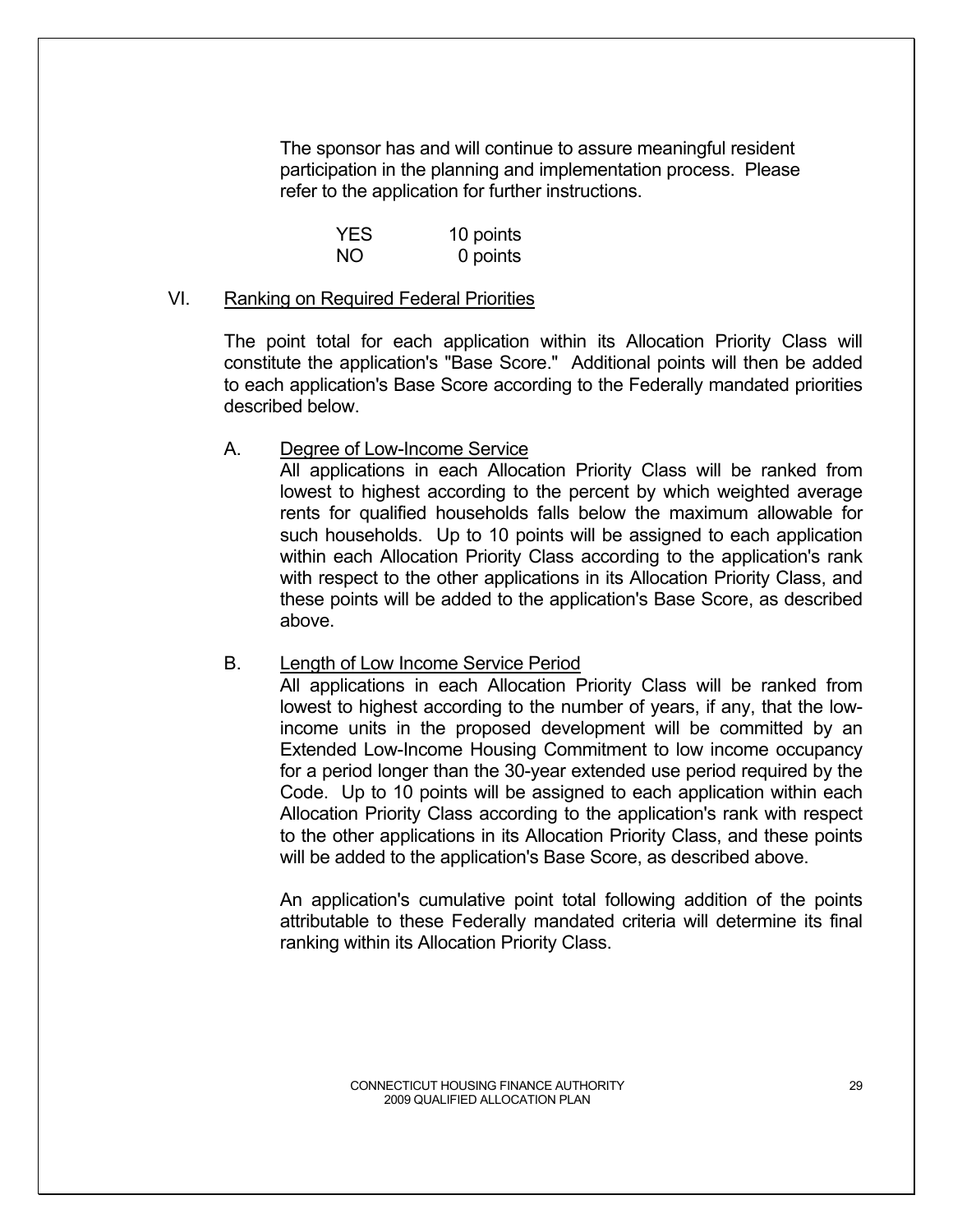## 3. PROJECTS FINANCED WITH TAX-EXEMPT BONDS

## I. Federal Statutory Requirements

 To the extent projects are financed with the proceeds of tax-exempt bonds subject to the annual volume cap limitation under Section 146 of the Code, such projects may receive LIHTCs without receiving an allocation from the Authority. If fifty percent (50%) or more of the aggregate basis of a project (including land) is financed with the proceeds of such tax-exempt bonds, the entire project is eligible for tax credits based on its qualified basis without receiving an allocation of credits from the Authority. However, tax-exempt bond financed projects must, nevertheless, satisfy all the requirements for allocations under the Plan.

## II. Threshold Criteria

 Tax-exempt bond financed projects must meet the threshold criteria set forth in Section 2.II above.

## III. Underwriting Criteria

 Tax-exempt bond financed projects must also meet the underwriting criteria adopted from time to time by the State Bond Commission for multifamily rental housing financed with bonds issued pursuant to an allocation of volume cap authority approved by the State Bond Commission.

#### IV. Credit Limitation

Tax-exempt bond financed projects are also subject to the limitation on the amount of credits available to a project contained in Section 42(m)(2)(A) of the Code.

## 4. TAX CREDIT COMPLIANCE MONITORING PLAN

#### I. Introduction

Section 42(m)(1)(B)(iii) of the Code requires that a qualified allocation plan provide a procedure that the agency (or an agent or other private contractor of such agency, "Authorized Delegate") will follow in monitoring for noncompliance with the provisions of Section 42 and in notifying the IRS of such noncompliance which the agency may become aware of.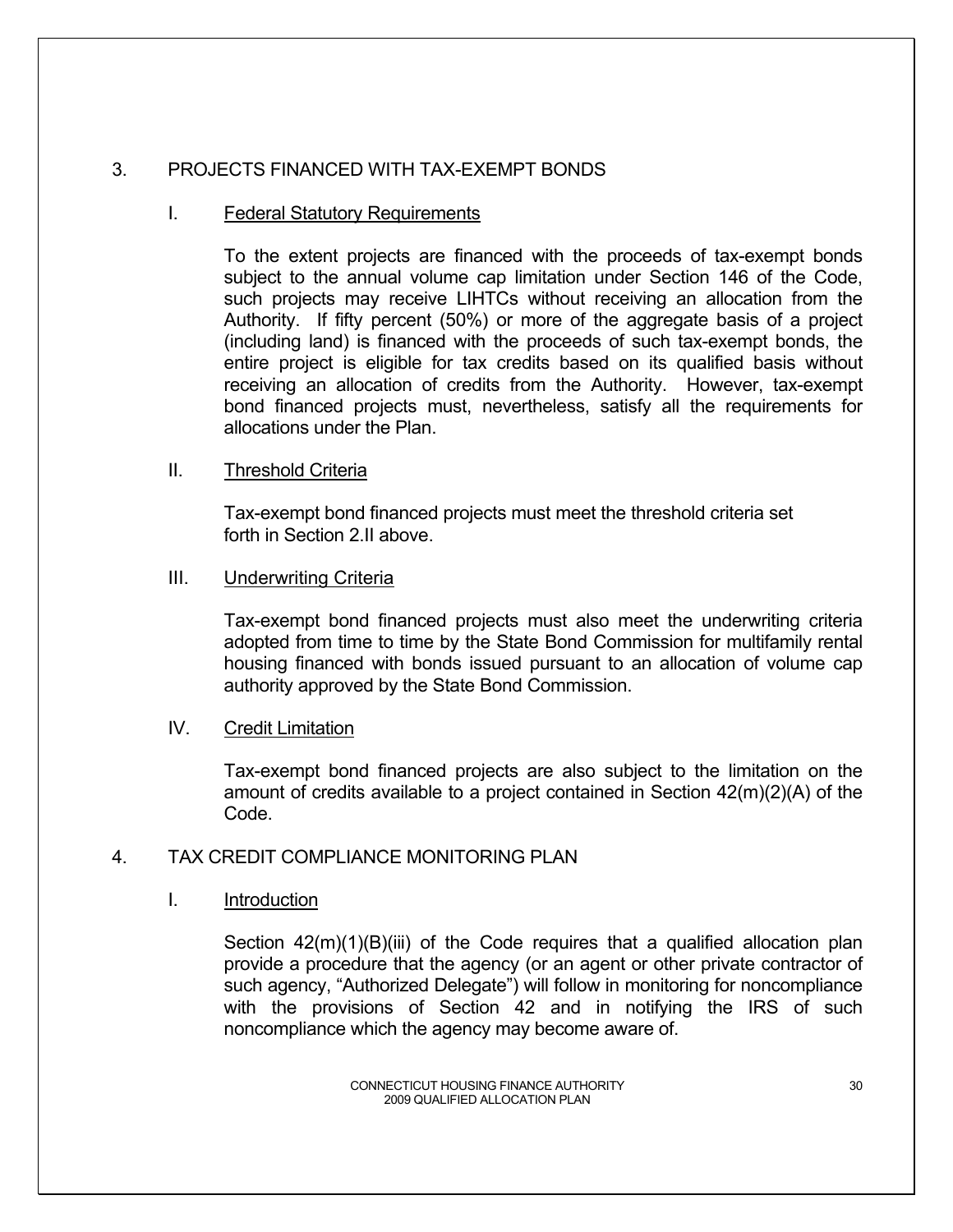The compliance monitoring process will determine if a project is in compliance with the requirements of the LIHTC Program pursuant to Section1.42-5 of the Treasury Regulations. The Authority's monitoring process is outlined in the Low-Income Housing Tax Credit Compliance Manual, which can be downloaded from the "Authorized Delegate's" website. Please refer to the Compliance Manual for detailed monitoring information. The Authority's compliance monitoring requirements apply to all tax credit projects including those financed with tax-exempt bonds.

In January, 2007, the Internal Revenue Service (IRS) published the LIHTC 8823 Guide for State Housing Credit Agencies. The Guide includes instructions for completing Form 8823 and guidelines for determining noncompliance and reporting dispositions. The purpose of the Guide is to standardize the treatment of non-compliance issues.

If an owner fails to comply with the requirements of the Code and the Regulations promulgated thereunder, the Authority will notify the IRS of such noncompliance by filing Form 8823. See Section VI, below.

The owner and management agent must attend Tax Credit Compliance Monitoring Conference with the Authority a minimum of six months prior to the date the first building of a project is expected to place in service. The owner/agent is required to contact the Authority in writing prior to such placed in service date to arrange a pre-occupancy meeting with the Authority. Forms 8609 may not be issued unless both the owner and agent attend this conference.

#### II. Management Experience

The Authority must approve a prospective management agent prior to the reservation of LIHTC's as required by Section 2.II.L.4.

The management agent listed on the application must be retained by the ownership entity for at least two (2) years after the project completion, unless the agent is guilty of specific non-performance of duties. Owners must notify the Authority in writing regarding any subsequent change in management. The management agent must have five years of relevant experience and a minimum of one staff person assigned to the property that has tax credit compliance monitoring experience and is certified in tax credit compliance monitoring. Such certification must be from an organization acceptable to the Authority. In lieu thereof, the owner must retain a tax credit compliance monitoring consultant prior to the start of rent-up and extending through completion of the first year of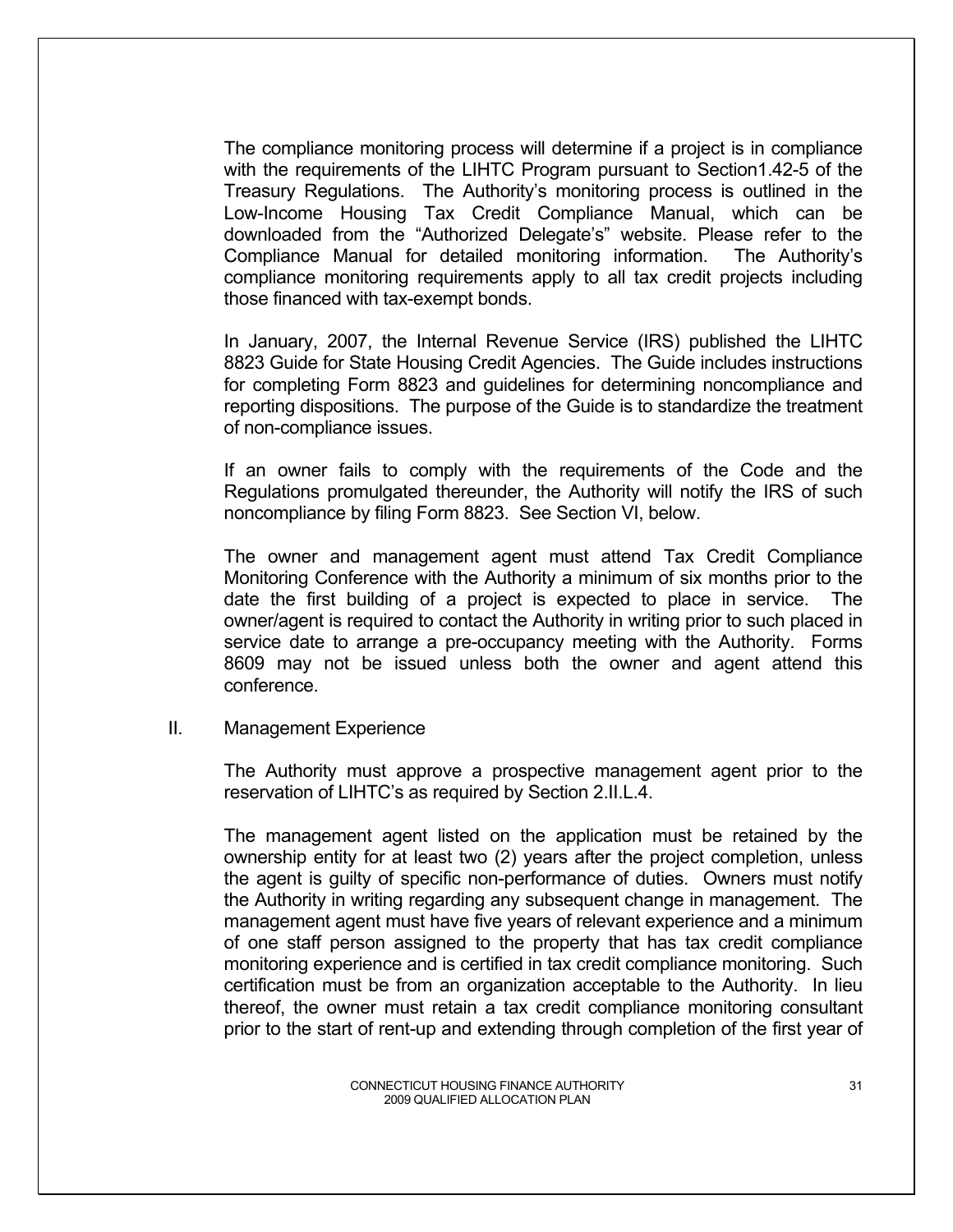the Credit Period. Such consultant must be acceptable to the Authority. Thereafter, the owner may assign a staff person that satisfies the above criteria.

- III. Record Keeping and Retention
	- A. Record Keeping.

 The owner of a low-income housing project must keep records for each qualified low-income building in the project for each year of the 15-year compliance period and the extended use period. These records must include:

- 1. the total number of residential rental units in the building (including the number of bedrooms and square footage of each residential rental unit);
- 2. the percentage of low-income units in the building;
- 3. the rent charged for each residential rental unit in the building (including any utility allowances);
- 4. the number of occupants in each low-income unit, but only if rent is determined by the number of occupants in each unit under Section 42(g)(2) of the Code (as in effect before the amendments made by the Revenue Reconciliation Act of 1989);
- 5. the low-income unit vacancies in the building and information that shows when, and to whom, the next available units are rented;
- 6. the annual income certification of each low-income tenant per unit;
- 7. documentation to support each low-income tenant's income certification [Please Note: Tenant income is calculated in a manner consistent with the determination of annual income under Section 8 of the United States Housing Act of 1937 ("Section 8"), not in accordance with the determination of gross income for federal income tax liability. Accordingly, in the case of a tenant receiving housing assistance payments under Section 8, the documentation requirement is satisfied if the public housing authority provides a statement to the building owner declaring that the tenant's income does not exceed the applicable income limit under Section 42(g) of the Code.];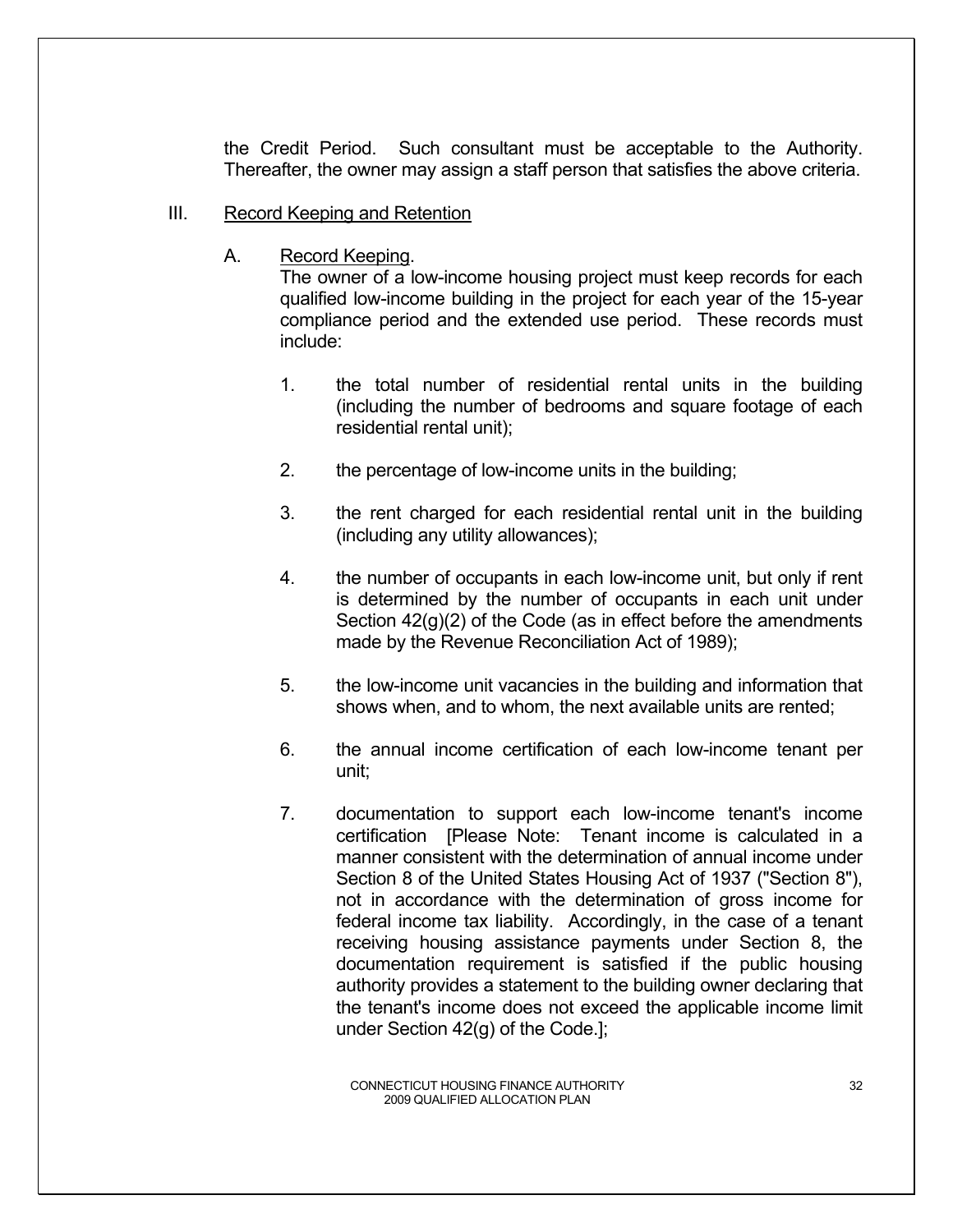- 8. the eligible basis and qualified basis of the building at the end of the first year of the credit period; and
- 9. the character and use of the non-residential portion of the building included in the building's eligible basis under Section 42(d) of the Code (for example, tenant facilities that are available on a comparable basis to all tenants and for which no separate fee is charged, or facilities reasonably required by the project).
- B. Record Retention.

The owner of a low-income housing project shall retain the records required in subparagraph A of this paragraph for each building in a qualified low-income housing project for at least six years after the due date (with extensions) for filing the Federal income tax return for that year. The original records for the first year of the credit period must be retained for at least six years beyond the due date (with extensions) (21 years) for filing the Federal income tax return for the last year of the compliance period of the building. Duplicate copies of first year files should be kept at an accessible and secure off-site location. Copies may be scanned, retained in a pdf file or burned to a CD.

C. Inspection Record Retention Provision

 The owner of a low-income housing project must retain the original local health, safety, or building code violation reports or notices that were issued by a state or local government unit for the Authority's inspection and submit copies with the annual certification. Retention of the original violation reports or notices is not required once the Authority reviews the violation reports or notices and completes its inspection, unless the violation remains uncorrected.

- IV. Certification and Review
	- A. Certification
		- 1. At least annually, for the entire 15-year compliance period and the extended use period, the owner of a low-income housing project shall certify under penalty of perjury that, for the preceding twelve (12) month period, the project met the requirements of either:
			- a. the 20-50 test under Section  $42(q)(1)(A)$  of the Code; or
			- b. the 40-60 test under Section  $42(q)(1)(B)$  of the Code; and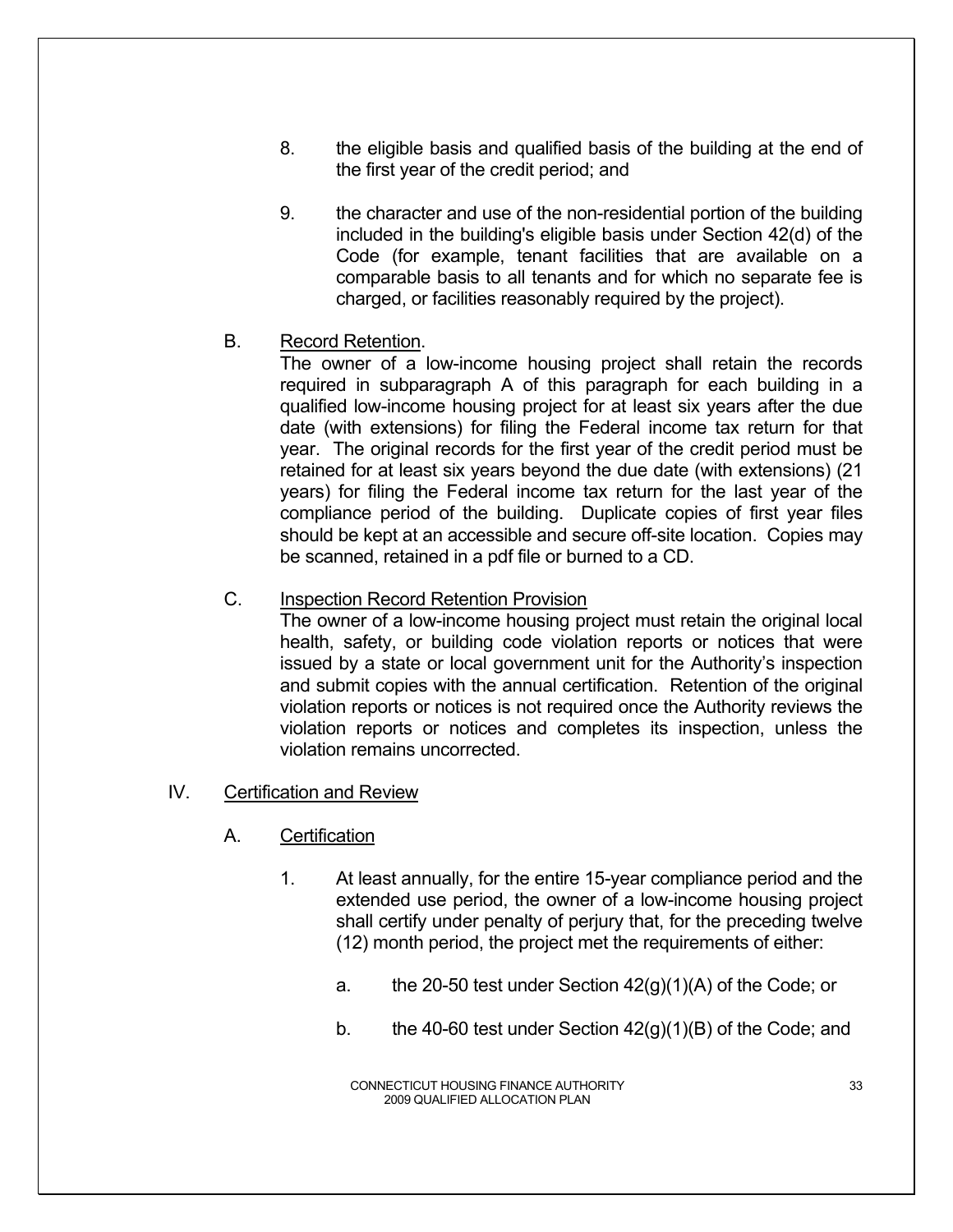- c. if applicable, the 15-40 test under Sections  $42(q)(4)$  and 142(d)(4)(B) of the Code for "deep rent-skewed" projects.
- 2. In addition, at least annually, for the entire 15-year compliance period and the extended use period, the owner of a low-income housing project shall certify under penalty of perjury that:
	- a. there was no change in the applicable fraction, as defined in Section 42(c)(1)(B) of the Code, of any building in the project or that there was a change, a description of that change;
	- b. the owner has received an annual low-income certification from each low-income tenant and documentation to support that certification; or in the case of a tenant receiving Section 8 housing assistance payments, the appropriate statement from a public housing authority as defined hereinafter;
	- c. each low-income unit in the project is rent restricted under Section 42(g)(2) of the Code;
	- d. all units in the project were for use by the general public, including the requirement that no finding of discrimination under the Fair Housing Act occurred for the project. A finding of discrimination includes an adverse final decision by the Secretary of the Department of Housing and Urban Development (HUD), an adverse final decision by a substantially equivalent state or local fair housing agency, or an adverse judgment from a federal court;
	- e. the buildings and low-income units in the project were suitable for occupancy, taking into account Uniform Physical Conditions Standards (UPCS), local health, safety and building codes (or other habitability standards), and the State or local government unit responsible for making local health, safety, or building code inspections did not issue a violation report for any building or lowincome unit in the project. If a violation report or notice was issued by the governmental unit, the owner must attach a statement summarizing the violation report or notice or a copy of the violation report or notice to the annual certification submitted to the Authority. In addition,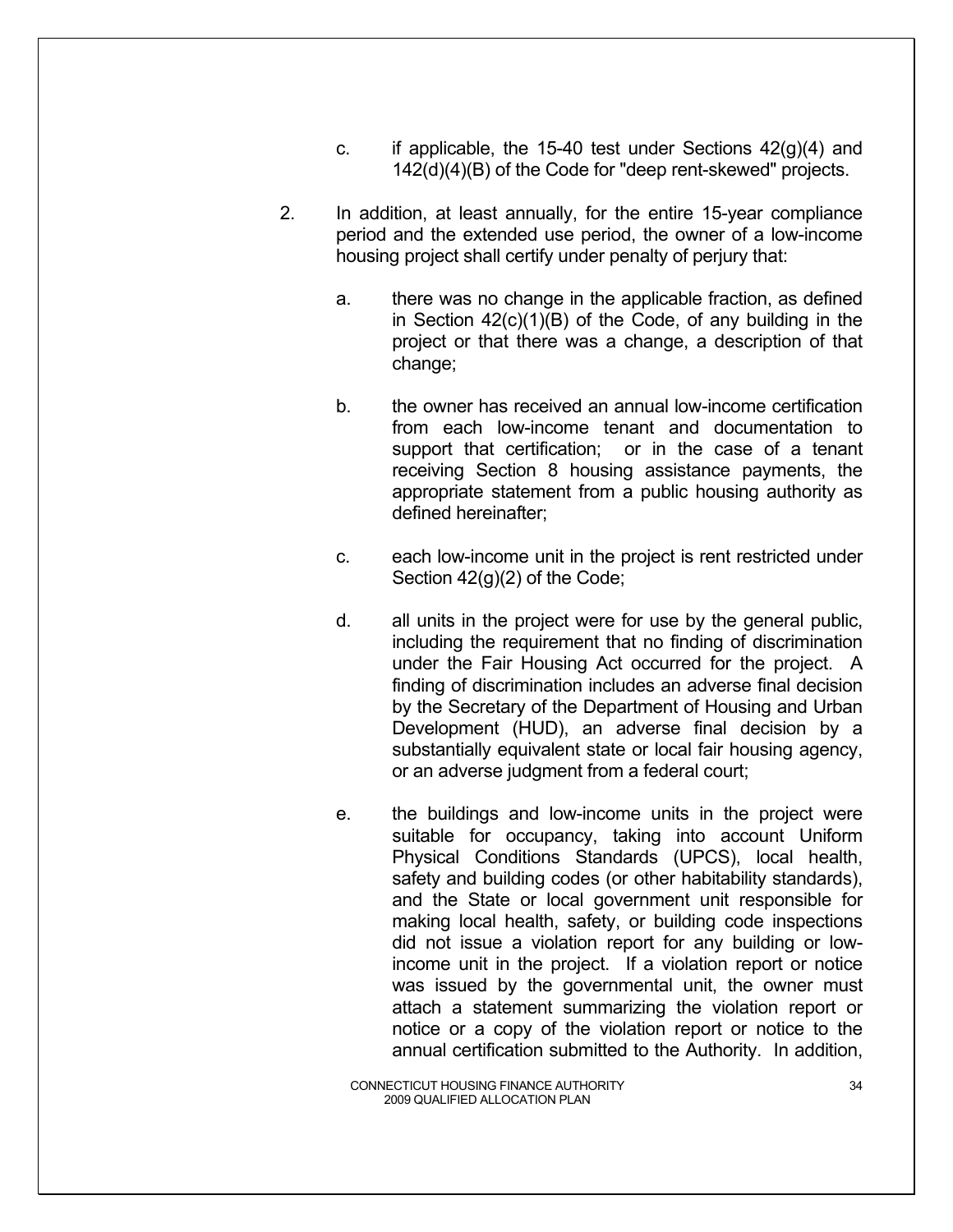the owner must state whether the violation has been corrected;

- f. there has been no change in the eligible basis (as defined in Section 42(d) of the Code) of any building in the project, or that there has been a change, and the nature of the change;
- g. all tenant facilities included in the eligible basis under Section 42(d) of the Code of any building in the project, such as swimming pools, other recreational facilities, and parking areas, are provided on a comparable basis without charge to all tenants in the building;
- h. if a low-income unit in the project becomes vacant during the year, reasonable attempts are made to rent that unit to tenants having a qualifying income and, while the unit is vacant, no units of comparable or smaller size are rented to tenants not having a qualifying income;
- i. if the income of tenants of a low-income unit in the project increases above the limit allowed in Section  $42(q)(2)(D)(ii)$ of the Code, the next available unit of comparable or smaller size in the project will be rented to tenants having a qualifying income;
- j. an Extended Low-Income Housing Commitment as described in Section 42(h)(6) of the Code was in effect, including the requirement that an owner cannot refuse to lease a unit in the project to an applicant because the applicant holds a voucher or certificate of eligibility under Section 8 of the United States Housing Act of 1937. Note: This requirement applies to buildings that have received allocations of LIHTCs in 1990 and later years;
- k. all low-income units in the project were used on a nontransient basis (except for transitional housing for the homeless provided under Section 42(i)(3)(B)(iii) or singleroom-occupancy units rented on a month-by-month basis under Section 42(i)(3)(B)(iv);
- l. the owner received its credit allocation from the portion of the state ceiling set-aside for a project involving "qualified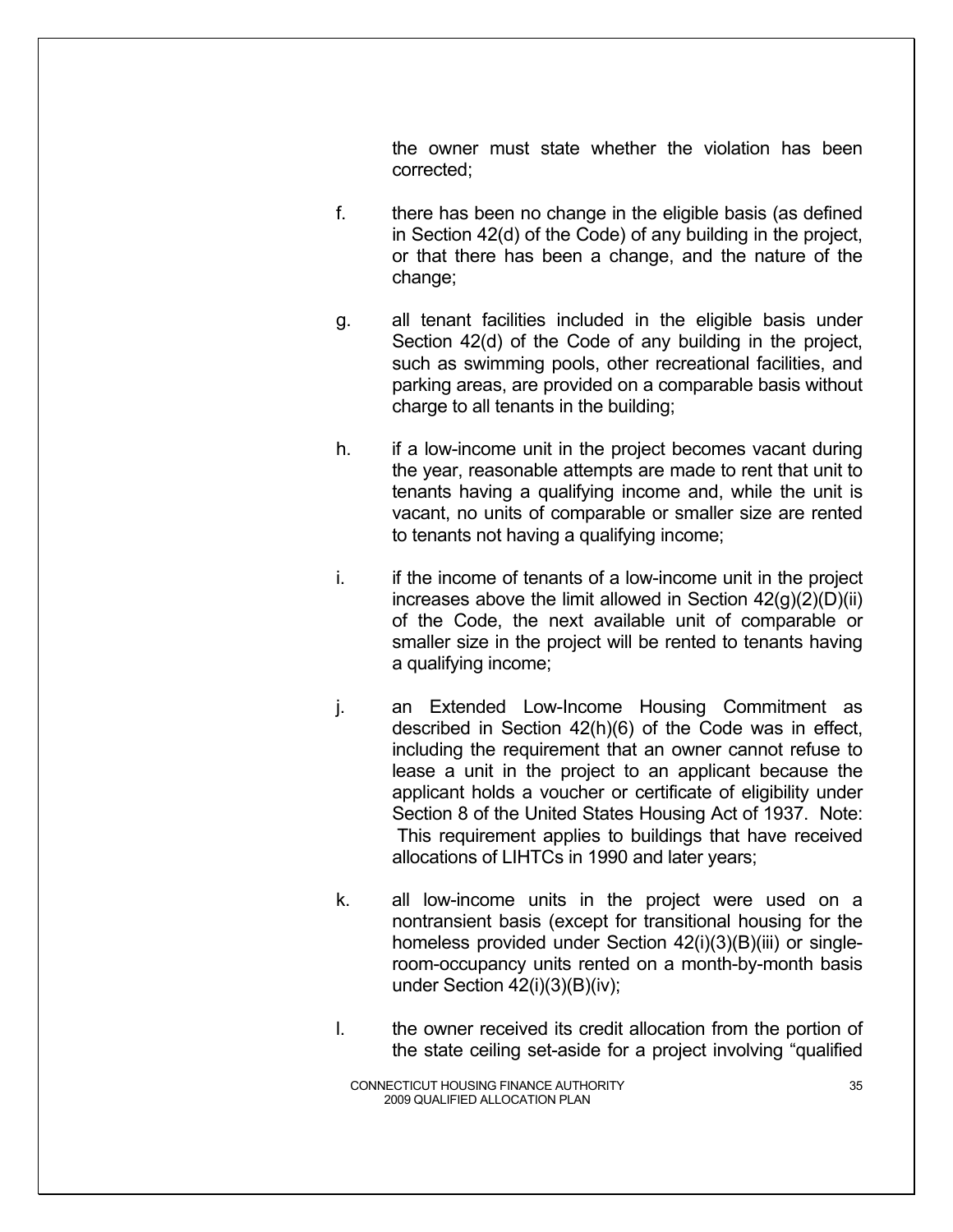non-profit organizations" under Section 42(h)(5) of the Code, and its non-profit entity materially participated in the operation of the development within the meaning of Section 469(h) of the Code (if applicable);

- m. there has been no change in the ownership or management of the project;
- n. the owner complies with IRS Revenue Ruling 2004-82, which at Question and Answer 5, states that Internal Revenue Code (IRC) Section 42(h)(6)(B)(i) requires that an extended low-income housing commitment include a prohibition during the extended use period against 1) the eviction or termination of tenancy (other than for good cause) of an existing tenant of any low-income unit (nocause eviction protection) and 2) any increase in the gross rent with respect to the unit not otherwise permitted under Section 42;
- o. the person responsible for tax credit compliance of the property has completed a continuing education course during the last two years. Such course must be acceptable to the Authority. A copy of the certificate of continuing education must be included with the Owner's Certificate of Annual LIHTC Program Compliance.
- 3. Note: The certifications made in and required by Section IV. A shall be provided on Authority forms.

#### B. Review

- 1. The owner of a low-income housing project shall submit the certification forms required by Section IV. A above to the Authority; and
	- a. the owners of all LIHTC projects must submit to the Authority information on tenant income and rent for each unit in the form and manner designated by the Authority;
	- b. the owner of a LIHTC project must submit completed IRS Form 8609 (with Parts I and II completed) to the Authority for every building in the project for the first year of the compliance period. For every year of the compliance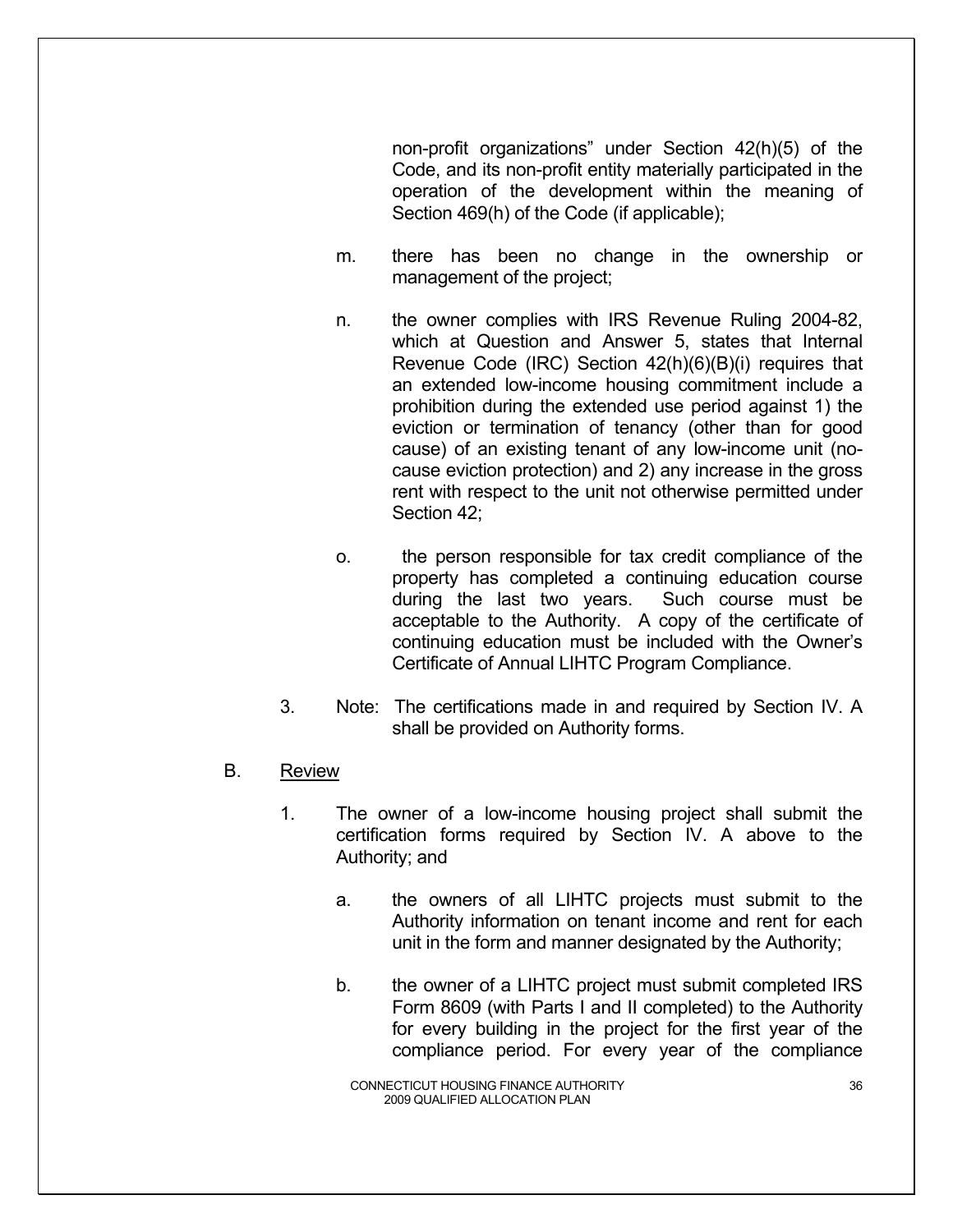period thereafter, the owner must submit to the Authority IRS Forms 8609-A for every building and Form 8586 for the property.

- 2. The Authority will review annually all certifications submitted by the owner and may review such other certifications and supporting documentation and rent records of low-income tenants or perform an inspection thereof as may be necessary or appropriate in the sole discretion of the Authority to determine compliance with the requirements of Section 42 of the Code.
- 3. The Authority will update housing credit income and rent limits and make them available to development sponsors and managers annually.
- 4. With respect to each low-income housing project:
	- a. the Authority's Asset Management may conduct inspections and file reviews any time from the beginning of construction through the Placed in Service date ("PIS") or execution of IRS Form 8609 in order to confirm compliance with the terms of the Carry-Over Allocation Agreement and Section 42 of the Code, 1.42 of the Regulations and Connecticut LIHTC Compliance Manual.
	- b. the Authority will conduct on-site inspections of all buildings in the project by the end of the second calendar year following the year the last building in the project is placed in service and, for at least 20 percent (or a minimum of three (3)) of the project's low-income units, inspect the units and review the low-income certifications, the documentation supporting the certifications, and the rent records for the tenants in those units;
	- c. at least once every three years, the Authority will conduct on-site inspections of all buildings in the project and, for at least 20 percent (or a minimum of three (3)) of the project's low-income units, inspect the units and review the lowincome certifications, the documentation supporting the certifications, and the rent records for the tenants in those units;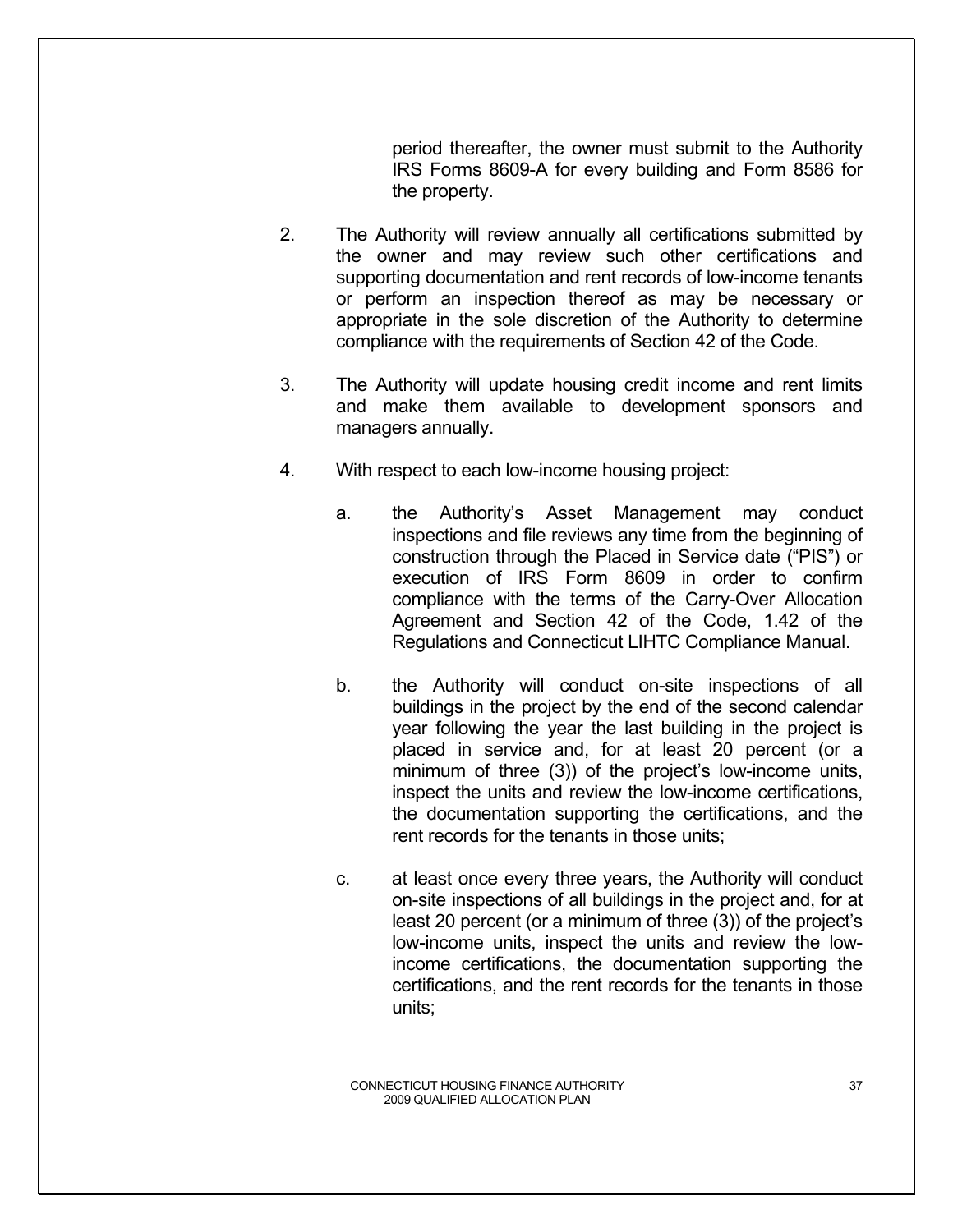- d. the Authority will randomly select which low-income units and tenant records are to be inspected and reviewed by the Authority. The review of tenant records may be undertaken wherever the owner maintains or stores the records (either on-site or off-site). The units and tenant records to be inspected and reviewed will be chosen in a manner that will not give owners of low-income housing projects advance notice that a unit and tenant records for a particular year will or will not be inspected and reviewed. However, the Authority may give an owner reasonable notice that an inspection of the building and low-income units or tenant record review will occur so that the owner may notify all tenants of the inspection or assemble tenant records for review; and
- e. On-site inspections of buildings and low-income units will include a review of any local health, safety, or building code violations reports or notices required to be retained by the owner and will determine:
	- (i) whether the buildings and units are suitable for occupancy, taking into account local health, safety, and building codes (or other habitability standards); or
	- (ii) whether the buildings and units satisfy, as determined by the Authority, the UPCS for public housing established by HUD (24 CFR 5.703) or other standards made applicable by the Treasury Regulations.
- 5. Special Rules:
	- a. The Review provisions required in Section IV.B. 4 above do not apply to the following exempted buildings:
		- (i) buildings financed by the Rural Housing Service (RHS) under its Section 515 program; and
		- (ii) buildings of which 50 percent or more of the aggregate basis (taking into account the building and the land) is financed with the proceeds of tax-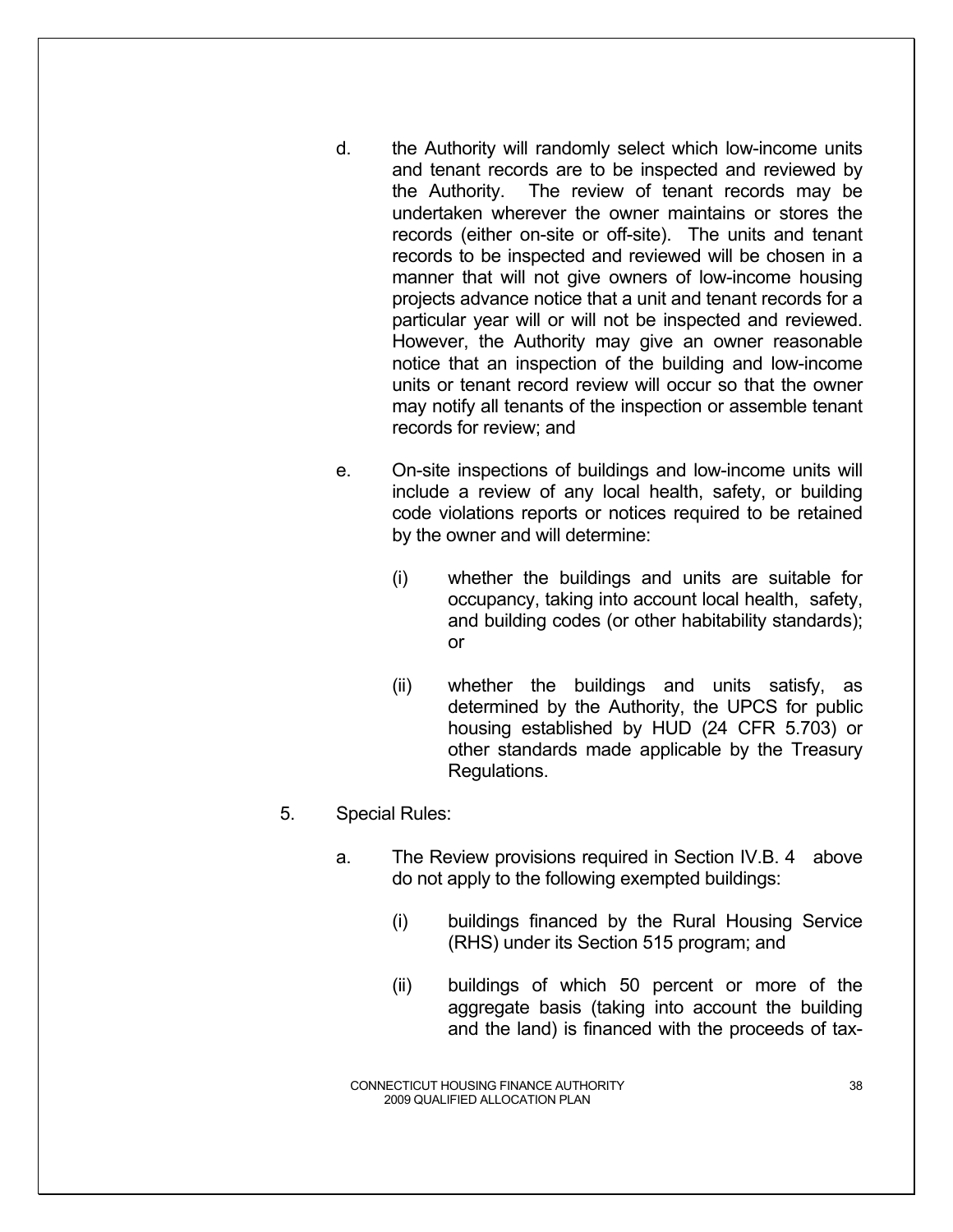exempt obligations issued under Section 103 of the Code.

- b. In order for these buildings to be exempt, the Authority must have entered into an agreement with RHS or the taxexempt bond issuer. Under this agreement the RHS or tax-exempt bond issuer must agree to provide information on income, assets and rent of the tenants in the building to the Authority. The Authority will review the information and determine that the income limitation and rent restriction of Section  $42(q)(1)$  and  $(2)$  of the Code are met. The Authority reserves the right, at its sole discretion, to make inspections and require additional reports of exempted projects that it deems necessary to ensure compliance with the LIHTC Program throughout the compliance period. [Please Note: You must contact the Authority and inquire as to whether the agreement contemplated herein is in effect for you.]
- c. Notwithstanding anything to the contrary, the owner of any exempted buildings must:
	- (i) certify to the Authority that the building complies with the requirements for RHS assistance or taxexempt bond financing, as applicable;
	- (ii) make the certifications required by subparagraph A above; and
	- (iii) provide the Authority with additional information where, in the sole discretion of the Authority, the information submitted by RHS or the issuer is not sufficient.
- 6. The Authority will report its compliance monitoring activities annually on Form 8610: "Annual Low-Income Housing Credit Agencies Report."

## V. Inspection Provisions

 The Authority has the right, to perform an on-site inspection of any low income housing project during any year of the compliance period or extended use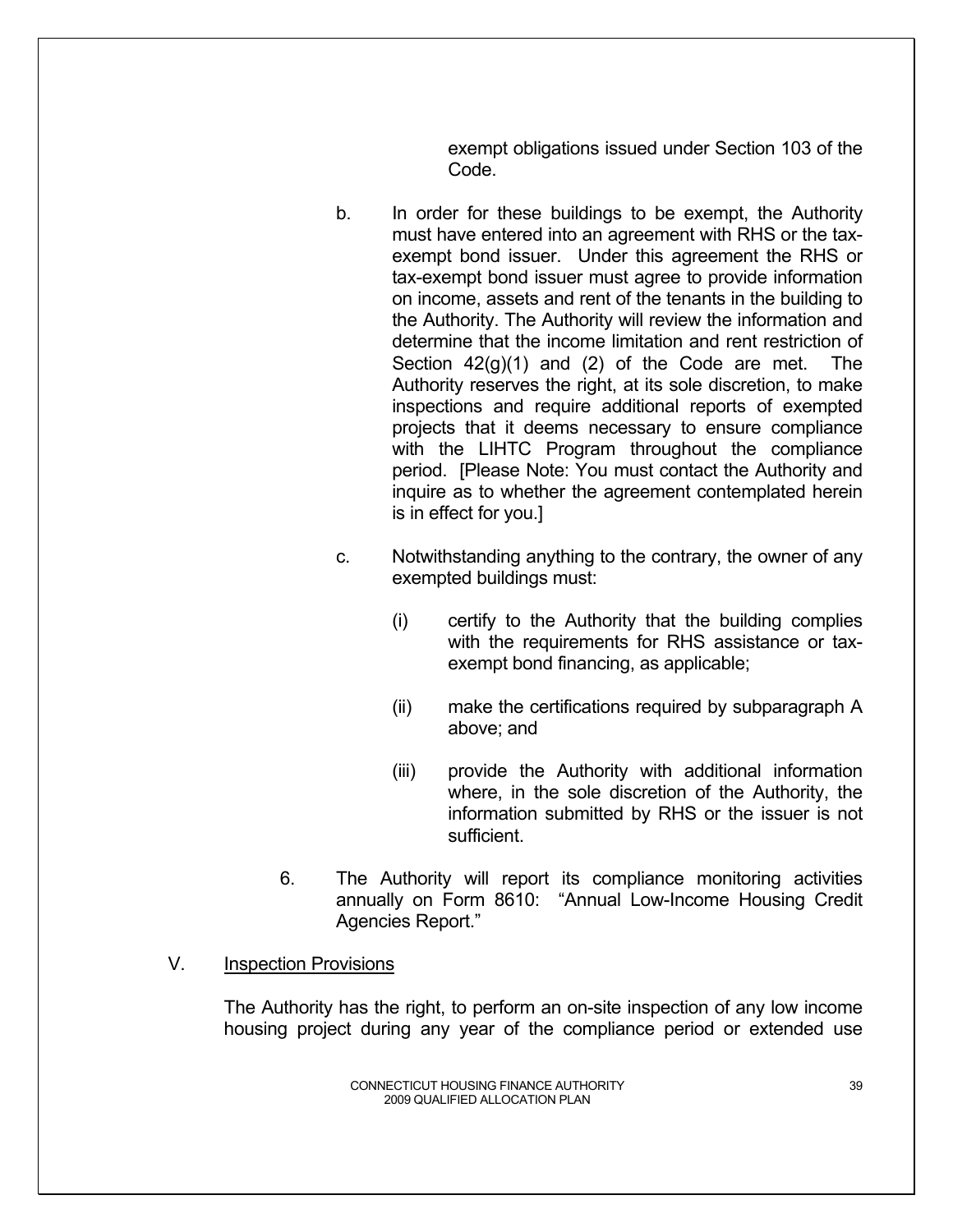period, as defined under Section 42(h)(6)(D) of the Code, for each building in the project.

- VI. Notification of Non-Compliance
	- A. In General

The Authority shall give both the owner of the low-income housing project and the IRS the notices described in Section VI. B hereof.

- B. Notice Provisions
	- 1. Notice to Owner. The Authority shall provide the owner of a low-income housing project with prompt written notice if the Authority fails to receive the certifications described in Section IV.A above or does not receive or is not permitted to inspect the tenant certifications, supporting documentation and rent records or discovers by inspection, review, or in some other manner, that the project is not in compliance with the provisions of Section 42 of the Code.
	- 2. Notice to IRS. Whether or not the non-compliance or failure to certify is corrected, the Authority will file with the IRS, Form 8823, "Low-Income Housing Credit Agencies Report of Noncompliance," no later than 45 days after the end of the correction period, including permitted extensions.
- C. Correction Period
	- 1. In General. The owners of LIHTC projects shall have 30 days from the date of the notice to supply any missing certifications and bring the project into compliance with the provisions of Section 42 of the Code.
	- 2. Extensions
		- a. The correction period may be extended, in the sole discretion of the Authority, for up to an additional 60 days upon the written appeal of the owner (received on or before the expiration of the 30-day period described in Section C.1) requesting such an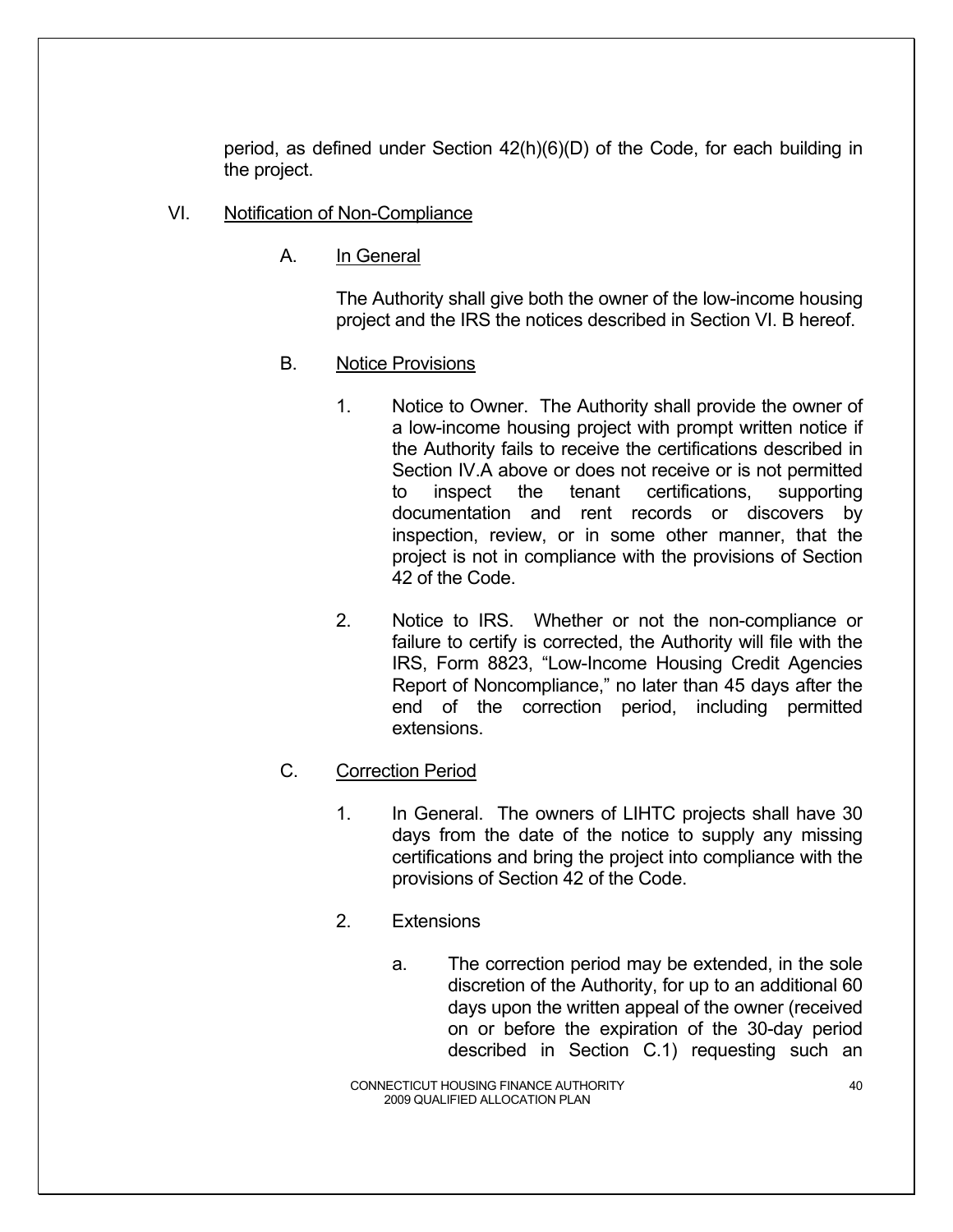extension, if the Authority determines, in its sole opinion, that:

- (i) the owner is making a good faith effort to provide the missing information and/or bring the project into compliance with the provisions of Section 42 of the Code; and
- (ii) such additional time is necessary for such purposes.
- b. The Authority may thereafter extend the correction period for up to six (6) months, but only if the Authority determines, in its sole and exclusive discretion, that there is good cause for granting the extension.

## D. Additional Review Policy

- 1. Section 1.42-5(e)(3) of the LIHTC Compliance Regulations states that if noncompliance or failure to certify is corrected within three (3) years after the end of the correction period, the HCA is required to file Form 8823 with the Service reporting the correction of the noncompliance or failure to certify.
- 2. Requests to correct noncompliance after the end of the Correction Period described in Section C, will be processed under the Authority's Additional Review Policy.
- 3. An Additional Review is defined as that process required when an owner submits information to the Authority or it's "Authorized Delegate" past the deadline imposed in Section 1.42-5 (e) (4) of the Compliance Regulations and in the "Authorized Delegate's" 'Forwarding of Noncompliance Letter' and after submission of IRS Form 8823 (Low-Income Housing Credit Agencies Report of Noncompliance) by the Authority to the Internal Revenue Service (The Service).
- 4. The "Authorized Delegate" will charge the owner a fee, as determined by the Authority's Board of Directors, in order to process an Additional Review request. The current fee of \$225.00 is based on a minimum of three (3) hours work. Any time beyond the initial three (3) hours will be billed at \$75.00 per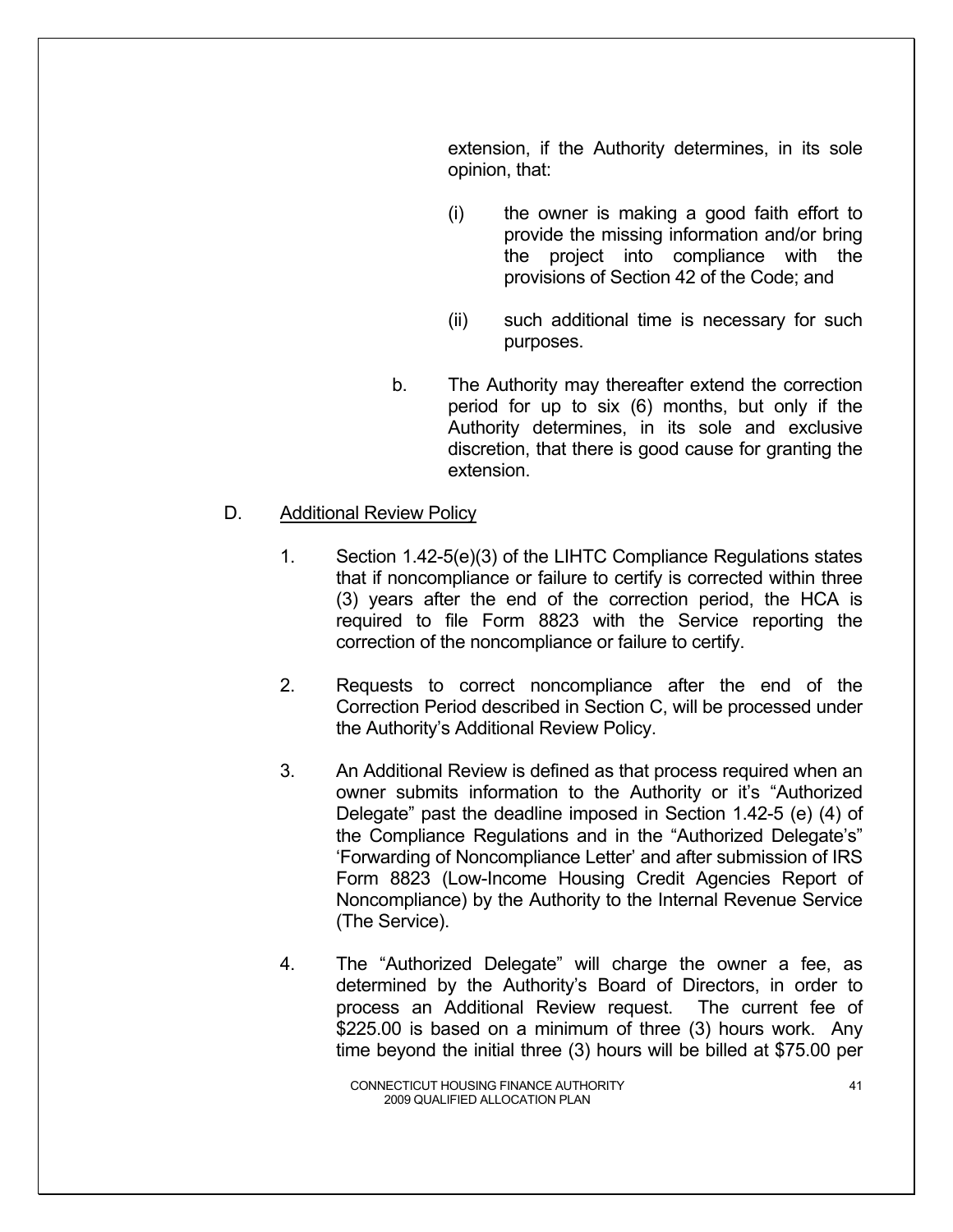hour. The fee is subject to adjustment annually by the Authority's Board of Directors.

- 5. Upon receipt of information that corrects previously reported continuing noncompliance and, upon payment in full for the review, an amended Form 8823 will be submitted to the Authority for execution and forwarding to the IRS. The owner will receive a copy of Form 8823 submitted to the Service.
- 6. Please refer to the Authority's Compliance Monitoring Manual for detailed Additional Review information.

#### VII. Authority Retention of Records

- A. The Authority will retain records of noncompliance or failure to certify for six (6) years after the Authority's filing of the applicable Form 8823.
- B. The Authority will retain certifications and records, in all other cases, for three years from the end of the calendar year the Authority receives the certifications and records.

#### VIII. Extended Use Agreement Compliance Monitoring Policy (Post Year 15):

Section 42 (h)(6)(A) of the Internal Revenue Code requires that a Housing Credit Agency and owner enter into an Extended Use Agreement ("EUA"), that will promote extended or long term use of low-income housing credit properties. An EUA has the legal status of a restrictive covenant, is recorded in the land records of the State and runs with the property.

The EUA requires owners receiving Housing Credits in 1990 or later years to continue to maintain the low-income occupancy of their projects for a minimum of an additional 15 years beyond the end of the tax credit compliance period. Failure to comply with the provisions of the EUA is an event of default and the Authority or its successors may exercise any of the remedies available in the Agreement. Furthermore, the Authority may seek specific performance of the EUA by the owner or any successor in interest thereto, without declaring an event of default and without waiving any remedies of the EUA, by filing an action any court of competent jurisdiction in the State of Connecticut.

Therefore, the Authority may establish a policy regarding how properties will be monitored and the consequences for noncompliance during the Extended Use Period. The Authority will advise owners and management agents of the Post